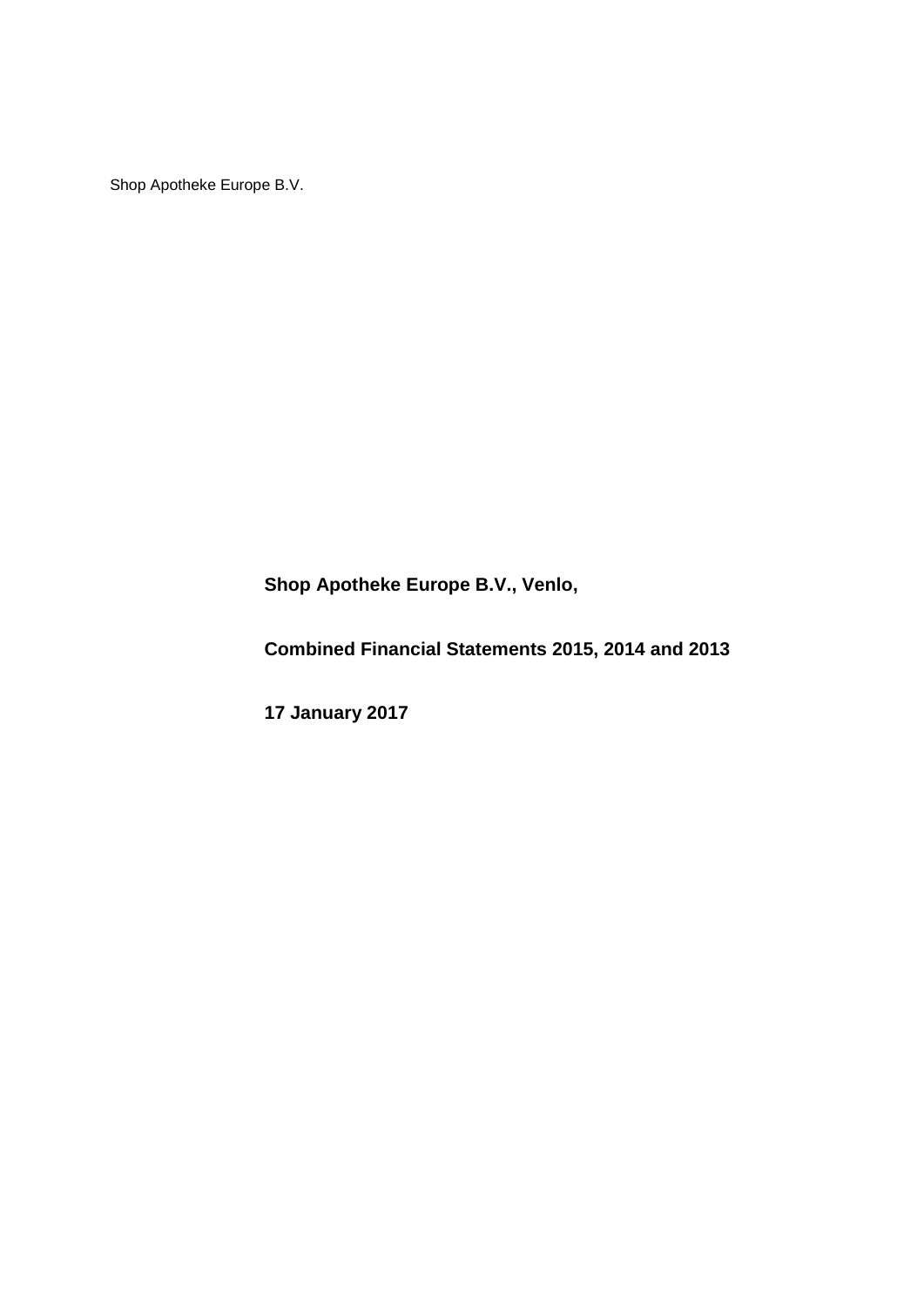### **Combined Financial Statements 2015, 2014 and 2013**

## **Annual accounts 2015**

Directors' report Financial statements Combined Financial Statements Combined Statement of Profit and Loss Combined Statement of other Comprehensive Income Combined Statement of Financial Position Combined Statement of Changes in Equity Combined Statement of Cash Flows Notes to the Combined Financial Statements Company financial statements Company balance sheet as of 31 December 2015 and 30 September 2015 Company profit and loss account 30 September 2015 through 31 December 2015 Other information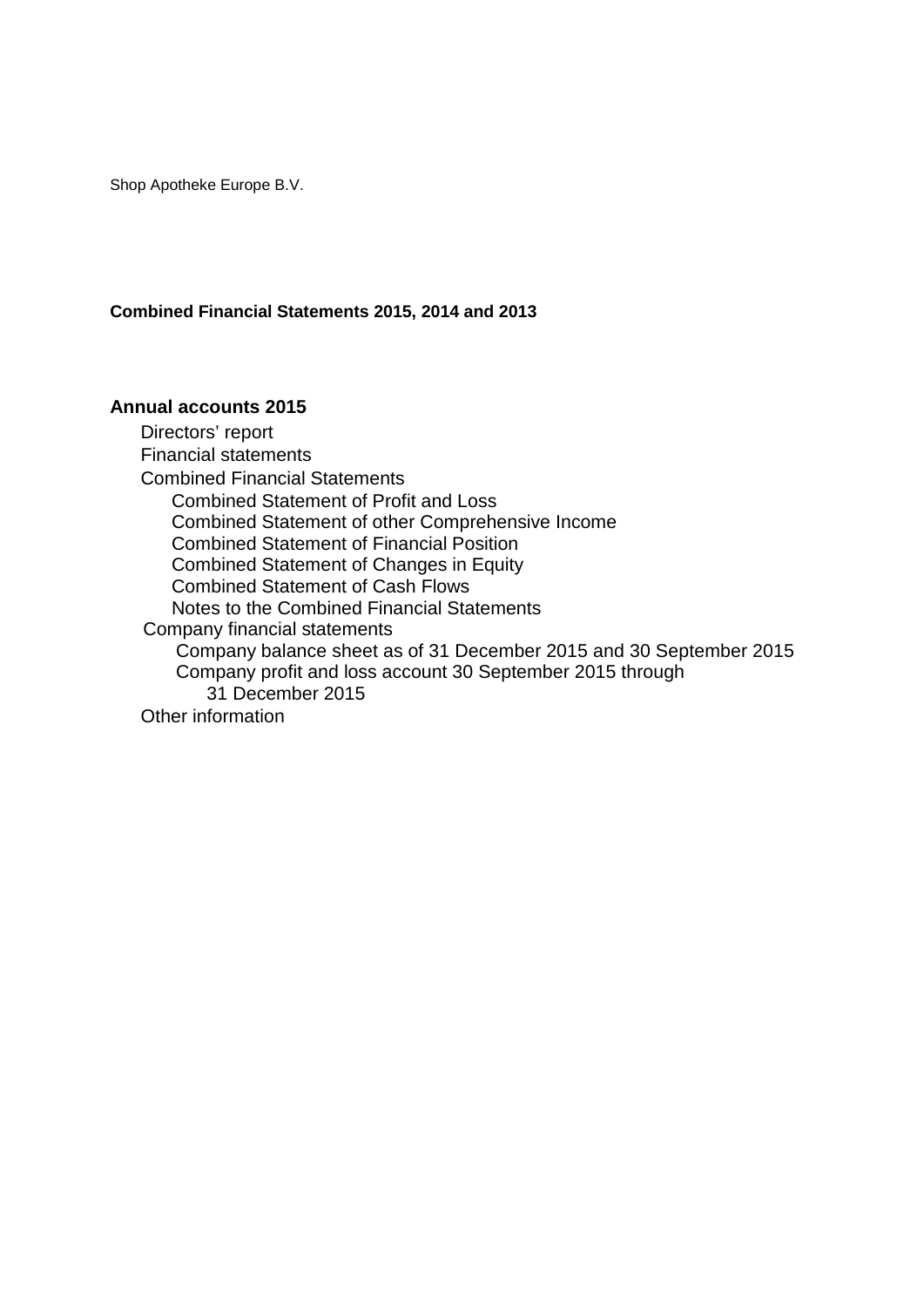# **Annual accounts 2015**

- Directors'report
- Financial statemets
- Other information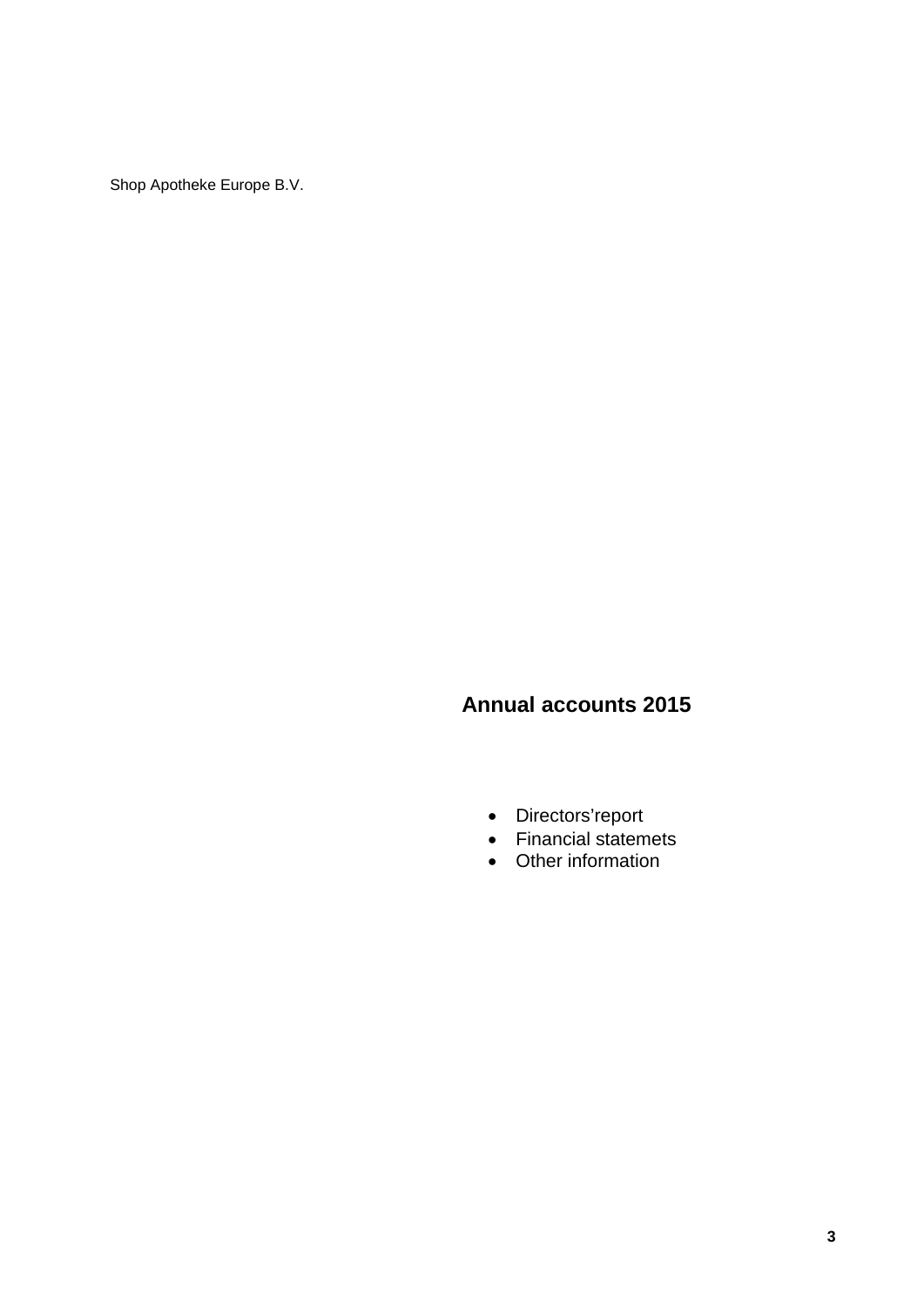# **Directors' report**

A copy of the directors` report is available upom request at cost price at the offices of Shop Apotheke Europe B.V. in Venlo.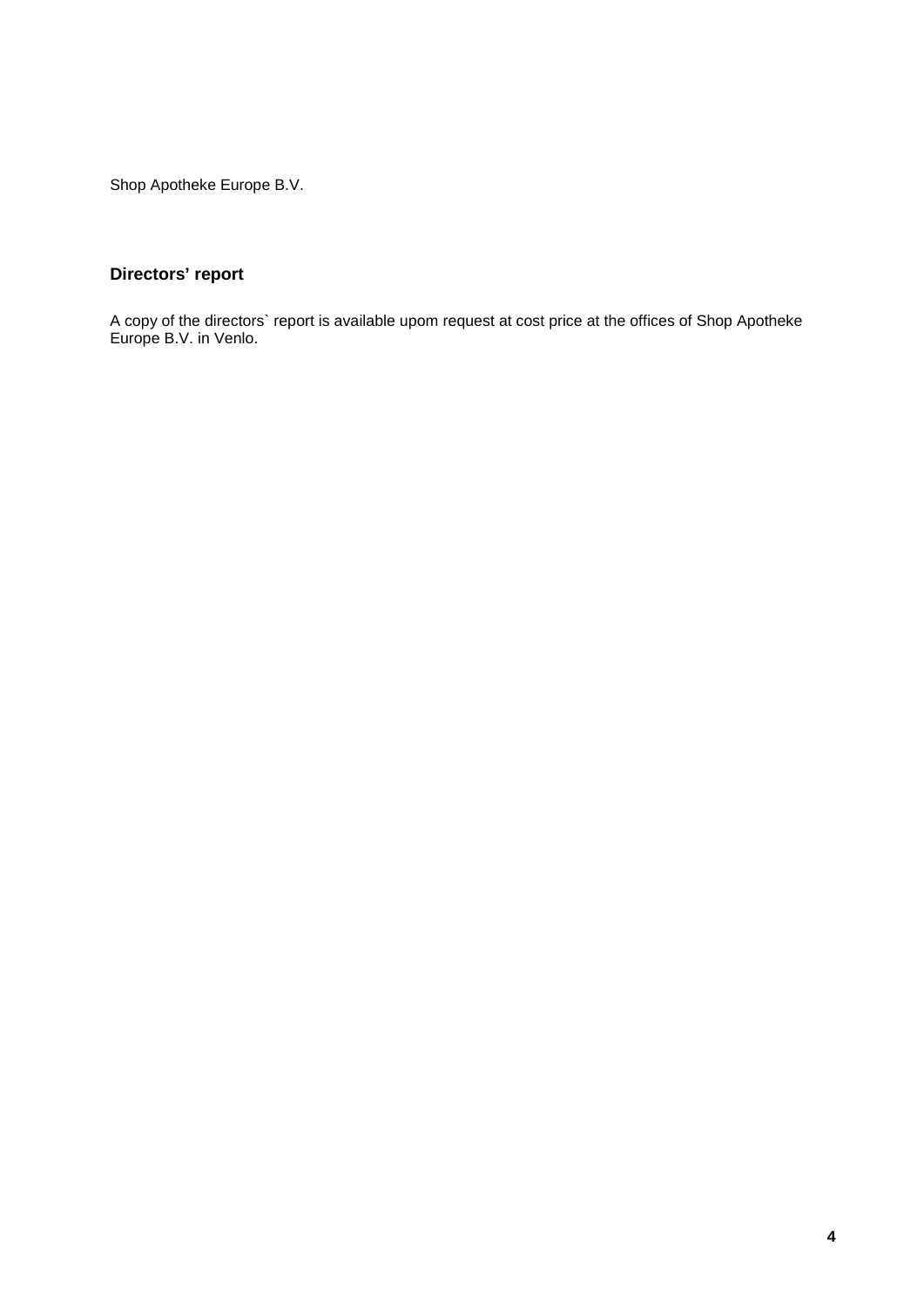# **Financial statements**

- Combined financial statements
- Company-only financial statements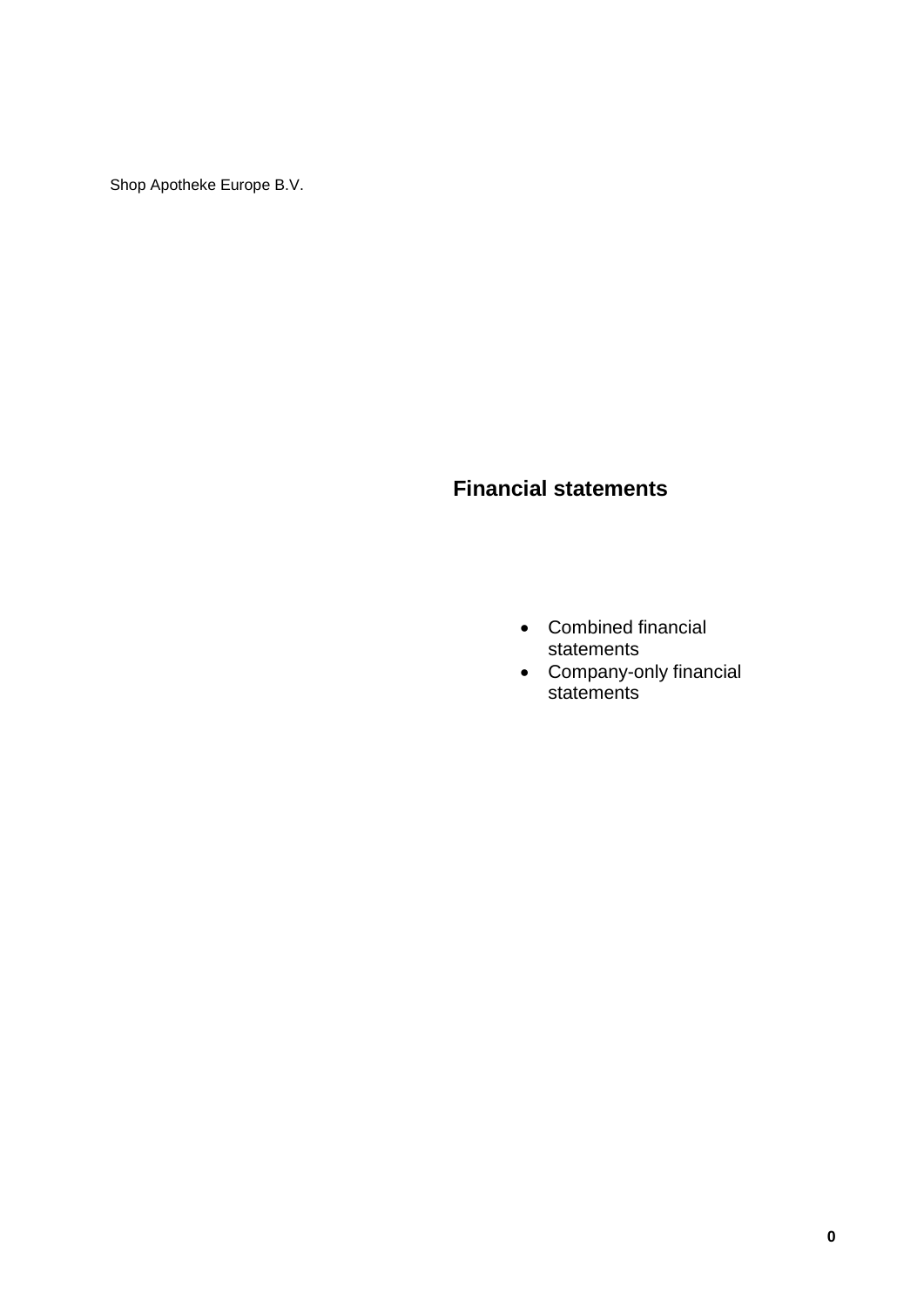# **Combined Financial Statements**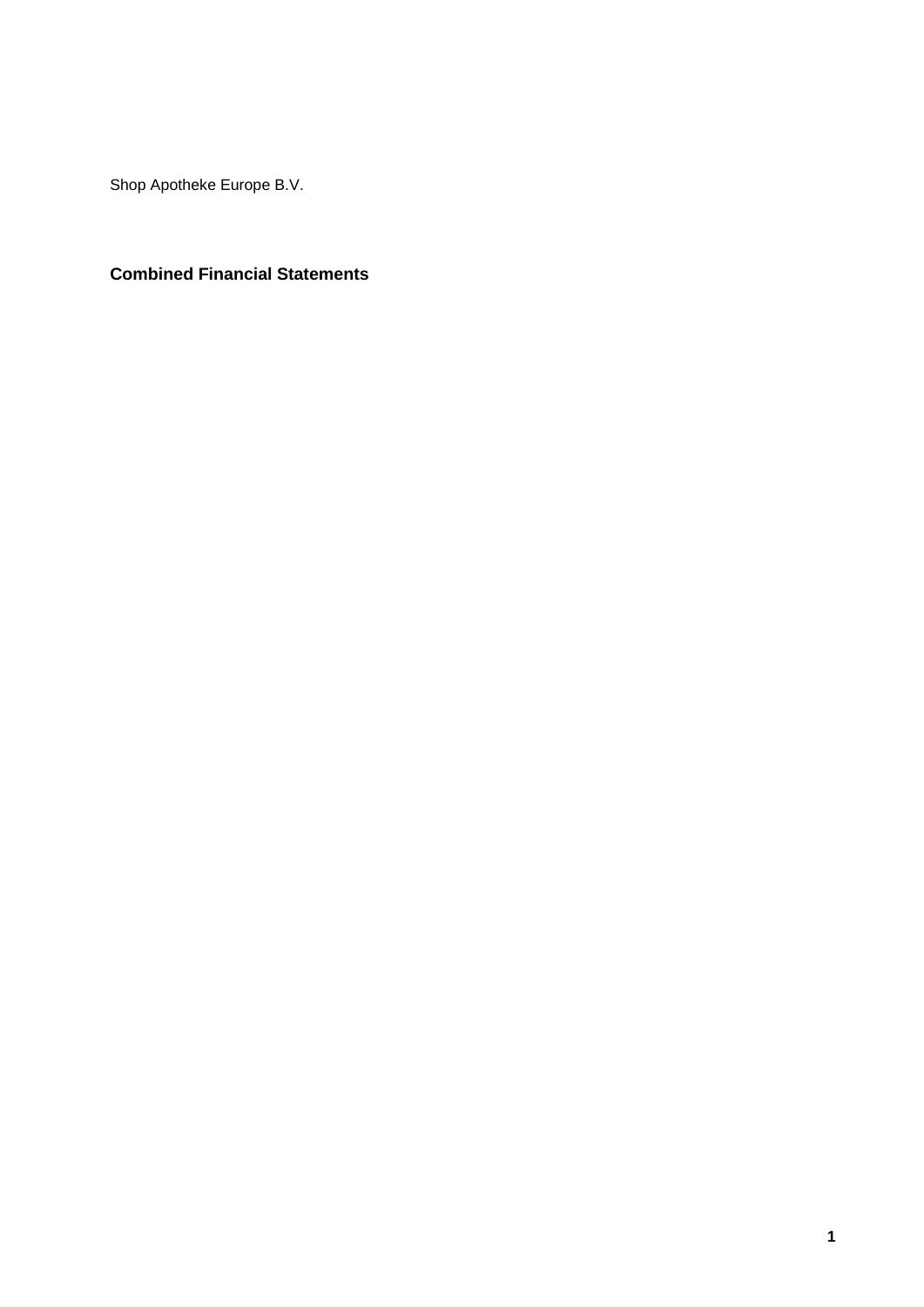# **Combined Statement of Profit and Loss for the years ended 31 December 2015, 31 December 2014 and 31 December 2013**

|                                                                           | <b>Notes</b>           | Year ended<br>31.12.2015<br>EUR 1,000 | Year ended<br>31.12.2014<br>EUR 1,000 | Year ended<br>31.12.2013<br>EUR 1,000 |
|---------------------------------------------------------------------------|------------------------|---------------------------------------|---------------------------------------|---------------------------------------|
| Revenue<br>Costs of sales                                                 | [6]<br>$[7]$           | 125,578<br>$-99,841$                  | 84,671<br>$-66,636$                   | 55,292<br>$-42,545$                   |
| <b>Gross profit</b>                                                       |                        | 25,737                                | 18,035                                | 12,747                                |
| Other income<br>Selling and Distribution<br><b>Administrative Expense</b> | [8]<br>$[9]$<br>$[10]$ | 1,316<br>$-29,143$<br>$-6,729$        | 928<br>$-19,523$<br>$-3,488$          | 673<br>$-12,448$<br>$-2,850$          |
| <b>Result from operations</b>                                             |                        | $-8,819$                              | $-4,048$                              | $-1,878$                              |
| Finance income<br>Finance expense<br>Net finance costs                    | $[11]$                 | 593<br>$-2,275$<br>$-1,682$           | $\mathbf 0$<br>$-826$<br>$-826$       | 0<br>$-839$<br>$-839$                 |
| <b>Result before tax</b>                                                  |                        | $-10,501$                             | $-4,874$                              | $-2,717$                              |
| Income tax expenses                                                       | $[12]$                 | $-47$                                 | $-161$                                | $-113$                                |
| <b>Result for the year</b>                                                |                        | $-10,548$                             | $-5,035$                              | $-2,831$                              |
| Attributable to:<br>Owners of the Company                                 |                        | $-10,548$                             | $-5,035$                              | $-2,831$                              |
| <b>Earnings per share</b>                                                 | $[14]$                 | <b>EUR</b>                            | <b>EUR</b>                            | <b>EUR</b>                            |
| Basic and diluted earnings per share                                      |                        | $-10.55$                              | $-5.04$                               | $-2.83$                               |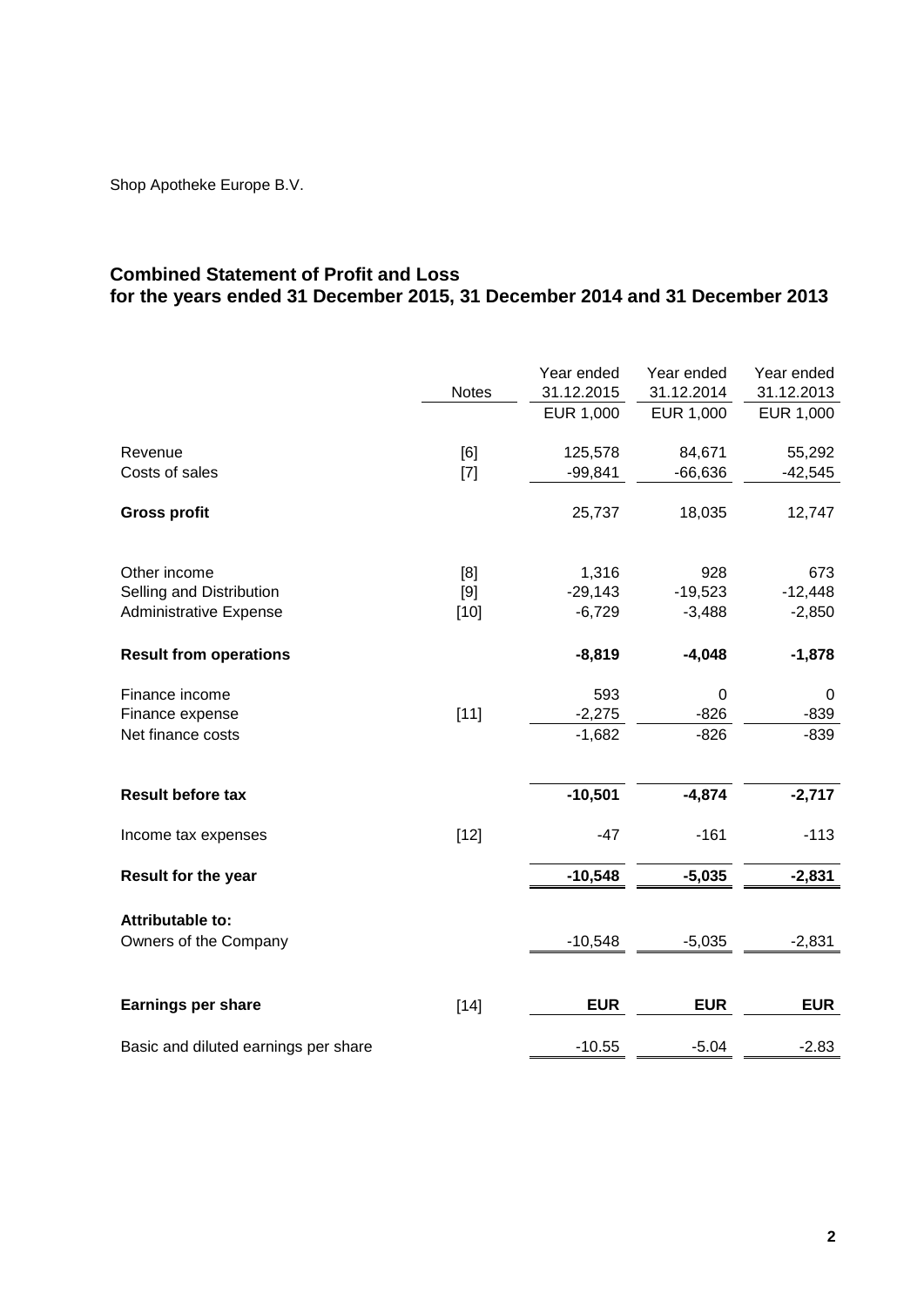## **Combined Statement of other Comprehensive Income for the years ended 31 December 2015, 31 December 2014 and 31 December 2013**

|                                                  | Year ended<br>31.12.2015<br>EUR 1,000 | Year ended<br>31.12.2014<br>EUR 1,000 | Year ended<br>31.12.2013<br>EUR 1,000 |
|--------------------------------------------------|---------------------------------------|---------------------------------------|---------------------------------------|
| <b>Result for the year</b>                       | $-10,548$                             | $-5,035$                              | $-2,831$                              |
| Other comprehensive income/loss                  | 0                                     | 0                                     | 0                                     |
| <b>Total comprehensive loss</b>                  | $-10,548$                             | $-5,035$                              | $-2,831$                              |
| <b>Attributable to:</b><br>Owners of the Company | $-10,548$                             | $-5,035$                              | $-2,831$                              |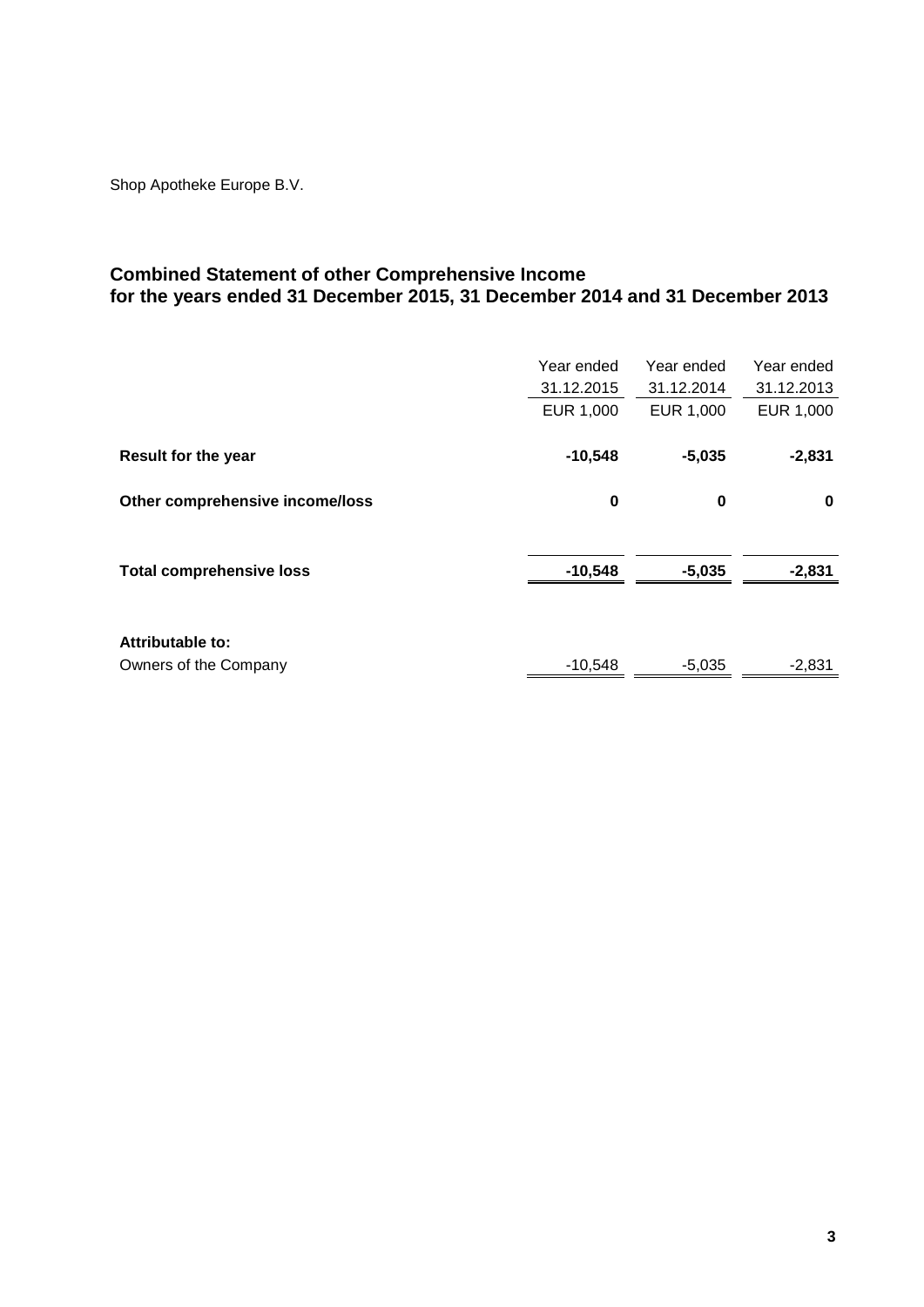## **Combined Statement of Financial Position at 31 December 2014 and 31 December 2013 and Consolidated Statement of Financial Position at 31 December 2015**

|                                          | <b>Notes</b> | 31.12.2015 | 31.12.2014 | 31.12.2013 |
|------------------------------------------|--------------|------------|------------|------------|
|                                          |              | EUR 1,000  | EUR 1,000  | EUR 1,000  |
| Assets                                   |              |            |            |            |
| Non-current assets                       |              |            |            |            |
| Property, plant and equipment            | $[14]$       | 2,417      | 1,773      | 1,872      |
| Intangible assets                        | $[15]$       | 13,616     | 12,384     | 11,643     |
|                                          |              | 16,033     | 14,157     | 13,515     |
| <b>Current assets</b>                    |              |            |            |            |
| Inventories                              | $[16]$       | 10,412     | 4,592      | 2,942      |
| Pre-ordered stock                        | $[16]$       | 5,653      | 5,531      | 5,405      |
| Trade and other receivables              | $[17]$       | 4,100      | 2,940      | 2,612      |
| Other current assets                     | $[18]$       | 3,046      | 1,992      | 1,155      |
| Cash and cash equivalents                | $[19]$       | 3,529      | 297        | 92         |
|                                          |              | 26,739     | 15,352     | 12,206     |
| <b>Total assets</b>                      |              | 42,772     | 29,509     | 25,721     |
| <b>Business equity and liabilities</b>   |              |            |            |            |
| Capital and reserves                     |              |            |            |            |
| <b>Business Equity</b>                   | $[20]$       |            | 20,056     | 18,080     |
| Equity                                   |              | 2,459      |            |            |
| Non-current liabilities                  |              |            |            |            |
| Loan from related parties (shareholders) | $[24]$       | 19,002     |            |            |
| Deferred tax liability                   | $[12]$       | 2,564      | 563        | 447        |
| Other liabilities                        | $[24]$       | 3,000      |            |            |
|                                          |              | 24,566     | 563        | 447        |
| <b>Current liabilities</b>               |              |            |            |            |
| Trade and other payables                 | $[21]$       | 8,638      | 7,625      | 6,122      |
| Amounts due to related parties           | $[24]$       | 3,202      | 0          | 0          |
| Other liabilities                        | $[22]$       | 3,906      | 1,265      | 1,072      |
|                                          |              | 15,747     | 8,890      | 7,194      |
| <b>Total equity and liabilities</b>      |              | 42,772     | 29,509     | 25,721     |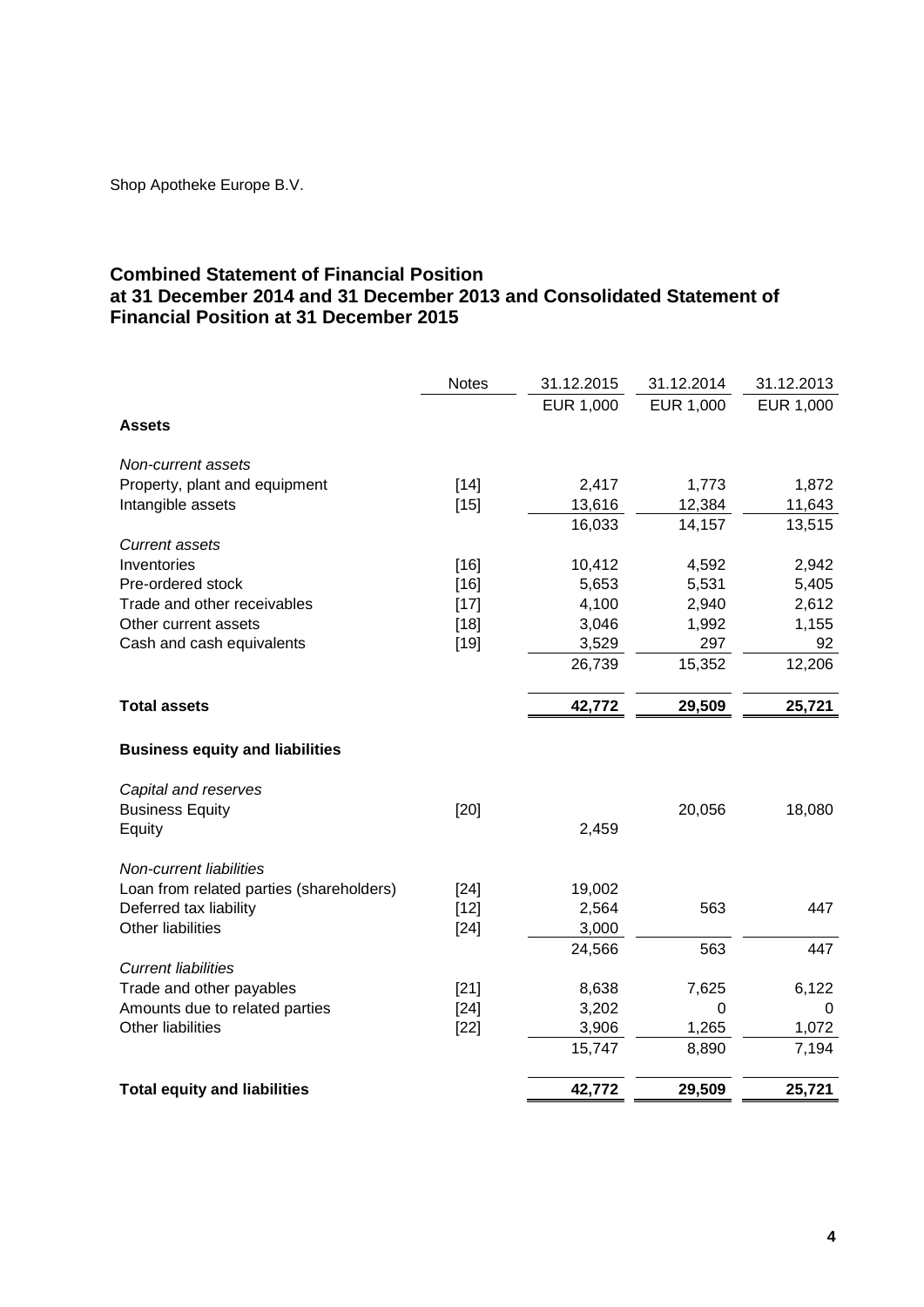# **Combined Statement of Changes in Equity for the years ended 31 December 2013 and 31 December 2014**

|                                                    | <b>Business</b><br>equity<br>EUR 1,000 | <b>Issued and</b><br>paid-up share<br>EUR 1,000 | Share<br>premium<br>EUR 1,000 | Undistributed<br>results<br>EUR 1,000 | Equity<br>EUR 1,000 |
|----------------------------------------------------|----------------------------------------|-------------------------------------------------|-------------------------------|---------------------------------------|---------------------|
| Business equity as of 1 January 2013               | 10,333                                 |                                                 |                               |                                       |                     |
| Result for the period<br><b>Business financing</b> | $-2,831$<br>10,578                     |                                                 |                               |                                       |                     |
| Balance as of 31 December 2013                     | 18,080                                 | 0                                               | 0                             | 0                                     | $\Omega$            |
| Business equity as of 1 January 2014               | 18,080                                 |                                                 |                               |                                       |                     |
| Result for the period<br><b>Business financing</b> | $-5,035$<br>7,011                      |                                                 |                               |                                       |                     |
| Balance as of 31 December 2014                     | 20,056                                 | 0                                               | 0                             | $\Omega$                              | $\Omega$            |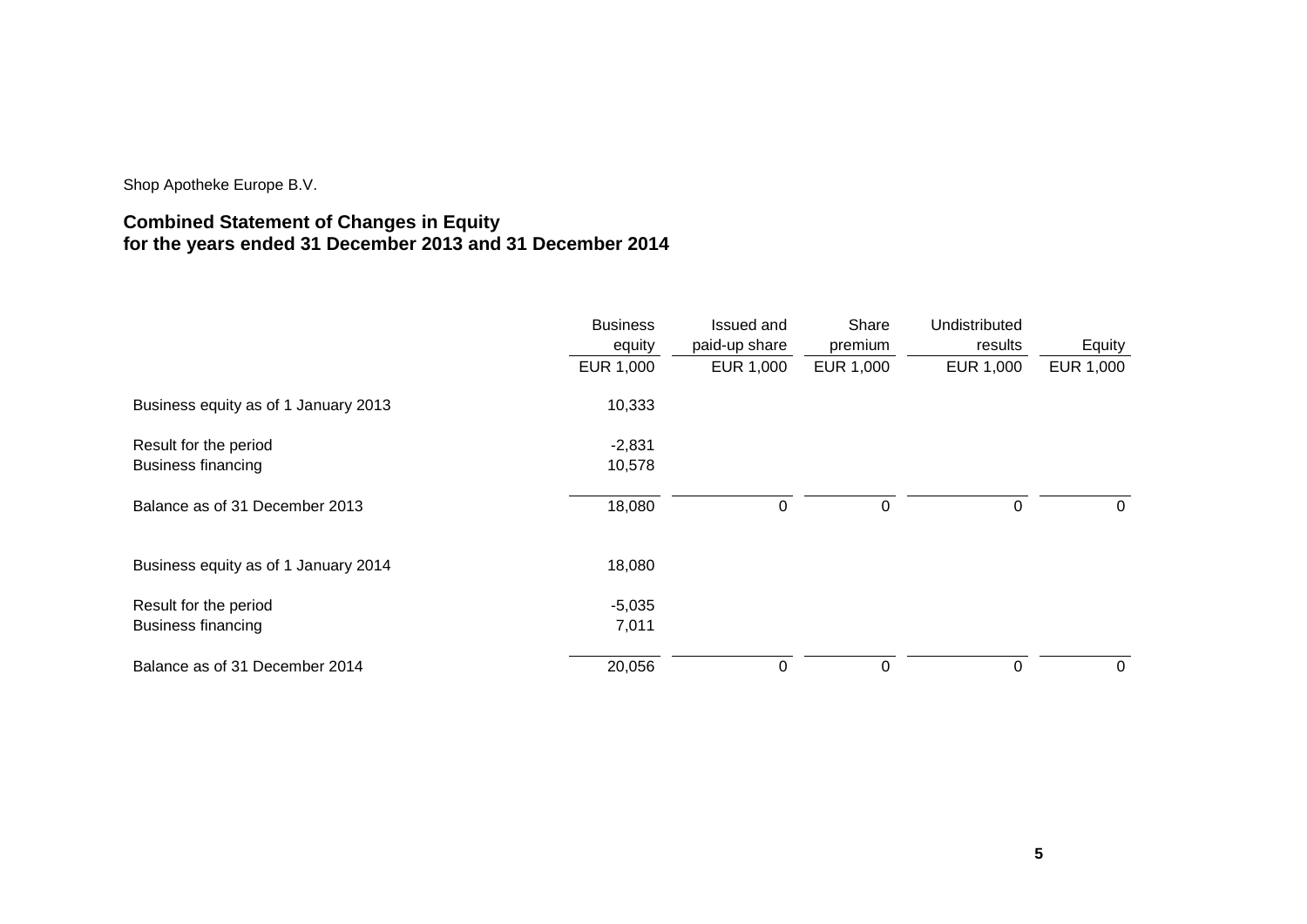# **Consolidated Statement of Changes in Shareholders' Equity for the period ended 31 December 2015**

|                                                     | <b>Business</b><br>equity | Issued and<br>paid-up share | Share premium<br>and other reserves | Undistributed<br>results | Equity    |
|-----------------------------------------------------|---------------------------|-----------------------------|-------------------------------------|--------------------------|-----------|
|                                                     | EUR 1,000                 | EUR 1,000                   | EUR 1,000                           | EUR 1,000                | EUR 1,000 |
| Business equity as of 1 January 2015                | 20,056                    |                             |                                     |                          | 20,056    |
| Result for the period until incorporation           |                           |                             |                                     | $-6,515$                 | $-6,515$  |
| Incorporation of the entity as of 30 September 2015 | $-20,056$                 | 100                         | 20,887                              |                          | 931       |
| Result for the period after incorporation           |                           |                             |                                     | $-4,033$                 | $-4,033$  |
|                                                     | $\mathbf 0$               | 100                         | 20,887                              | $-10,548$                | 10,439    |
| Other comprehensive income                          |                           |                             |                                     |                          |           |
| for the period, net of income tax                   |                           |                             |                                     |                          |           |
| Result for the period                               |                           |                             |                                     |                          | 0         |
| Total comprehensive income for the period           | $\Omega$                  | $\mathbf 0$                 | 0                                   | $\Omega$                 | $\Omega$  |
| Share premium repayment                             |                           |                             | $-7,650$                            |                          | $-7,650$  |
| <b>Dividends</b>                                    |                           |                             | $-330$                              |                          | $-330$    |
| Balance as of 31 December 2015                      |                           | 100                         | 12,907                              | $-10,548$                | 2,459     |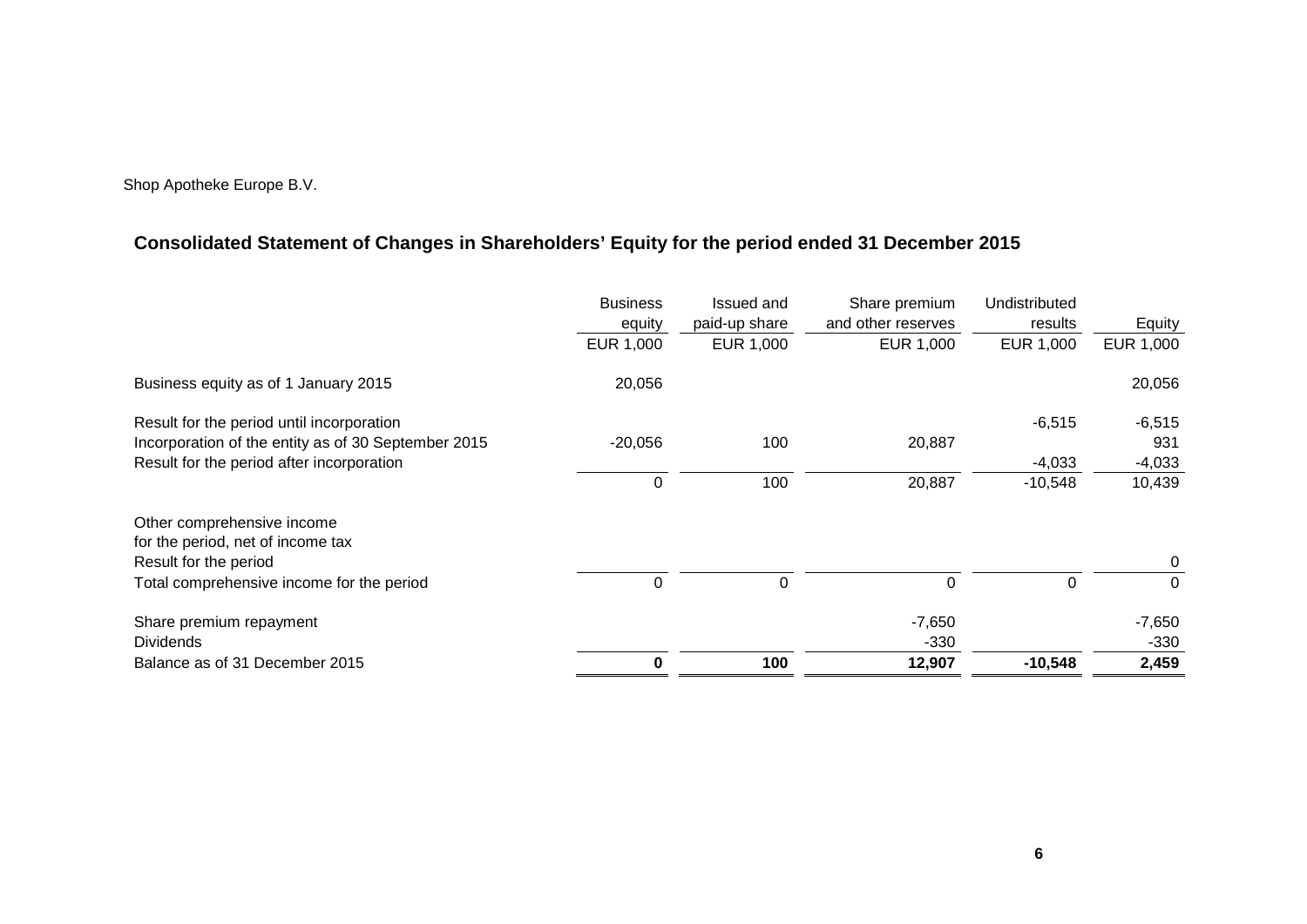# **Combined Statement of Cash Flows for the years ended 31 December 2015, 31 December 2014 and 31 December 2013**

|                                            | Year ended  | Year ended  | Year ended |
|--------------------------------------------|-------------|-------------|------------|
|                                            | 31.12.2015  | 31.12.2014  | 31.12.2013 |
|                                            | EUR 1,000   | EUR 1,000   | EUR 1,000  |
| Cash flow from operating activities        |             |             |            |
| Operating result                           | $-8,819$    | $-4,048$    | $-1,878$   |
| Adjustments for:                           |             |             |            |
| - Depreciation and amortisation of         |             |             |            |
| non-current assets                         | 2,166       | 1,656       | 1,126      |
| Operating result adjusted for depreciation |             |             |            |
| and amortisation                           | $-6,653$    | $-2,392$    | -752       |
| - Movements in working capital:            |             |             |            |
| - (Increase)/decrease in trade and         |             |             |            |
| other receivables                          | $-2,213$    | $-1,165$    | $-643$     |
| - (Increase)/decrease in inventory         | $-5,820$    | $-1,650$    | 50         |
| - (Increase)/decrease in pre-ordered stock | $-121$      | $-126$      | $-91$      |
| - Increase/(decrease) in provisions        | $-95$       | $-46$       | 334        |
| - Increase/(decrease) in trade             |             |             |            |
| and other payables                         | 2,921       | 1,696       | $-3,140$   |
| - Increase/(decrease) in amounts           |             |             |            |
| due to related parties                     | 3,202       |             |            |
| Working capital movement                   | $-2,126$    | $-1,291$    | $-3,490$   |
|                                            |             |             |            |
| Cash generated from operations             | $-8,779$    | $-3,683$    | $-4,242$   |
| Interest received                          | $\mathbf 0$ | $\mathbf 0$ | 0          |
| Net cash (used in)/generated by            |             |             |            |
| operating activities                       | $-8,779$    | $-3,683$    | $-4,242$   |
|                                            |             |             |            |
| Cash flow from investing activities        |             |             |            |
| Investment for property, plant and         | $-1,313$    | $-477$      | $-1,002$   |
| equipment                                  |             |             |            |
| Investment for intangible assets           | $-2,737$    | $-1,820$    | $-3,539$   |
| Investment for acquisitions                | 0           | 0           | $-864$     |
| Net cash (used in)/generated by            |             |             |            |
| investing activities                       | $-4,050$    | $-2,297$    | $-5,405$   |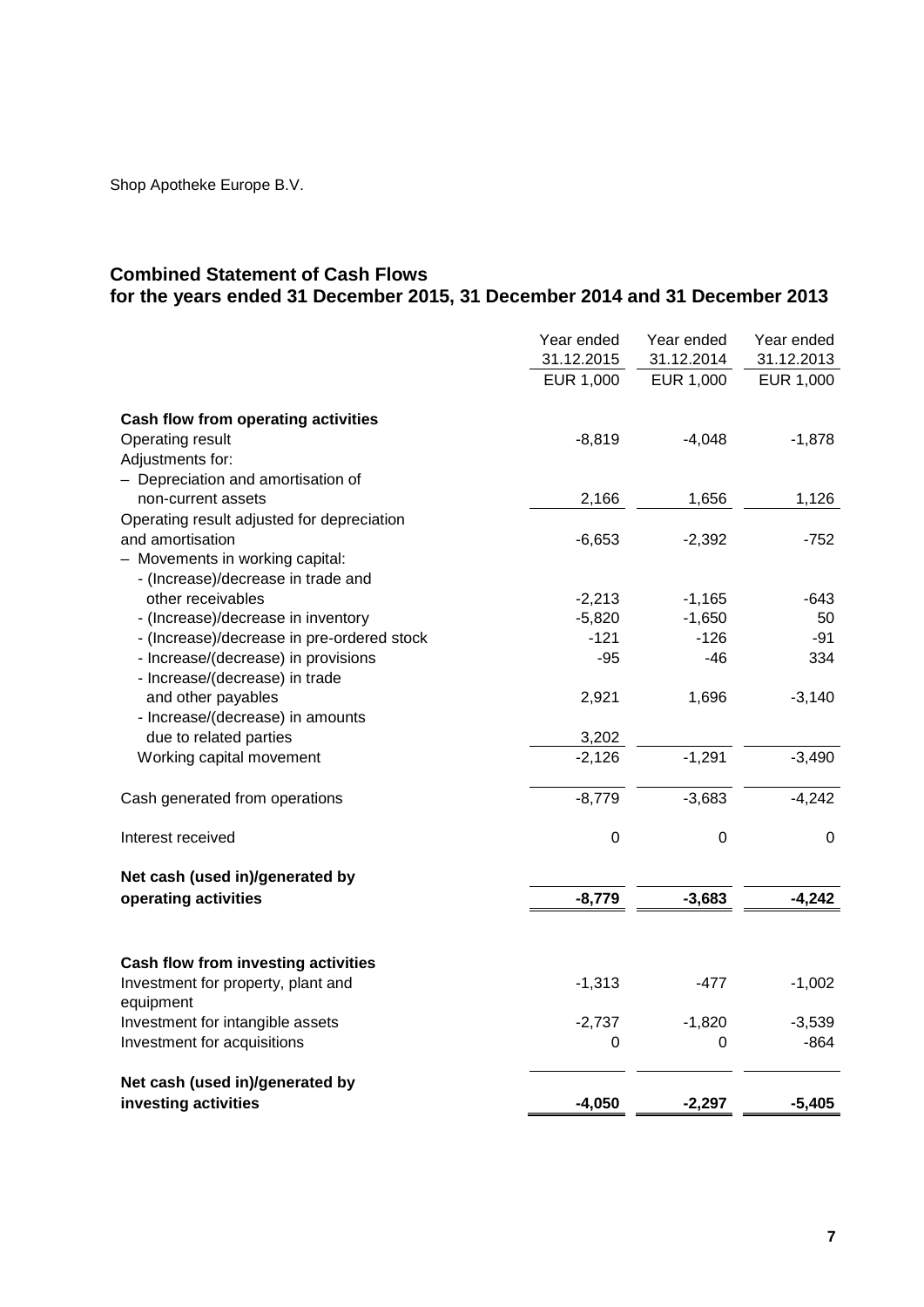# **Combined Statement of Cash Flows for the years ended 31 December 2015, 31 December 2014 and 31 December 2013**

|                                                                                                                                                                | Year ended<br>31.12.2015<br>EUR 1,000 | Year ended<br>31.12.2014<br>EUR 1,000 | Year ended<br>31.12.2013<br>EUR 1,000 |
|----------------------------------------------------------------------------------------------------------------------------------------------------------------|---------------------------------------|---------------------------------------|---------------------------------------|
| Cash flow from financing activities<br>Interest paid<br><b>Business financing</b><br>Additional financing from related parties<br>Deposit from related parties | $-950$<br>14,011<br>3,000             | -826<br>7,011                         | -839<br>10,578                        |
| Net cash (used in)/generated by<br>financing activities                                                                                                        | 16,061                                | 6,185                                 | 9,739                                 |
| Net increase/(decrease) in cash and<br>cash equivalents                                                                                                        | 3,232                                 | 205                                   | 92                                    |
| Cash and cash equivalents at the<br>beginning of the year                                                                                                      | 297                                   | 92                                    | 0                                     |
| Cash and cash equivalents at the end<br>of the year                                                                                                            | 3,529                                 | 297                                   | 92                                    |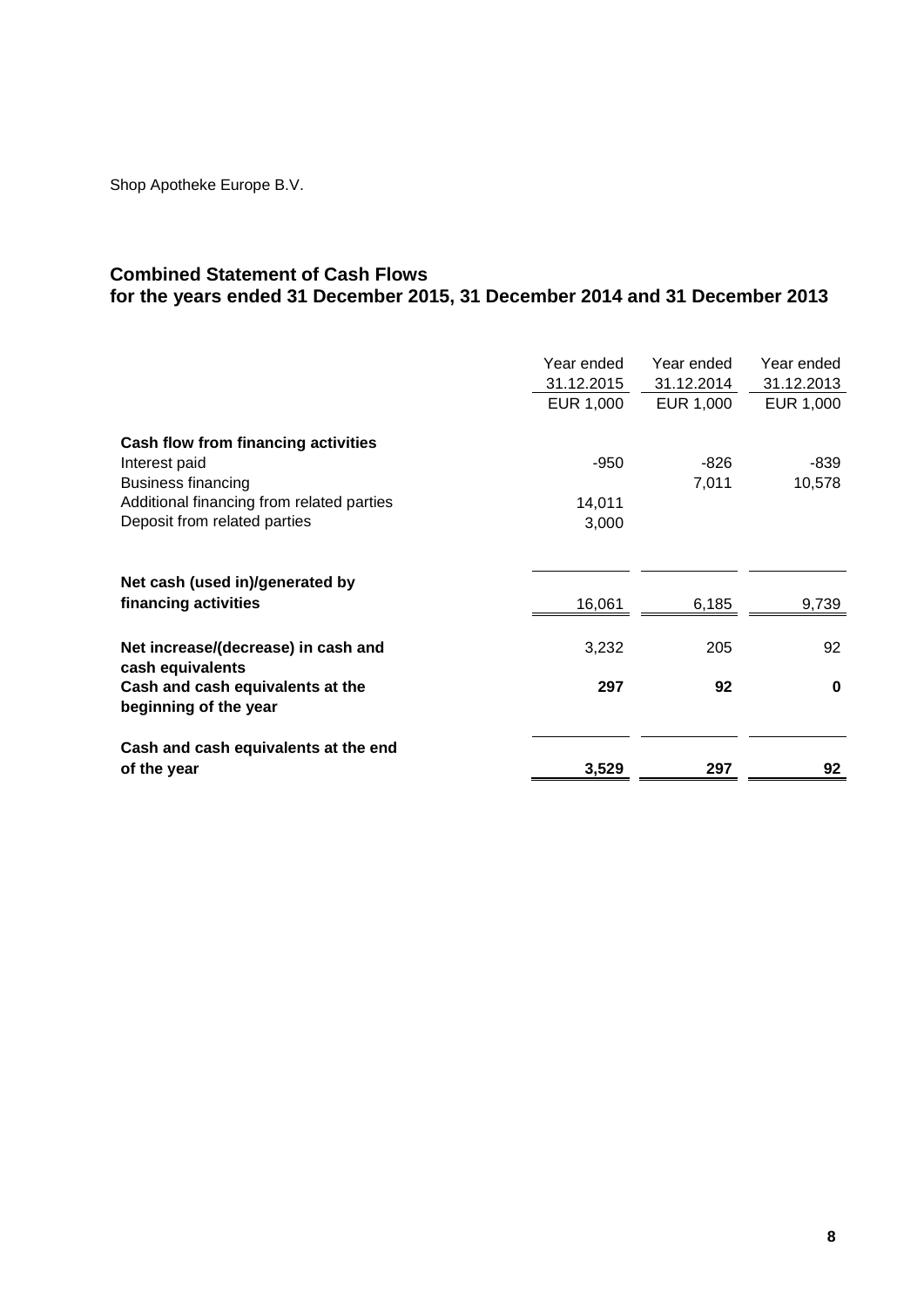## **Notes to the Combined Financial Statements**

#### **1. General information**

Shop Apotheke Europe B.V. (or the "Company") is a limited liability company incorporated in The Netherlands on 30 September 2015 and is legally seated in Venlo, The Netherlands. Since incorporation, the Company has the following subsidiaries: SA Europe B.V., Shop-Apotheke B.V., Shop-Apotheke Service B.V., EuroService Venlo B.V. and Xsite GmbH. The mailorder pharmacy business activities (and related activities) are presented on a combined basis for the period 1 January 2013 through 29 September 2015 and on a consolidated basis for the period 30 September 2015 through 31 December 2015 and are referred to as "the Group" or "Shop Apotheke Europe B.V.".

Shop Apotheke Europe B.V. is a mailorder pharmacy business primarily for prescription-free ("overthe-counter" or "OTC") pharmaceuticals, food supplements and beauty and personal care products (BPC). In addition, Xsite provides webshop services for the Group and for third parties.

These financial statements consist of the Combined Financial Statements 2013-2015 for Shop Apotheke Europe B.V. with the figures presented on a combined basis for the period 1 January 2013 through 29 September 2015 and presented on a consolidated basis for the period 30 September 2015 through 31 December 2015. Until the date of incorporation the activities of the Group were part of EHS Europe Health Services B.V. (and its subsidiaries EHSC B.V., Europa Apotheek Venlo B.V., Europa Apotheek Service Venlo B.V. and Xsite GmbH) with a subsequent carve-out on the date of the incorporation. During the year 2015 the activities of Shop Apotheke Europe B.V. were part of a carve-out from the EHS Europe Health Services B.V. group. The carveout has the legal form of a legal split. The transaction has been consummated at 30 September 2015.

The statutory financial statements of Europe Health Services B.V. for the years ended 31 December 2014 and 2013, respectively have been prepared in accordance with Dutch GAAP (Title 9 of Book 2 Dutch Law). The Combined Financial Statements 2015 for Shop Apotheke Europe B.V. comprise the years 2015, 2014 and 2013 (the years cover the period from 1 January through 31 December). These Combined Financial Statements are prepared in accordance with the International Financial Reporting Standards ("IFRS") as adopted by the European Union. The application of IFRS in these Combined Financial Statements is the first time adoption of IFRS. Therefore, the 2015, 2014 and 2013 comparative information has also been prepared in accordance with IFRS.

Besides the financial information of Shop Apotheke Europe B.V. also the financial information of the following 100% subsidiaries are included in these Combined Financial Statements:

- SA Europe B.V., Venlo, The Netherlands, with its 100% subsidiaries:
	- o Shop-Apotheke B.V., Venlo, The Netherlands
	- o Shop-Apotheke Service B.V., Venlo, The Netherlands
	- o EuroService Venlo B.V., The Netherlands
	- o Xsite GmbH, Düsseldorf, Germany

The carve-out of Shop Apotheke Europe B.V. from EHS Europe Health Services B.V. with effect as of 1 January 2015 included Shop-Apotheke B.V., Shop-Apotheke Service B.V., SA Europe B.V. and Xsite GmbH. EuroService Venlo B.V. was founded on June 26, 2015 and became a 100% subsidiary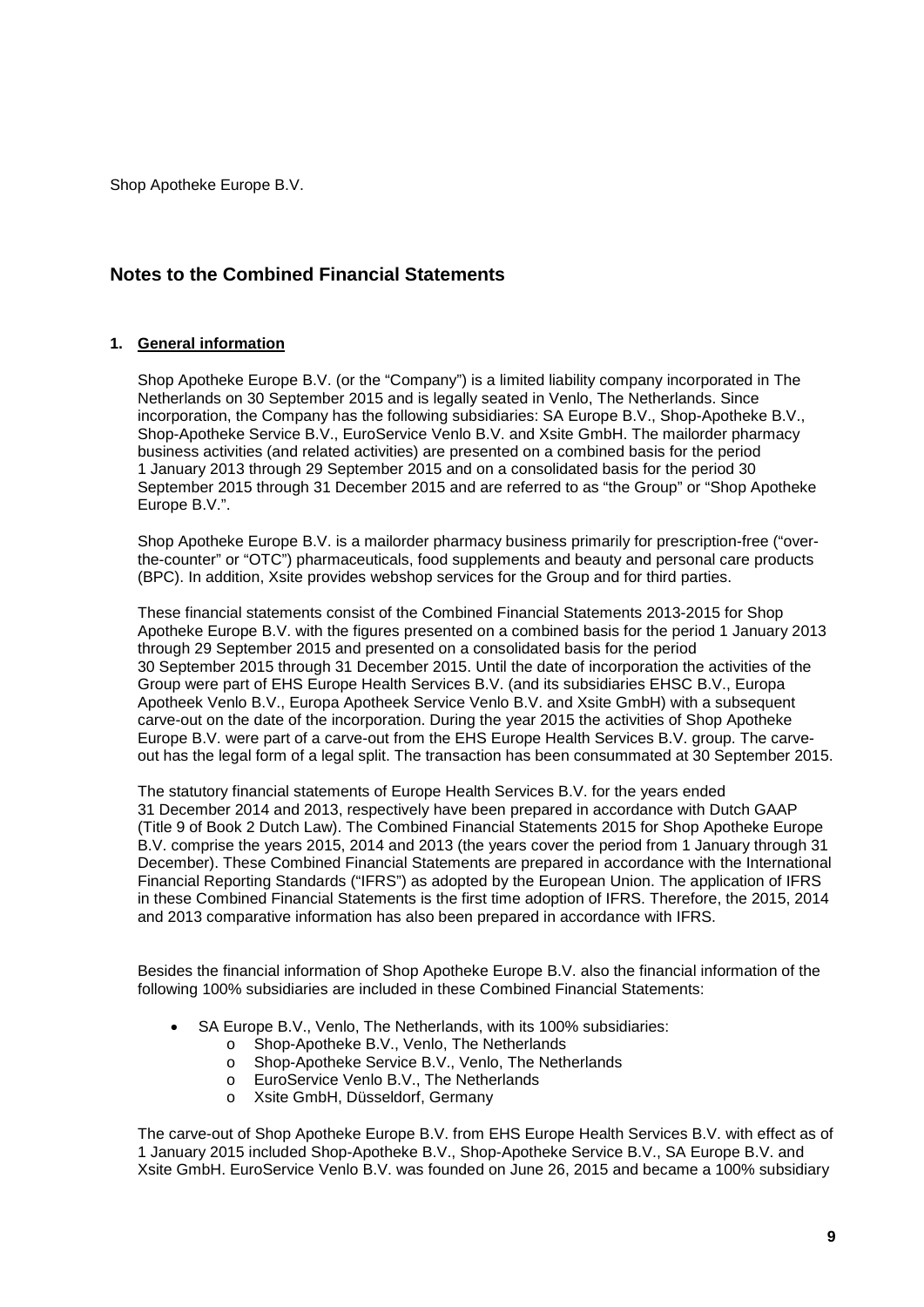of SA Europe B.V. subsequent to the date of the incorporation of this entity. The subsidiaries were acquired as part of the carve-out under common control. The carve-out has been accounted for according to the book value approach and applying the pooling of interest approach as of 1 January 2013.

#### **2. Basis of preparation**

#### **Combined group - separation**

The legal split of Europa Apotheek Venlo B.V. resulted in the incorporation of Shop Apotheke Europe B.V. as of 30 September 2015 including SA Europe B.V. and its wholly owned subsidiaries Shop-Apotheke B.V., Shop-Apotheke Service B.V., EuroService Venlo B.V. and Xsite GmbH.

The subsidiaries were acquired as part of the carve-out under common control. For comparision purposes the financial information for the years 2013 and 2014 has been presented on a combined basis.

Upon the incorporation and the legal split, assets and liabilities were contributed to the Company. The net asset value of the contribution is reported as Share Premium. From this moment on the results are the actual results of Shop Apotheke Europe B.V. with related cash-flows, income statement and balance sheet movements and positions.

Since 1 October 2015, both wholesale and IT, marketing, finance and administrative services are provided by Shop Apotheke Europe B.V. to its related party EHS Europe Health Services.

#### **Combined group – prior to separation**

The financial information with respect to the mailorder pharmacy (and Germany Services) is reflected in the individual legal entities that comprise the Group. These Combined Financial Statements have been prepared from the accounting records of EHS Europe Health Services B.V. and reflect the cash flows, revenues, expenses, assets, and liabilities of these individual legal entities. Because the separate legal entities that comprise the Group were not held by a single legal entity prior to the incorporation of the legal structure, business equity is shown in lieu of shareholders' equity for the years 2013 and 2014 in these Combined Financial Statements. Business equity represents the cumulative net investment by EHS Europe Health Services B.V. in the Group through that date. The impact of transactions between the Group and EHS Europe Health Services B.V. that were not historically settled in cash are also included in business equity.

During the period from 1 January 2013 to 30 September 2015, the Group functioned as part of the larger group of companies controlled by EHS Europe Health Services B.V., and accordingly, EHS Europe Health Services B.V. performed certain corporate overhead functions for the Group. These functions include, but are not limited to, executive oversight, legal, finance, human resources, internal audit, financial reporting, tax planning and investor relations. The costs of such services have been allocated to the Group based on the most relevant allocation method for the service provided. Management believes such allocations are reasonable; however, they may not be indicative of the actual expense that would have been incurred had the Group been operating as a separate entity apart from EHS Europe Health Services B.V. The cost allocated for these functions is included in selling, general and administrative expenses in the Combined Income Statements for the historical periods presented.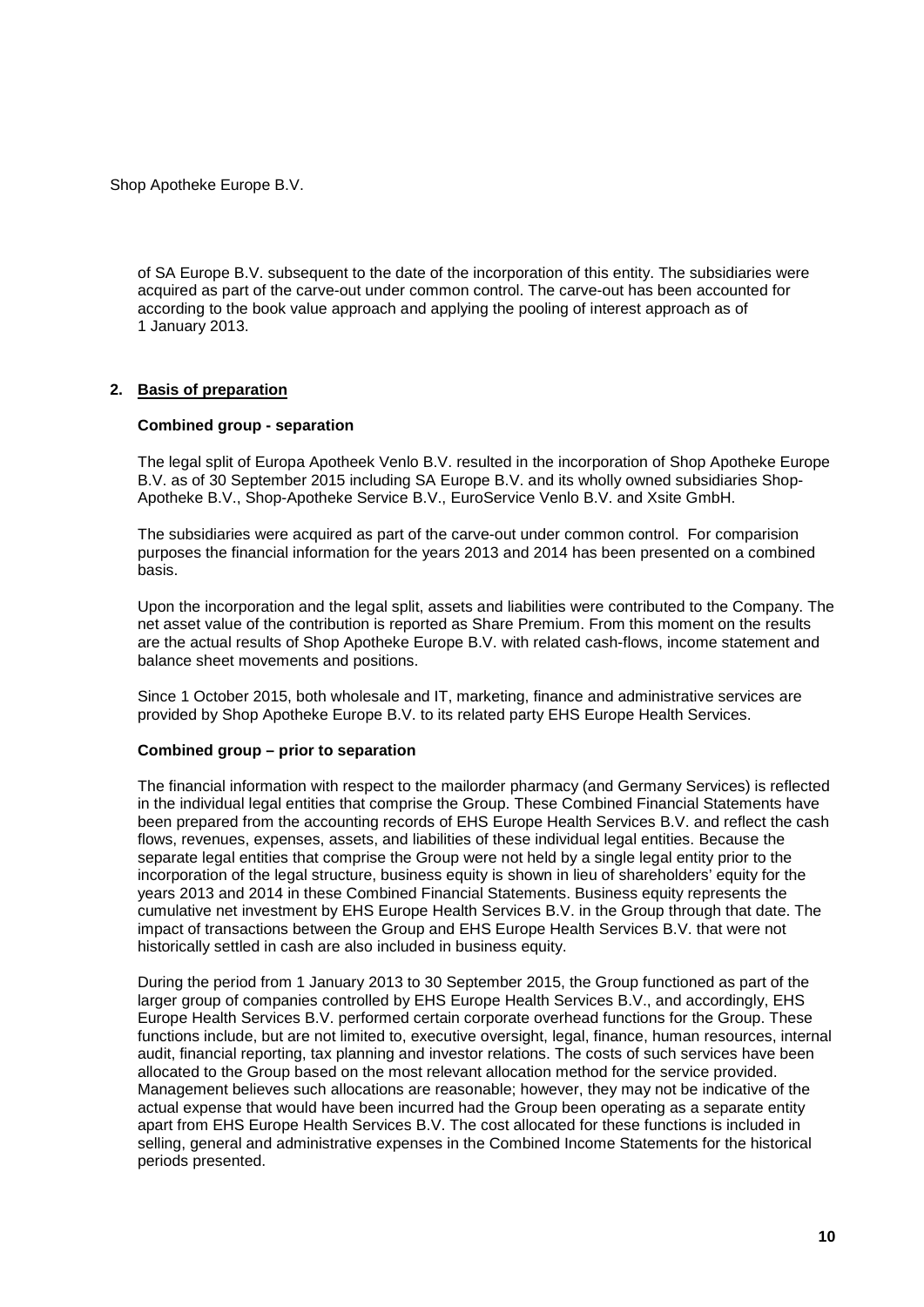As the Group did not operate as a stand-alone entity before its incorporation on 30 September 2015, these Combined Financial Statements may not be indicative of the Group's future performance and do not necessarily reflect what its combined results of operations, financial position and cash flows would have been had the Group operated as a separate entity apart from EHS Europe Health Services B.V. during the periods presented. A number of assumptions have been made for the preparation of the Combined Financial Statements as explained in the notes below.

As for the Combined Financial Statements, the following allocations were made related to the assets, liabilities, revenues and expenses of EHS Europe Health Services B.V. specifically to Shop Apotheke Europe B.V. in the course of the carve-out:

#### **Consolidated Statement of Financial Position as of 31 December 2015 and Combined Statement of Financial Position as of 31 December 2014 and 2013 respectively**

- Property, plant and equipment accounts were specifically allocated by use. Assets related to warehouse operations in The Netherlands were allocated to the Group. Assets related to the prescription ("Rx") business were allocated to Europa Apotheek Venlo B.V. The allocation of the net book value of the assets to the Group were based on specific asset identification. All locations are rented by EHS Europe Health Services B.V. with rental expenses allocated to the Group based on floor area usage (warehouse) or employee expenses (for supporting departments) of the Group as percentage of aggregate employee expenses (office space).
- Goodwill is related to the acquisition of the former Shop Apotheke online pharmacy, Cologne, activities in 2010. As the business activities of the Group were carved-out (as also explained in this note) the related goodwill balance was also allocated to these Combined Financial Statements. Allocation of the goodwill across multiple cash-generating units is not applicable. As a result the goodwill balance was amortised until 1 January 2013 (Transition Date to IFRS from previous Dutch GAAP) and considered deemed cost under IFRS 1.
- All intangible fixed assets related to the ERP system used to run business operations were assigned to the Group. The allocation of the net book value of the assets to the Group was based on specific asset identification.
- Inventory was allocated to the Group.
- In 2015 the Group entered into a wholesale agent agreement with Europa Apotheek Venlo B.V. This agreement arranges that the economic risks of Rx, OTC and BPC products ordered per request of Europa Apotheek Venlo B.V. are guaranteed by Europa Apotheek Venlo B.V. resulting that revenue and cost of sales are presented on a net basis by the Group with legal title remaining at the Group prior to shipment of the products. This agreement was applied retrospectively for the Combined Financial Statements (covering the years 2013 through September 2015). These products are presented as pre-ordered stock in the Statement of Financial Position.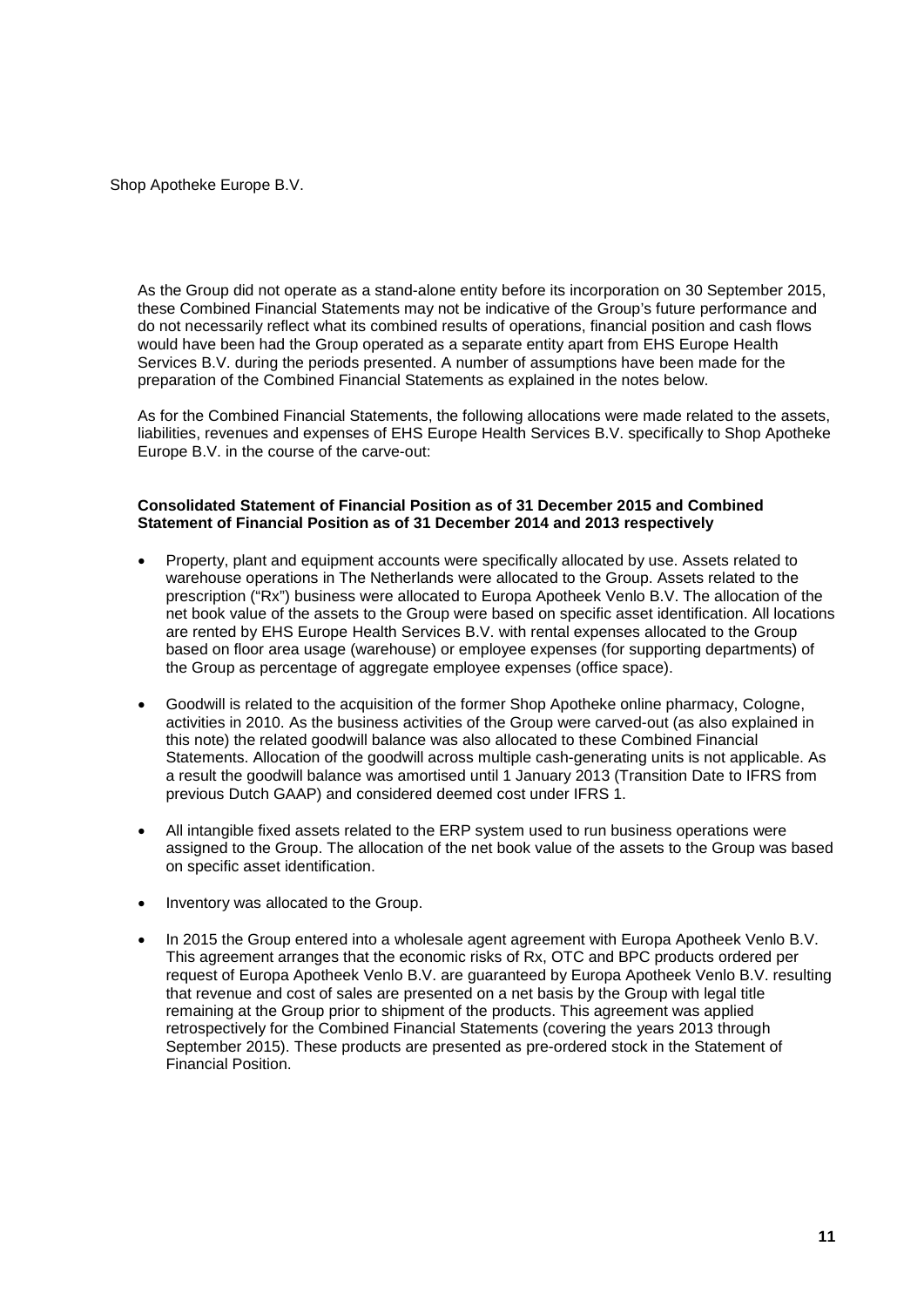- Accounts receivable were allocated to Shop-Apotheke B.V. on a customer basis, also as the customers are separately tracked for Shop-Apotheke B.V. The customers were assigned to Shop-Apotheke B.V. or Europa Apotheek Venlo B.V. based on requested orders coming from the websites of Shop-Apotheke or Europa Apotheek Venlo. Accounts receivable write-offs were allocated to the Group based on relative sales share of the Group as percentage of EHS Europe Health Services B.V. (including the Group). Since incorporation, all accounts receivable balances are kept completely separately for the Group.
- Rebate accruals for products were allocated based on relative share of cost of goods sold for the Group as percentage of the Europe Health Services B.V. business (including the Group) and accounted for completely separately since incorporation of the Company.
- The subsidiary EuroService Venlo B.V. was founded on 26 June 2015 and started operations as a wholesale unit for both Shop-Apotheke B.V. and Europa Apotheek Venlo B.V. on 1 October 2015. Services are provided by EuroService Venlo B.V.
- The subsidiary Xsite was completely transferred to the Group on 30 September 2015 with effect as of 1 January 2015.
- Due to business financing by EHS Europe Health Services B.V. until incorporation, cash or bank accounts were transferred to the Group only then, and as a result the Group only had cash accounts related to Xsite subsequent to the acquisition in 2013.
- Trade and other payables related to product purchasing were completely allocated to the Group. Trade and other payables related to shared cost of the organization have joint creditor balances, which were allocated to the Group based on allocation keys (Full Time Equivalent/"FTE") or cost share, reflecting the nature of the related charges.
- Provisions were assigned to the Group depending on their nature or other reasonable methods based on management's business judgement.
- Other liabilities and accrued liabilities, in particular for personnel cost, were allocated based on the cost share of the Group as percentage of aggregate cost of Europe Health Services B.V. (including the Group), as deemed relevant by the nature of the accrued costs.
- Liabilities for wages, wage tax and pensions were allocated based on the cost share of the Group as percentage of aggregate cost of Europe Health Services B.V. (including the Group).
- VAT was allocated based on end-customer revenues and cost of the Group as percentage of aggregate revenues and cost, respectively, of Europe Health Services B.V. (including the Group).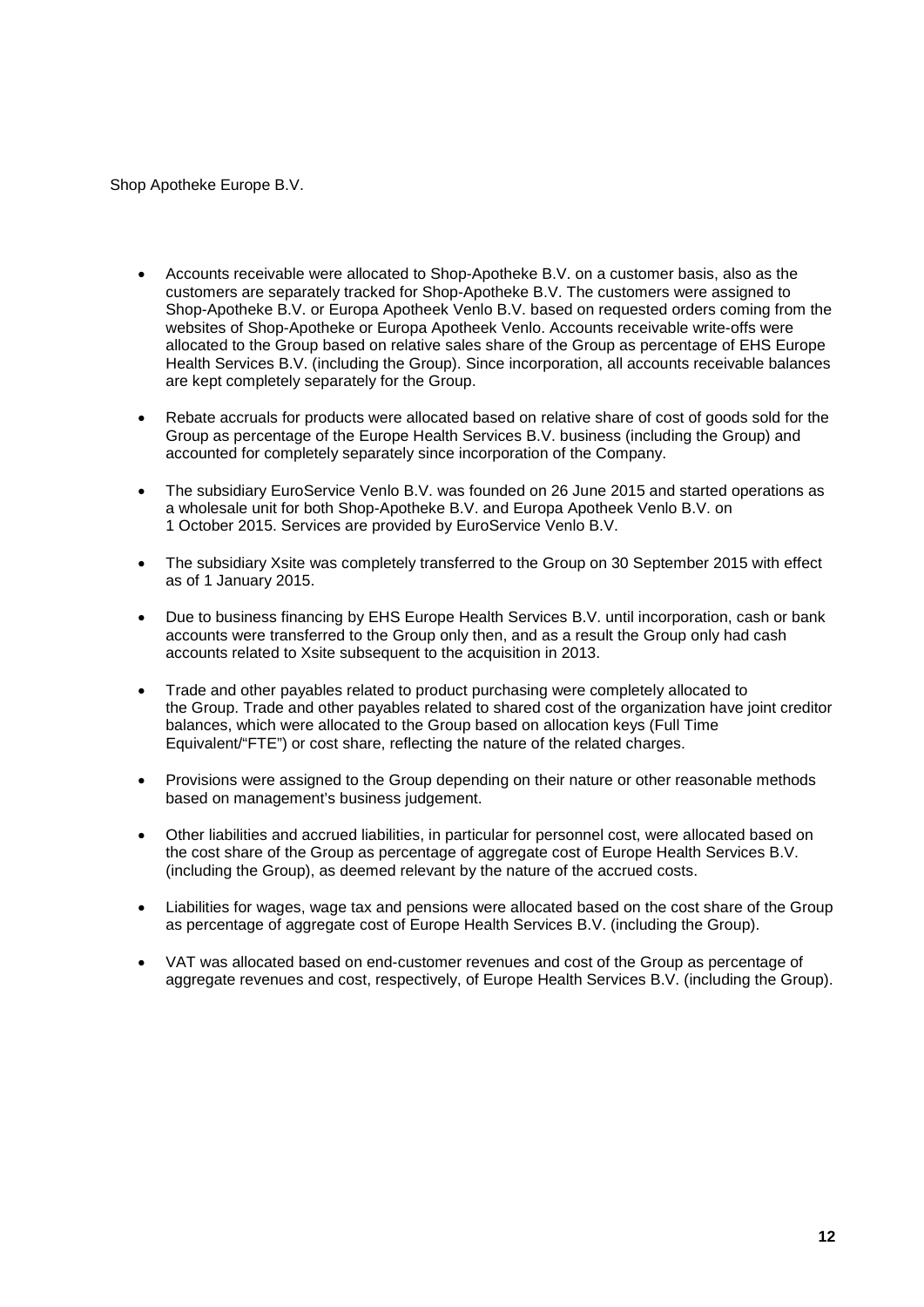#### **Combined Statement of Profit and Loss for the period 1 January 2015 through 30 September 2015 and the years ended 31 December 2014 and 2013 and Consolidated Statement of Profit and Loss for the period 1 October 2015 through 31 December 2015**

- In the Combined Income Statements, both revenues and cost of goods were directly allocated to the Group based on ordered products (and related recognized revenue) as received on the Shop Apotheke Europe B.V. websites (due to specific customer tracking).
- In 2015 the Group entered into a wholesale agent agreement with Europa Apotheek Venlo B.V. This agreement arranges that the economic risks of ordered Rx, OTC and BPC products are shared by Europa Apotheek Venlo B.V. resulting that revenue and cost of sales are presented on a net basis by the Group with legal title remaining at the Group prior to shipment of the products. This agreement was applied retrospectively for the Combined Financial Statements (covering the years 2013 through September 2015).
- Salaries, wages and pensions: part of salaries and wages, including pension costs and social security, was dedicated to the Group (mainly direct FTEs in Operations and Sales & Distribution) based on the organizational structure in 2015 and was allocated based on cost centres until 30 September 2015. The organizational structure was retrospectively applied for 2013 through 30 September 2015 as if the Group had already been operating in such a way during these years as the Group's management believes these are the most accurate key drivers of these costs.
- Marketing budgets and transaction-based expenses were allocated to Shop Apotheke Europe B.V. based on cost center accounting.
- Costs that could not be related to Shop Apotheke Europe B.V. directly or by cost centre accounting, e.g. cost for central administration, were allocated based on reasonable allocation keys such as personnel costs, number of orders or revenues.
- Inbound logistics and fulfilment costs were allocated based on a cost per order basis multiplied by the number of orders for the Group.
- Depreciation was calculated according to the assets that were transferred to the Group in the carve-out.

#### **Consolidated Statement of Profit and Loss after separation**

After the legal split as of 30 September 2015, the profit and loss statement is presented on a consolidated basis.

#### **Business Equity 2013, 2014 and 1 January 2015 – 30 September 2015**

As indicated, the EHS Europe Health Services B.V. (including the Group) utilized a central approach to cash management and the funding of its operations. In the absence of a contractual obligation to deliver cash or other financial assets in relation to the funding from other businesses and the fact that the balances were not settled with the Group's own equity instruments, all balances with other businesses are presented as business equity in the carve out financial statements 2013 and 2014.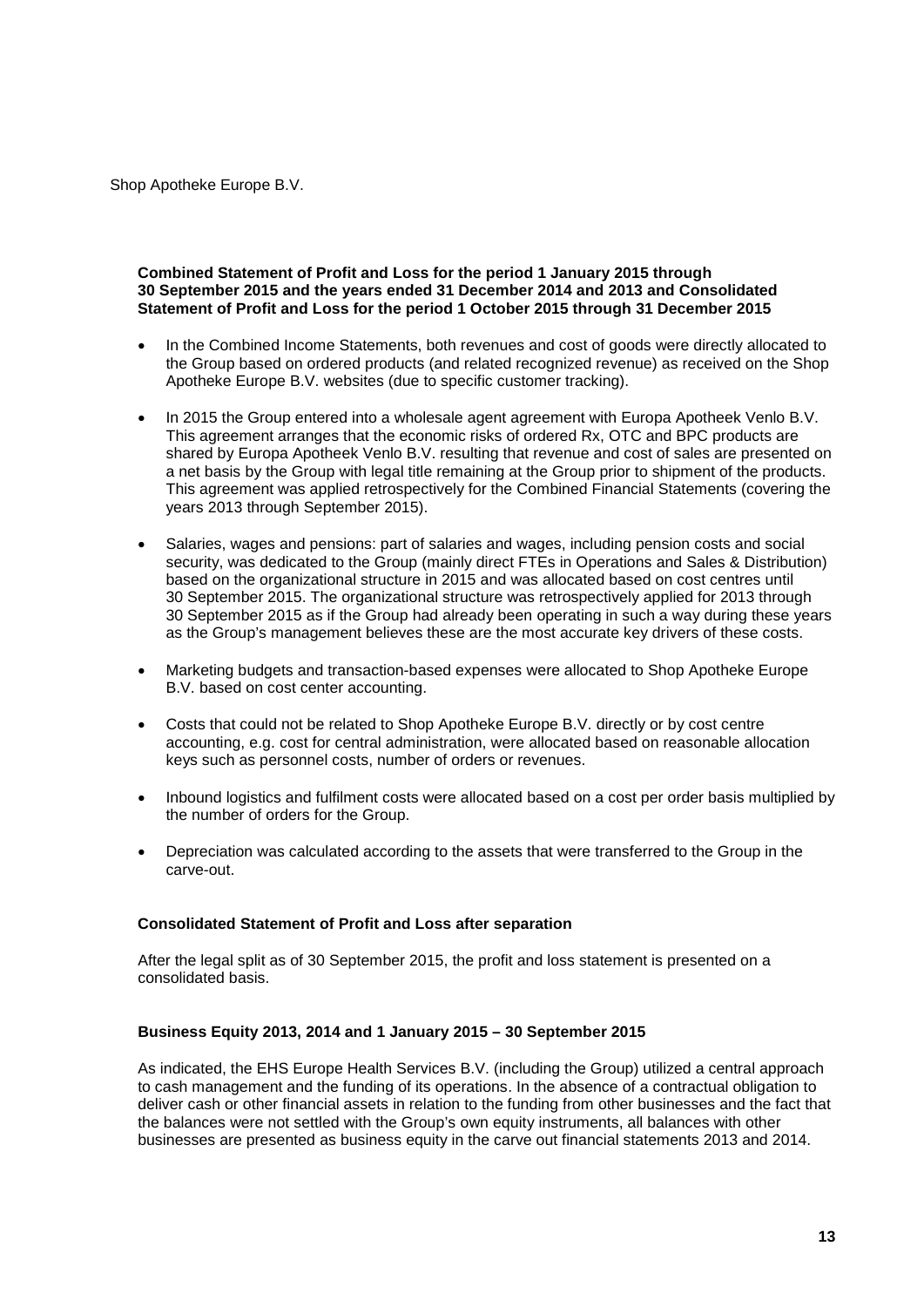#### **Equity 2015 from 1 October 2015**

Since incorporation equity is presented separately while prior to this date business equity (as explained previously) is shown in the Statement of Changes in Equity.

#### **Combined Statements of Cash Flows**

As indicated, the EHS Europe Health Services B.V. (including the Group) utilized a central approach to cash management and funding of its operations until 30 September 2015. The bank accounts were legally attached to the EHS Europe Health Services B.V. group and consequently all cash transactions were received on the EHS Europe Health Services B.V. group's bank accounts resulting in that the Group did not have its own bank accounts prior to incorporation. The share premium repayment and the dividend declared, as included in the 2015 equity movement, were part of the afore-mentioned central approach to cash management and were non-cash items. As a result the share premium repayment and the dividend declared were not presented separately in the cash flow statement. Due to the central approach to cash management no cash or cash equivalent was assigned to the Group, except for Xsite´s cash subsequent to the acquisition in 2013. In September 2015, the subsidiary EuroService Venlo B.V. obtained €7,1 million cash to start operations on 1 October 2015 (which is included in the additional financing from related parties in the statement of cash flow).

Based on the above the cash flow statement presents the cash flows from the operating, investing and other financing activities, whereby financing takes place by the owner's gross funding presented as business financing in 2013 and 2014 and additional funding from related parties until 30 September 2015.

#### **Corporate income tax**

The activities of the Group are operated by a number of legal entities that also operated other businesses. In 2013 and 2014, the Group did not comprise any individual legal entities, but only parts of the operated business of the Europe Health Services B.V. group. Considering that these parts of the business were not individual legal entities, the separate return approach was applied.

In the separate return method of allocation, current and deferred tax expense or benefit for the period is determined for each member of a combined group by applying the requirements of IAS 12 as if that group member were filing a separate tax return. Under the separate return method, the sum of the amounts allocated to the individual group members sometimes may not equal the actual total amount of current and deferred income tax expense, or benefit for the carved-out business. In 2013 and 2014, any difference is considered as a combination adjustment and is recorded through business equity. The current income tax charge is based on the statutory tax rate within the relevant tax jurisdiction and the income tax payable and deferred taxation is recorded as part of business equity.

The losses of the Group, except for Xsite, remained with EHS Europe Health Services B.V. for the years 2013 and 2014, and accordingly were not allocated to the Group, as agreed in the carve-out process. Accordingly any potential corporate income tax risks of the Group, except for Xsite, remained with EHS Europe Health Services B.V. for those years. Retrospectively since 1 January 2015, the Group has been operating as a fiscal unity for corporate tax purposes with profits and losses directly accounted for by the Group.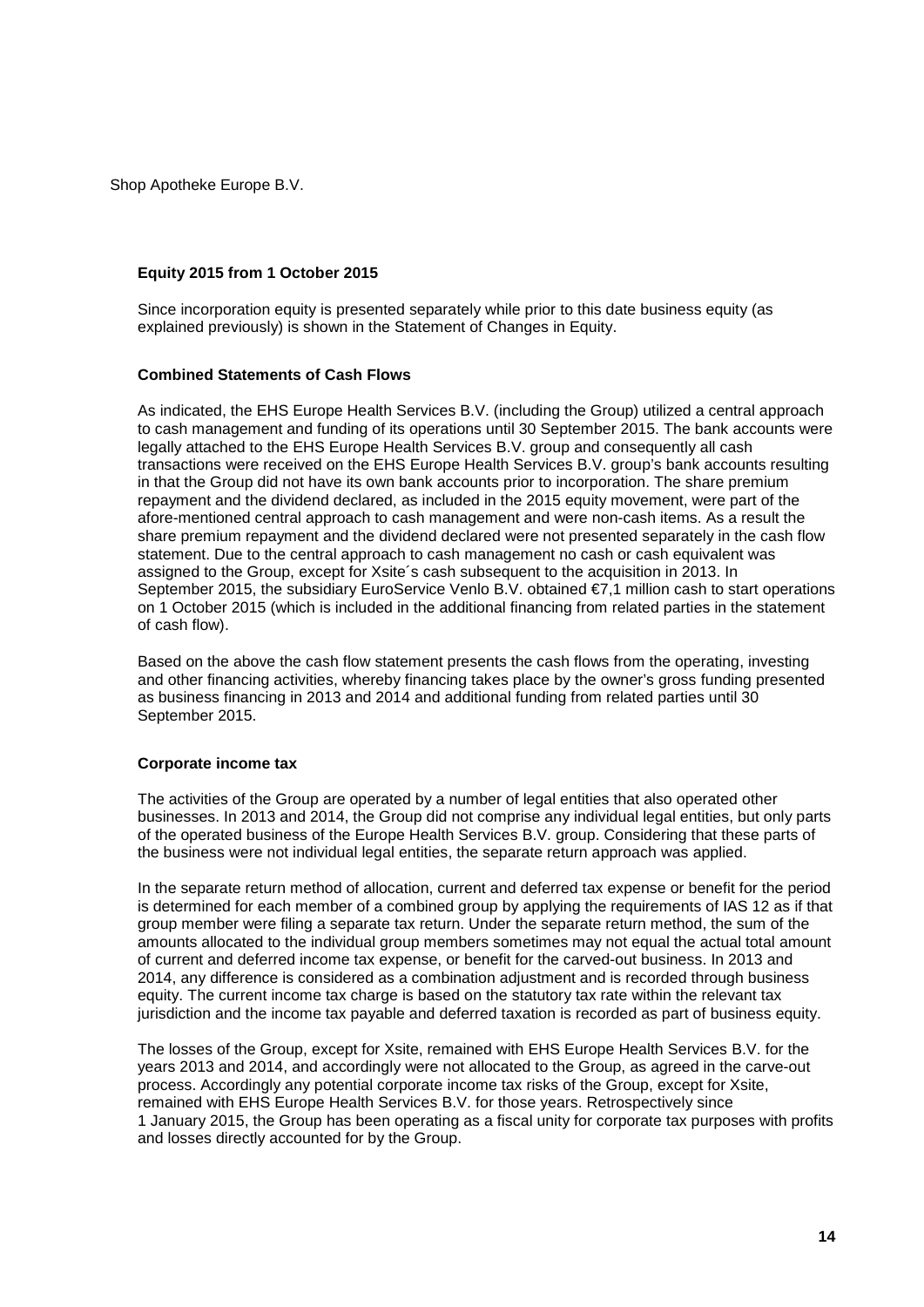Furthermore as there is uncertainty that operating losses (so excluding Xsite) may not be realised in the near future, no deferred tax assets have been recognized. Deferred tax positions are only recognized in case taxable profits are made or expected to be made in the foreseeable future or in case deferred tax liabilities are recognized for the same amount.

A deferred tax asset is recognized for the subsidiary Xsite due to expected utilization in the next years.

#### **Segment reporting**

A business segment in the sense of IFRS 8 is a unit of a business which conducts business activities and produces financial income and expenses, the operating results of which are regularly reviewed by the Company's chief operating decision-makers with regards to decisions on allocating resources to this sector and the assessment of profitability, and for which there exists corresponding financial information.

Our operating segments are reported in a manner consistent with the internal reporting provided to the chief operating decision-makers. The chief operating decision-makers, who are responsible for allocating resources and assessing performance of the operating segments, have been identified as statutory directors of the Group.

The Group's assets and liabilities are not disclosed by segment as they are not included in the segment information used by the chief operating decision-makers.

#### **3. Application of new and revised International Financial Reporting Standards (IFRSs)**

3.1. New and revised IFRSs affecting amounts reported and/or disclosures in the Combined Financial Statements

The Group has applied IFRS 1 first-time adoption of international financial reporting standards in preparing these first IFRS Combined Financial Statements and therefore IFRSs issued by the International Accounting Standards Board (IASB) that are mandatorily effective at the end of 2015 have been applied.

Since the Group has not previously prepared financial statements, the Combined Financial Statements do not include any IFRS 1 first-time adoption reconciliations. The Group applied certain optional exemptions and certain mandatory exceptions as applicable for first-time IFRS adopters. Estimates made by the Group in preparing its first IFRS Combined Financial Statements reflect the facts and circumstances which existed at the time such estimates were made. Accordingly, the estimates made by the Group to prepare these Combined Financial Statements are consistent with those made in the historical reporting of financial information as included in EHS Europe Health Services B.V.'s financial statements.

The following optional exemptions of IFRS 1 have been applied:

IFRS 1 provides relief from full retrospective application that would require restatement of all business combinations prior to the Transition Date (1 January 2013). The Group has applied IFRS 3 (revised 2008), Business Combinations ("IFRS 3R"), prospectively from the Transition Date. Therefore, business combinations occurring prior to the Transition Date have not been restated.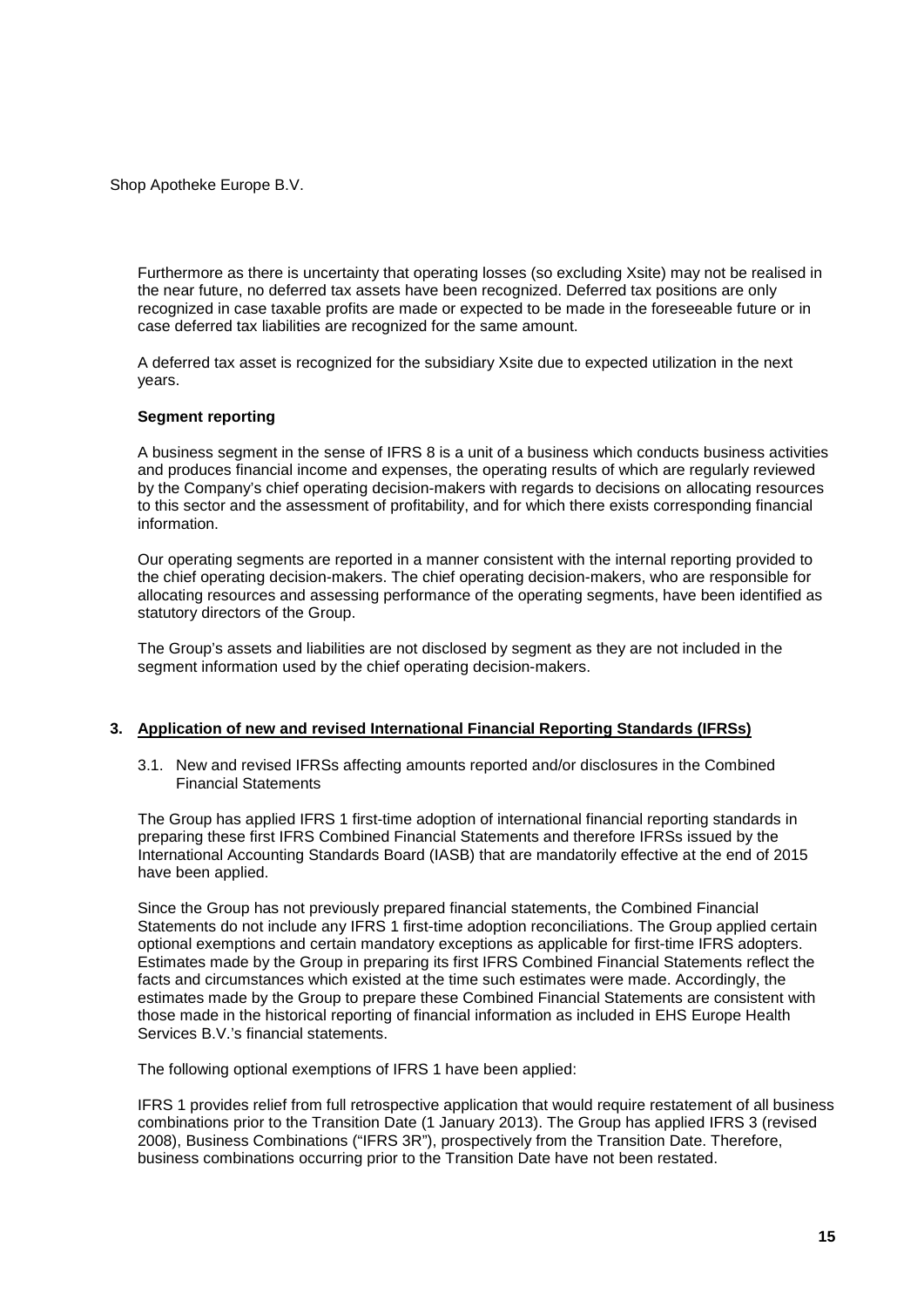Below is a list of new and revised IFRSs that are mandatorily effective for accounting periods that begin on or after 1 January 2015, except as indicated otherwise.

• Amendments to:

<u>.</u>

- o IAS 19 Defined Benefit Plans: Employee Contributions
- o Annual Improvements to IFRSs 2010-2012 Cycle
- o Annual Improvements to IFRSs 2011-2013 Cycle

#### Amendments to IAS 19 Defined Benefit Plans: Employee Contributions

As the Company does not have defined benefit plans the amendments did not impact the 2015 financial statements.

#### Amendments to Annual Improvements to IFRSs 2010-2012 Cycle

The Company has applied the amendments to IFRSs 2010-2012 Cycle for the first time in the current year. The amendments to IFRSs 2010-2012 Cycle include amendments to IFRS 8 *Operating Segments* (disclosures about judgements involved in deciding whether or not to aggregate operating segments and when reconciliation of the total of the reportable segments' assets to the entity's assets is required) and IAS 24 *Related Party Disclosures* (disclosures on key management personnel by a management entity) have been applied retrospectively. The amendments to the Cycle also include amendments to IFRS 2 *Share-based Payments* (definition of vesting conditions), IFRS 3 *Business Combinations* (accounting for contingent consideration in a business combination), IFRS 13 *Fair Value Measurement* (short-term receivables and payables) and IAS 16 *Property, Plant and Equipment*; IAS 38 *Intangible Assets* (revaluation method – proportionate restatement of accumulated depreciation or amortization) did not impact the 2015 financial statements.

#### Amendments to Amendments to Annual Improvements to IFRSs 2011-2013 Cycle

The Company has applied the amendments to IFRSs 2011-2013 Cycle for the first time in the current year. The amendments to IFRSs 201-20123 Cycle include amendments to IFRS 3 *Business Combinations* (scope exceptions for joint ventures), IFRS 13 *Fair Value Measurement* (scope of paragraph 52 portfolio exceptions) and IAS 40 *Investment Property* (clarifying the interrelationship between IFRS 3 and IAS 40 when classifying property as investment property or owner-occupied property) did not impact the 2015 financial statements.

3.2. New and revised IFRSs in issue but not yet effective:

The Group has not applied the following new and revised IFRSs that have been issued but are not yet effective and/or have not yet been adopted by the European Union:

| IFRS $91$  | <b>Financial Instruments</b>          |
|------------|---------------------------------------|
| IFRS $152$ | Revenue from Contracts with Customers |

<span id="page-20-0"></span><sup>1</sup> Effective for annual periods beginning on or after 1 January 2018, with earlier application permitted.

<span id="page-20-1"></span><sup>2</sup> Effective for annual periods beginning on or after 1 January 2018, with earlier application permitted.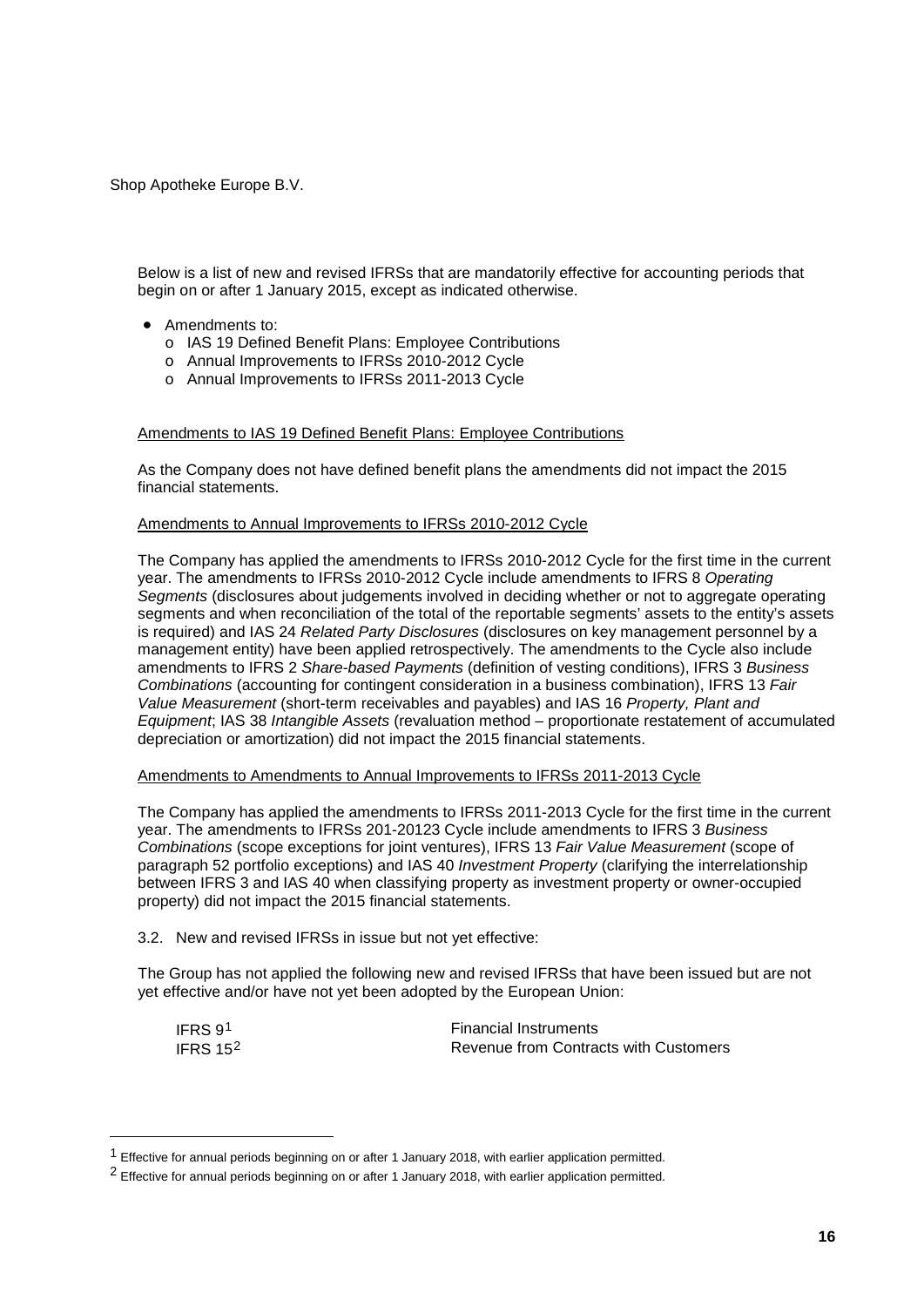#### IFRS 9 *Financial Instruments*

IFRS 9 issued in November 2009 introduced new requirements for the classification and measurement of financial assets. IFRS 9 was subsequently amended in October 2010 to include requirements for the classification and measurement of financial liabilities and for derecognition, and in November 2013 to include the new requirements for general hedge accounting. Another revised version of IFRS 9 was issued in July 2014 mainly to include a) impairment requirements for financial assets and b) limited amendments to the classification and measurement requirements by introducing a "fair value through other comprehensive income" (FVTOCI) measurement category for certain simple debt instruments.

The Group anticipates that the application of IFRS 9 in the future is not expected to have a material impact on amounts reported in respect of the financial assets and financial liabilities. However, it is not practicable to provide a reasonable estimate of the effect of IFRS 9 until the Group undertakes a detailed review.

#### IFRS 15 *Revenue from Contracts with Customers*

In May 2014, IFRS 15 was issued which establishes a single comprehensive model for entities to use in accounting for revenue arising from contracts with customers. IFRS 15 will supersede the current revenue recognition guidance including IAS 18 Revenue, IAS 11 Construction Contracts and the related Interpretations when it becomes effective.

The core principle of IFRS 15 is that an entity should recognise revenue to depict the transfer of promised goods or services to customers in an amount that reflects the consideration to which the entity expects to be entitled in exchange for those goods or services.

Under IFRS 15, an entity recognises revenue when (or as) a performance obligation is satisfied, i.e. when 'control' of the goods or services underlying the particular performance obligation is transferred to the customer. Far more prescriptive guidance has been added in IFRS 15 to deal with specific scenarios. Furthermore, extensive disclosures are required by IFRS 15.

The Group will conduct a detailed review of the potential consequences of the application of IFRS 15 in the future. As a result it is not possible to provide a reasonable estimate of the effect of IFRS 15.

Below is a list of new and revised IFRSs that are not yet endorsed or are endorsed but not yet effective for fiscal year 2015:

- IFRS 9 Financial Instruments
- IFRS 14 Regulatory Deferral Accounts
- IFRS 15 Revenue from Contracts with Customers
- **IFRS 16 Leases**
- Amendments to IFRS 11 Accounting for Acquisitions of Interests in Joint Operations
- Amendments to IAS 16 and IAS 38 Clarification of Acceptable Methods of Depreciation and Amortisation
- Amendments to IAS 16 and IAS 41 Agriculture: Bearer Plants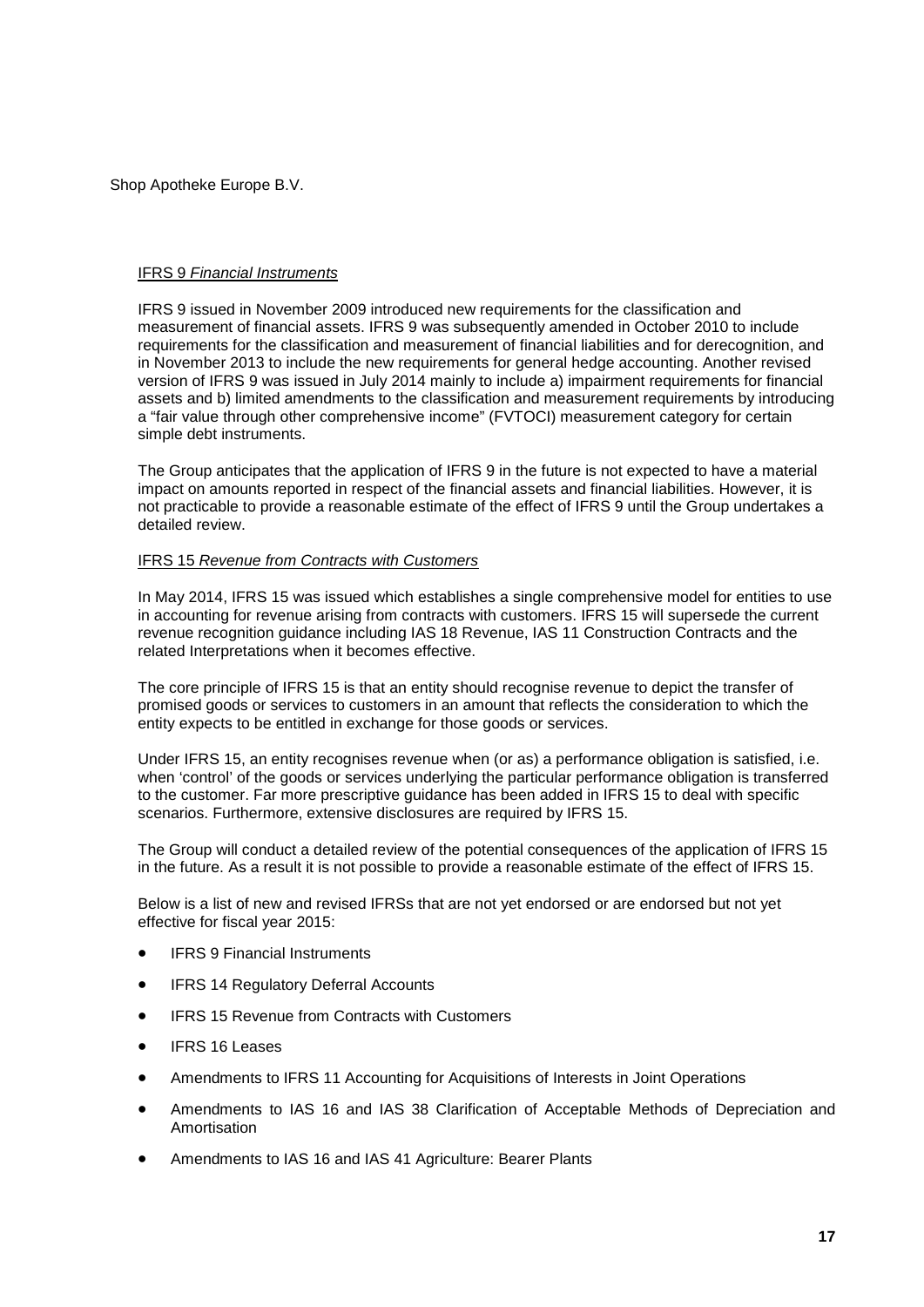- Amendments to IAS 27 Equity Method in Separate Financial Statements
- Amendments to IAS 1 Disclosure Initiative
- Annual Improvements to IFRSs 2012-2014 Cycle
- Amendments to IFRS 10, IFRS 12 and IAS 28: Investment Entities Applying the Consolidation Exception
- Amendments to IFRS 10 and IAS 28: Sale or Contribution of Assets between an Investor and its Associate or Joint Venture
- Amendments to IAS 12: Recognition of Deferred Tax Assets for Unrealised Losses
- Amendments to IAS 7: Disclosure Initiative
- Clarifications to IFRS 15: Revenue from Contracts with Customers

Management is currently assessing the potential impact of these standards.

#### **4. Significant accounting policies**

#### 4.1. Statement of Compliance

These Combined Financial Statements have been prepared in accordance with International Financial Reporting Standards as adopted by the European Union.

For all periods up to and including the years ended 31 December 2014, EHS Europe Health Services B.V., from which the Group was carved-out, prepared its financial statements in accordance with Dutch generally accepted accounting practice (Dutch GAAP).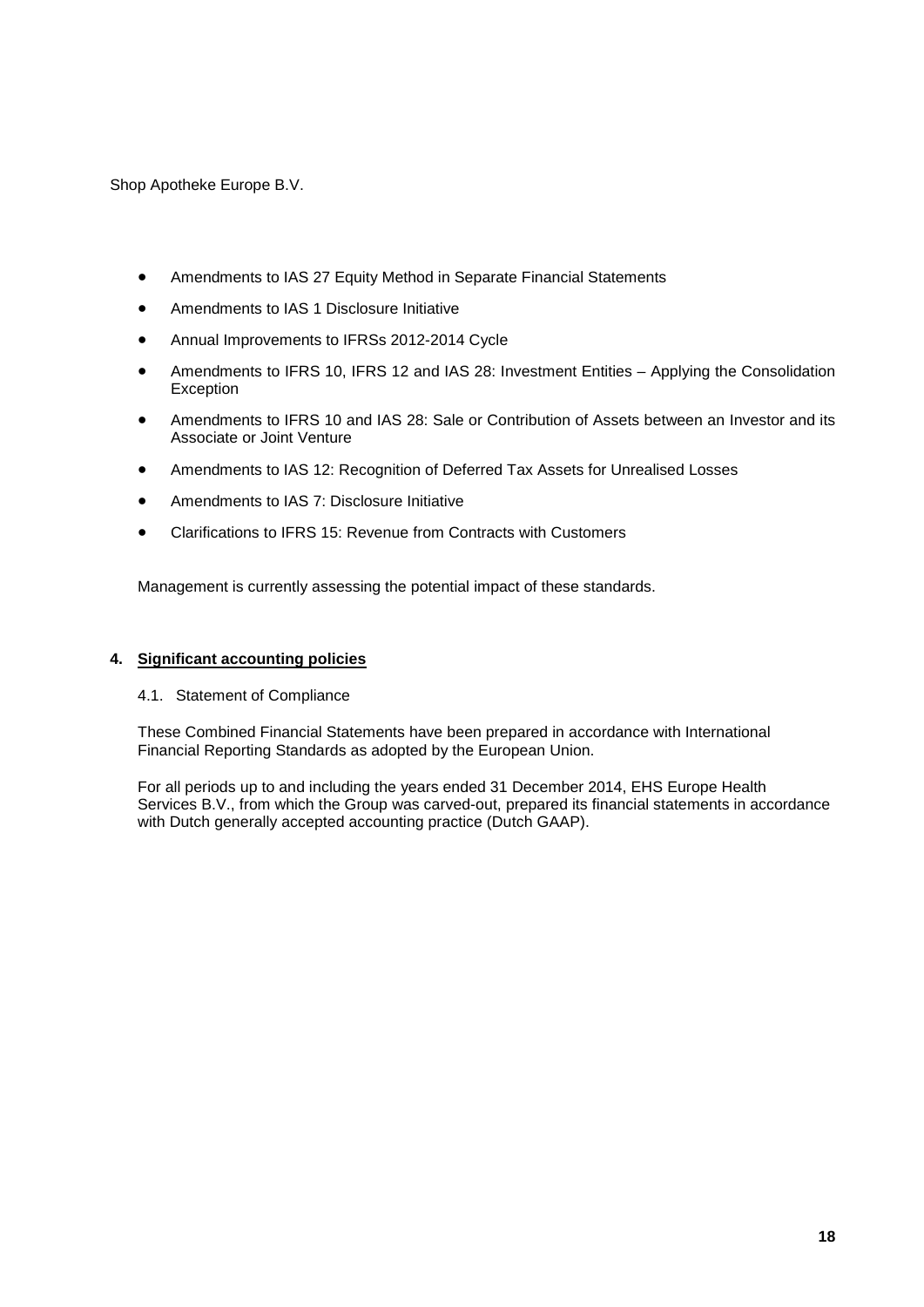#### Going concern

Historically, the Group's business has been funded by EHS Europe Health Services B.V. in the past and the periods presented. As of the carve-out date, the Company has obtained a new financing and capitalization balance.

In 2013 through 2015 the Company incurred net losses for €18,414 thousand and used cash in operating activities for €16,704 thousand. Resulting from the new financing and capitalization as of the carve-out date, the working capital position at the end of 2015 is €10,464 thousand positive. In order to further support its sales growth and internationalization strategy the Group increased its share capital by €10,005 thousand in June 2016 (which was actually contributed in cash in June 2016).

As part of the acquisition of Farmaline the Company paid €1,650 thousand in cash in September 2016 and entered into an earn-out agreement for the period 2016 through 2018 for a maximum amount of €3,300 thousand if all of the agreed upon targets are met.

On October 13, 2016, SHOP APOTHEKE EUROPE NV was listed in the Premium Segment of the Frankfurt Stock Exchange. A total of 4,107,142 shares were placed with investors in the Offering, thereof 3,571,428 newly issued ordinary bearer shares resulting from a capital increase, corresponding to EUR 999.999,84 gross proceeds for the Company. The share capital was increased by 71.424,96 EUR. Also considering the proceeds from the Offering management concluded that the going concern is appropriate for preparation of these Financial Statements.

On the basis of the above, the Combined Financial Statements have been prepared on a going concern basis.

#### 4.2. Basis of preparation

The Combined Financial Statements have been prepared on the historical cost basis. Historical cost is generally based on the fair value of the consideration given in exchange for goods and services.

Fair value is the price that would be received to sell an asset or paid to transfer a liability in an orderly transaction between market participants at the measurement date, regardless of whether that price is directly observable or estimated using another valuation technique. In estimating the fair value of an asset or a liability, the Group takes into account the characteristics of the asset or liability if market participants would take those characteristics into account when pricing the asset or liability at the measurement date. Fair value for measurement and/or disclosure purposes in these Combined Financial Statements is determined on such a basis, except for share-based payment transactions that are within the scope of IFRS 2, leasing transactions that are within the scope of IAS 17, and measurements that have some similarities to fair value but are not fair value, such as net realisable value in IAS 2 or value in use in IAS 36.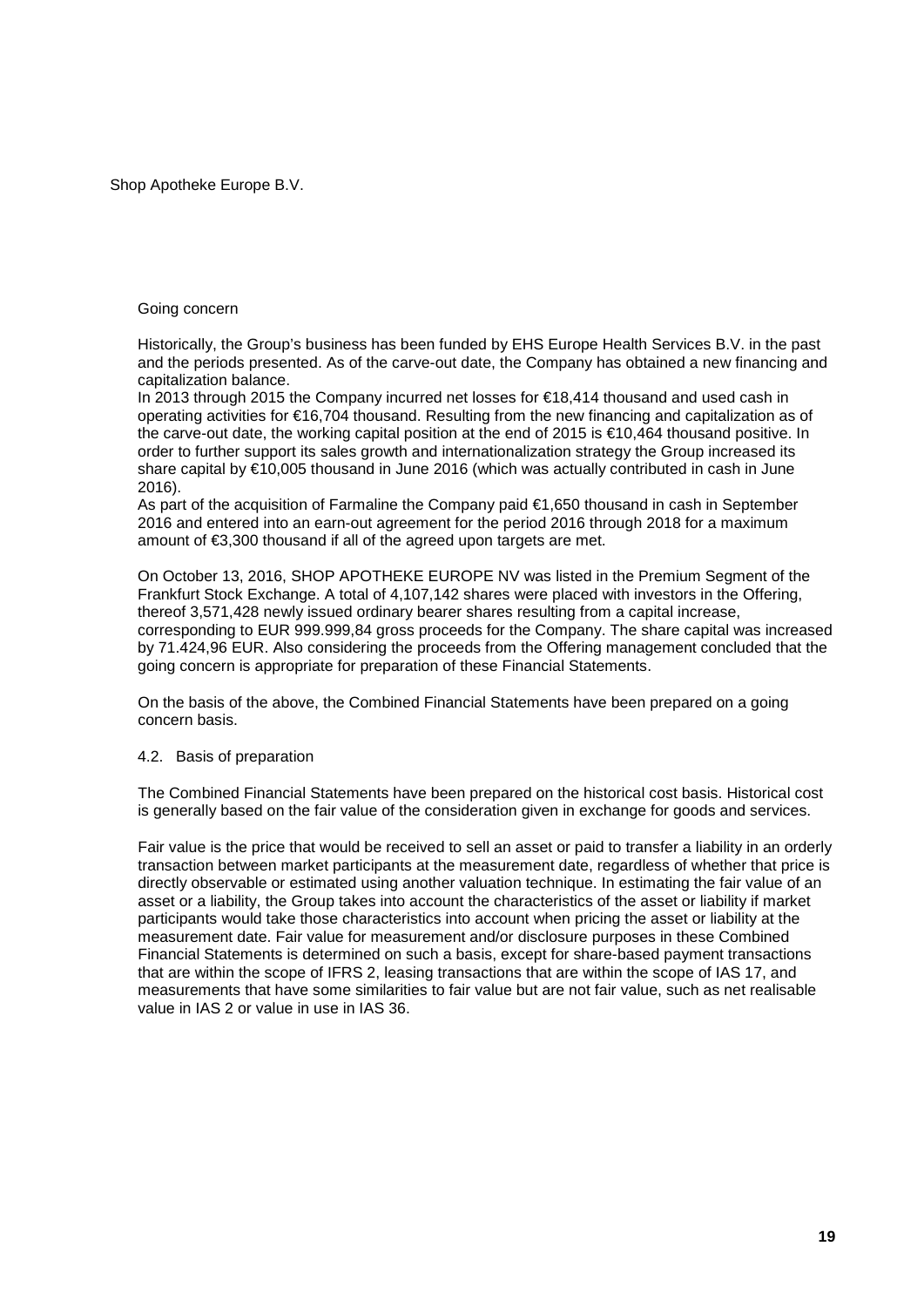In addition, for financial reporting purposes, fair value measurements are categorised into Level 1, 2 or 3 based on the degree to which the inputs to the fair value measurements are observable and the significance of the inputs to the fair value measurement in its entirety, which are described as follows:

- Level 1 inputs are quoted prices (unadjusted) in active markets for identical assets or liabilities that the entity can access at the measurement date;
- Level 2 inputs are inputs, other than quoted prices included within Level 1, that are observable for the asset or liability, either directly or indirectly; and
- Level 3 inputs are unobservable inputs for the asset or liability.

The principal accounting policies are set out below.

#### 4.3. Revenue recognition

Revenue and other operating income are recognized in accordance with the provisions of IAS 18 when the goods or services are delivered provided that it is likely that economic benefits will flow to the Group and the amount can be reliably measured. Revenue is measured at the fair value of the consideration received or receivable, taking into account contractually defined terms of payment and excluding taxes or duty. Upon the sale of products to customers, the date on which the goods are delivered at the indicated place of destination is the date on which economic title to the products passes to the customer. In this case, the transfer of economic title is attached to the transfer of legal title. Revenue is recorded net of sales deductions.

In 2015 the Group entered into a wholesale agent agreement with Europa Apotheek Venlo B.V. This agreement arranges that the economic risks of ordered Rx, OTC and BPC products are covered by Europa Apotheek Venlo B.V. resulting that revenue and cost of sales are presented on a net basis by the Group with legal title remaining at the Group prior to shipment of the products. This agreement was applied retrospectively for the Combined Financial Statements (covering the years 2013 through September 2015).

#### Revenue from other services

Other services are typically recognized based on the services performed.

#### 4.4. Cost of sales

Cost of sales mainly consists of cost of goods sold, inventory obsolescence provisions and contributions by our suppliers for product promotion and discounts'. Allowances on inventories reflect write-downs of inventories to their net realizable value to allow for risks from slow-moving goods, items past their use-by date or reduced saleability of goods.

#### 4.5. Marketing expenses

Marketing expenses, which include the development and production of advertising materials and the communication of this material through various forms of media, are expensed on publishing date of the campaign. Advertising expense is recognised in selling and distribution in the Combined Statement of Profit and Loss.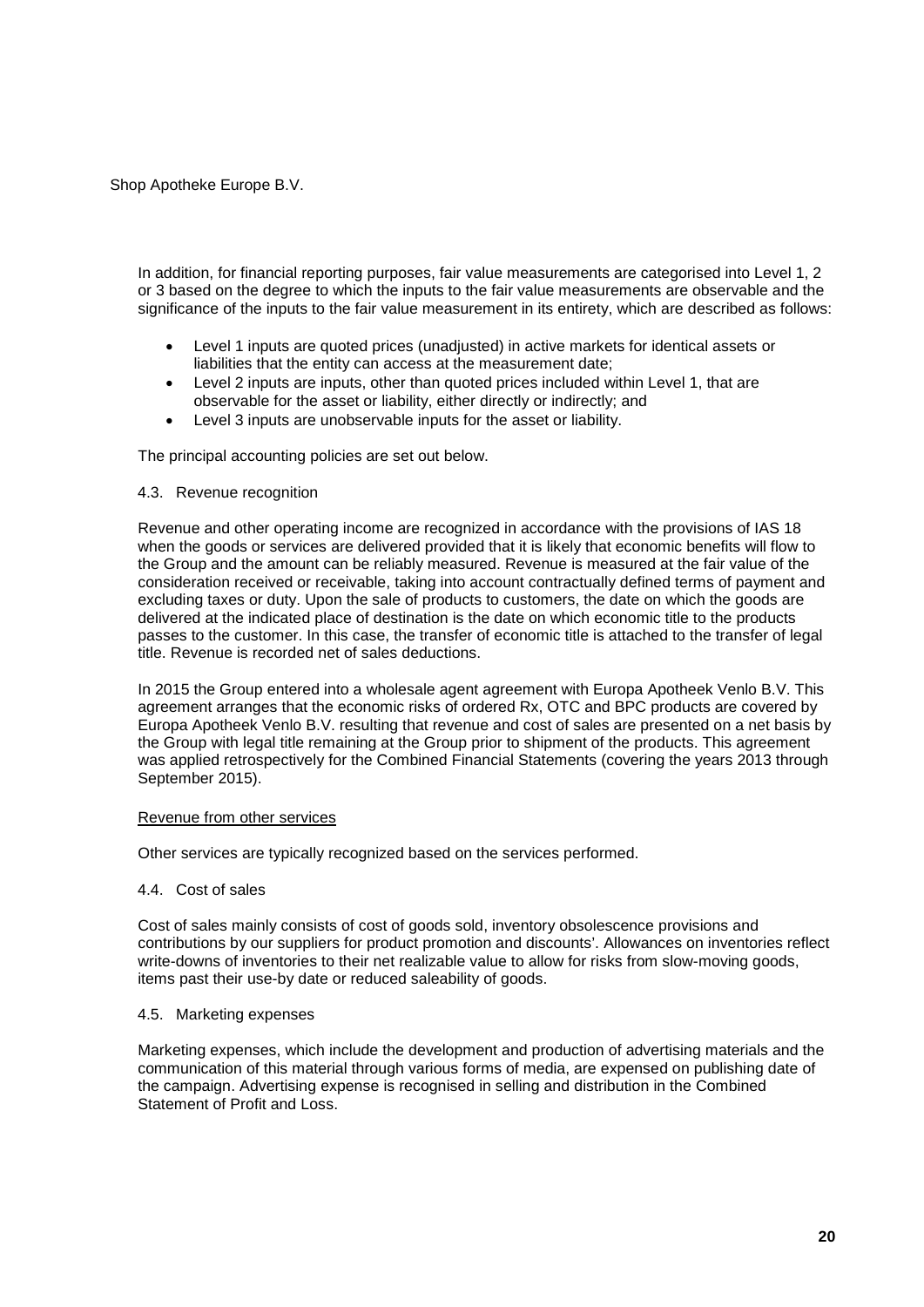#### 4.6. Leasing

All leases are classified as operating leases.

Operating lease payments are recognised as an expense on a straight-line basis over the lease term, except where another systematic basis is more representative of the time pattern in which economic benefits from the leased asset are consumed. Contingent rentals arising under operating leases are recognised as an expense in the period in which they are incurred.

In the event that lease incentives are received to enter into operating leases, such incentives are recognised as a liability. The aggregate benefit of incentives is recognised as a reduction of rental expense on a straight-line basis, except where another systematic basis is more representative of the time pattern in which economic benefits from the leased asset are consumed.

#### 4.7. Foreign currencies

In preparing the Combined Financial Statements of the Group, transactions in currencies other than the Group's functional currency (foreign currencies) are recognised at the rates of exchange prevailing at the dates of the transactions.

4.8. Retirement benefit costs

The Group maintains two pension plans covering substantially all of our employees.

Pharmacists of the Group participate in the occupational pension plan 'SPOA'. The contribution is fully paid by the participants in the plan. The SPOA pension plan is an average pay pension plan dependent on the collective contribution.

Eligible employees of the Group participate in the multi-employer pension plan (PMA) determined in accordance with the collective bargaining agreements effective for the industry in which the Group operates. The participation of employees is mandatory. The employees (in service before 2013) participate voluntarily in the PMA pension plan. This multi-employer pension plan covers approximately 2,000 companies and approximately 25,000 contributing members. The PMA pension plan is an average pay pension plan and the employer contribution amounts to 17.6% (2013: 19.0%) of the pensionable base.

The SPOA and PMA pension plans monitor risks on a global basis, not by company nor employee, and are subject to regulation by Dutch governmental authorities. By law (the Dutch Pension Act), a pension fund must be monitored against specific criteria, including the coverage ratio of the plan's assets to its obligations. As of 1 January 2015 new pension legislation has been enacted. This legislation results in amongst others, an increase of legally required coverage levels. The coverage percentage is calculated by dividing the funds capital by the total sum of pension liabilities and is based on actual market interest rates.

The coverage ratio of the SPOA pension fund as per 31 December 2015 amounts to 100.4% (31 December 2014: 105.7%, 31 December 2013: 104.3%).

The coverage ratio of the PMA pension fund as per 31 December 2015 amounts to 102.0% (31 December 2014: 107.0%, 31 December 2013: 118.2%).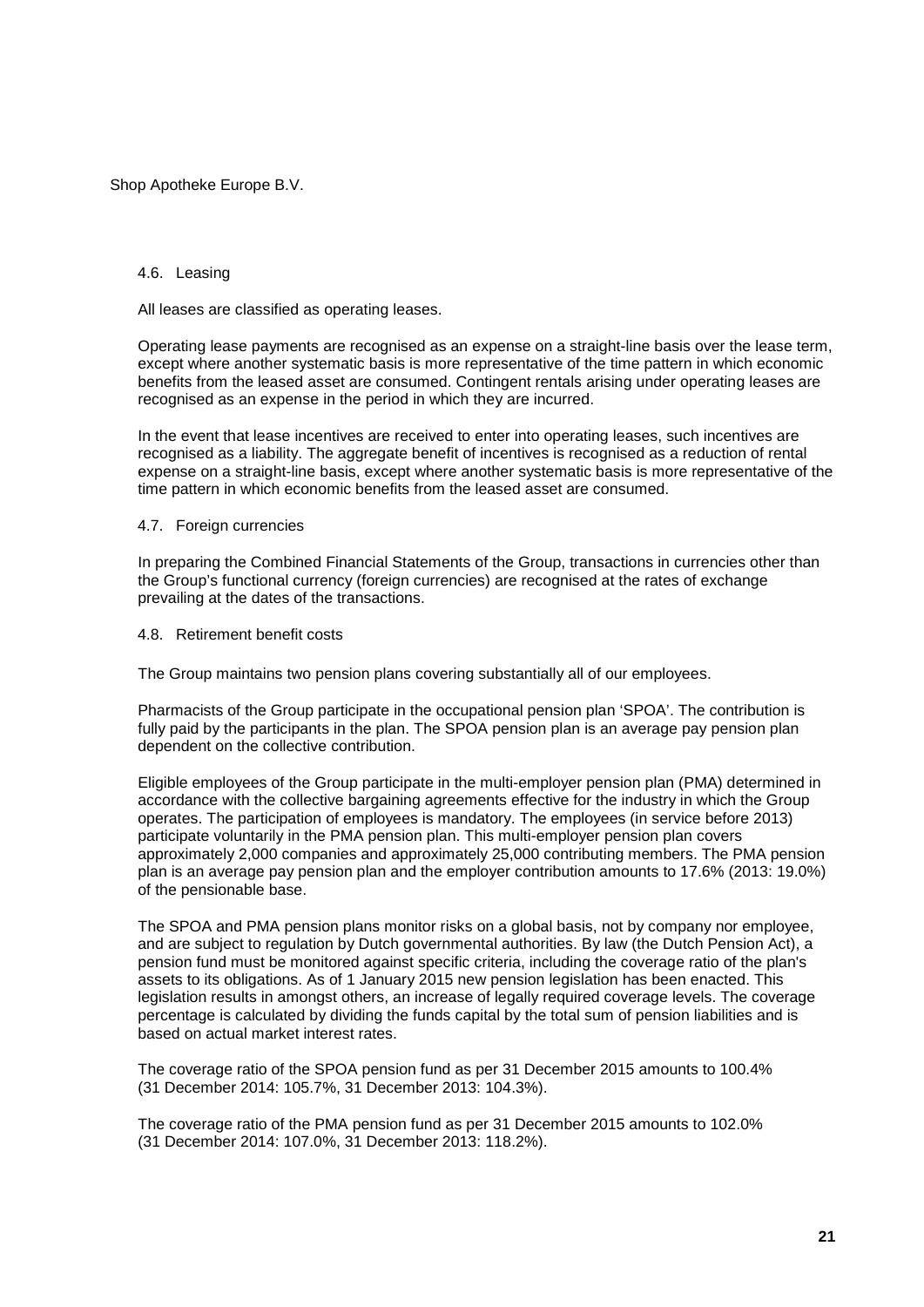The Group has no obligation whatsoever to pay off any deficits the pension funds may incur, nor have we any claim to any potential surpluses.

#### 4.9. Taxation

The tax expense for the fiscal year is comprised of current and deferred income tax. Tax expense is recognised in the Combined Income Statements, except to the extent that it relates to items recognised in other comprehensive income or directly in business equity. In this case, the tax is also recognised in other comprehensive income or directly in business equity.

#### Current income tax

The current income tax expense is calculated on the basis of the tax laws enacted or substantively enacted at the balance sheet date in the countries where the Group operates and generates taxable income.

The Group recognises liabilities for uncertain tax positions when it is more likely than not that an outflow will occur to settle the position. The liabilities are measured based upon management's estimation of the expected settlement of the matter. These liabilities are presented within income taxes payable on the combined balance sheets. These amounts, along with estimates of interest and penalties on tax liabilities are also recorded in income taxes payable, and are included in current tax expense.

#### Deferred tax

Deferred tax is recognised on temporary differences between the carrying amounts of assets and liabilities in the Combined Financial Statements and the corresponding tax bases used in the computation of taxable profit.

Deferred tax liabilities are generally recognised for all taxable temporary differences. Deferred tax assets are generally recognised for all deductible temporary differences to the extent that it is probable that taxable profits will be available against which those deductible temporary differences can be utilised. Such deferred tax assets and liabilities are not recognised if the temporary difference arises from the initial recognition (other than in a business combination) of assets and liabilities in a transaction that affects neither the taxable profit nor the accounting profit. In addition, deferred tax liabilities are not recognised if the temporary difference arises from the initial recognition of goodwill.

The carrying amount of deferred tax assets is reviewed at the end of each reporting period and reduced to the extent that it is no longer probable that sufficient taxable profits will be available to allow all or part of the asset to be recovered.

Deferred tax liabilities and assets are measured at the tax rates that are expected to apply in the period in which the liability is settled or the asset realised, based on tax rates (and tax laws) that have been enacted or substantively enacted by the end of the reporting period.

The measurement of deferred tax liabilities and assets reflects the tax consequences that would follow from the manner in which the Group expects, at the end of the reporting period, to recover or settle the carrying amount of its assets and liabilities.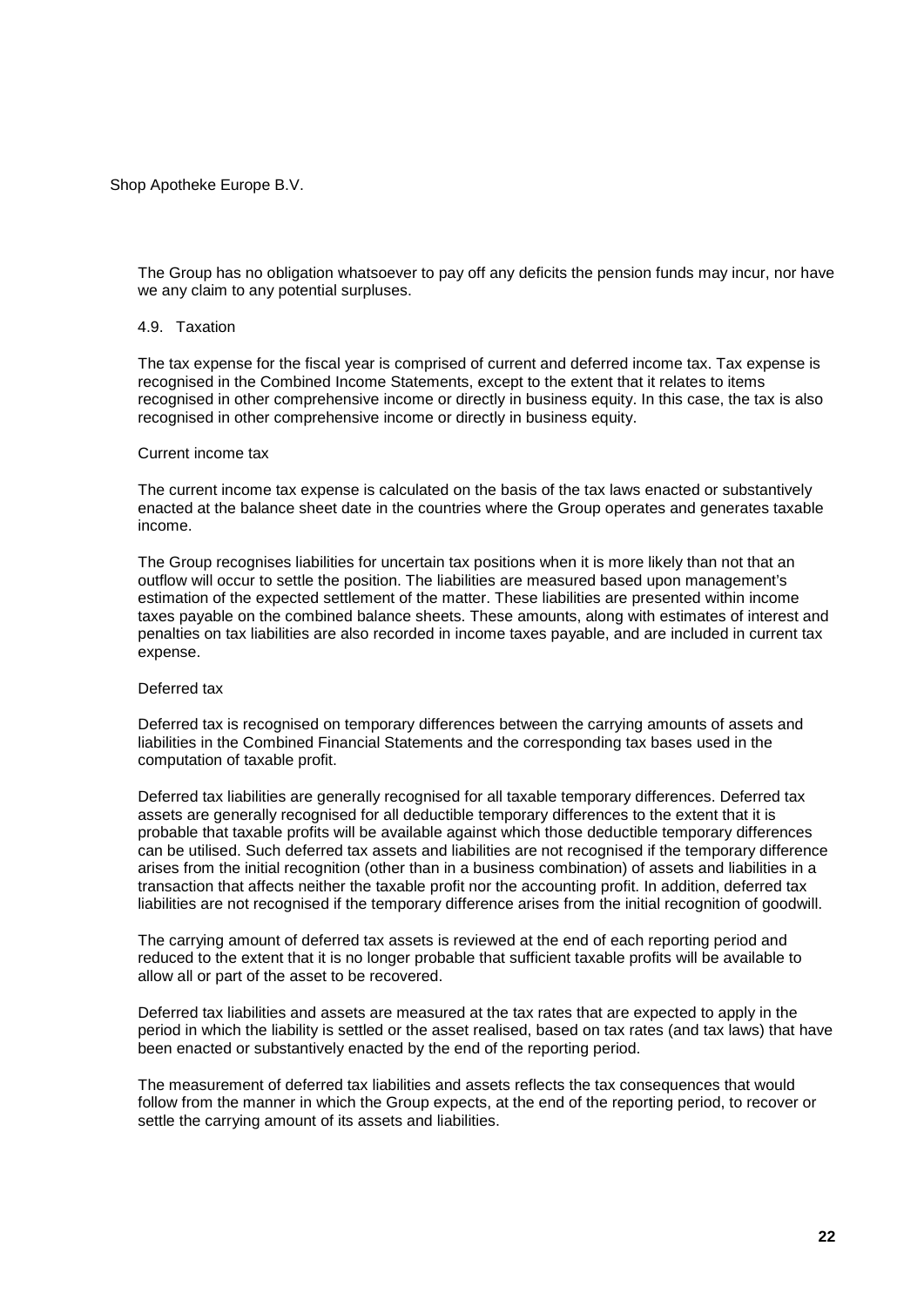Deferred income tax assets and liabilities are offset when there is a legally enforceable right to offset current tax assets against current tax liabilities and when the deferred income tax assets and liabilities relate to income taxes levied by the same taxation authority on either the same taxable entity or different taxable entities where there is an intention to settle the balances on a net basis.

#### 4.10. Property, plant and equipment

Fixtures and equipment are stated at cost less accumulated depreciation and accumulated impairment losses. Depreciation is recognised so as to write off the cost or valuation of assets (other than freehold land and properties under construction) less their residual values over their useful lives, using the straight-line method. The estimated useful lives, residual values and depreciation method are reviewed at the end of each reporting period, with the effect of any changes in estimate accounted for on a prospective basis.

An item of property, plant and equipment is derecognised upon disposal or when no future economic benefits are expected to arise from the continued use of the asset. Any gain or loss arising on the disposal or retirement of an item of property, plant and equipment is determined as the difference between the sales proceeds and the carrying amount of the asset and is recognised in profit or loss.

#### 4.11. Business combinations

Acquisitions of businesses are accounted for using the acquisition method. The consideration transferred in a business combination is measured at fair value, which is calculated as the sum of the acquisition-date fair values of the assets transferred by the Group, liabilities incurred by the Group to the former owners of the acquiree and the equity interests issued by the Group in exchange for control of the acquiree. Acquisition-related costs are generally recognised in profit or loss as incurred.

At the acquisition date, the identifiable assets acquired and the liabilities assumed are recognised at their fair value, except that:

• deferred tax assets or liabilities, and assets or liabilities related to employee benefit arrangements are recognised and measured in accordance with IAS 12 Income Taxes and IAS 19 respectively;

• liabilities or equity instruments related to share-based payment arrangements of the acquiree or share-based payment arrangements of the Group entered into to replace share-based payment arrangements of the acquiree are measured in accordance with IFRS 2 at the acquisition date (see note 3.16.2); and

• assets (or disposal groups) that are classified as held for sale in accordance with IFRS 5 Noncurrent Assets Held for Sale and Discontinued Operations are measured in accordance with that Standard.

Goodwill is measured as the excess of the sum of the consideration transferred, the amount of any non-controlling interests in the acquiree, and the fair value of the acquirer's previously held equity interest in the acquiree (if any) over the net of the acquisition-date amounts of the identifiable assets acquired and the liabilities assumed. If, after reassessment, the net of the acquisition-date amounts of the identifiable assets acquired and liabilities assumed exceeds the sum of the consideration transferred, the amount of any non-controlling interests in the acquiree and the fair value of the acquirer's previously held interest in the acquiree (if any), the excess is recognised immediately in profit or loss as a bargain purchase gain.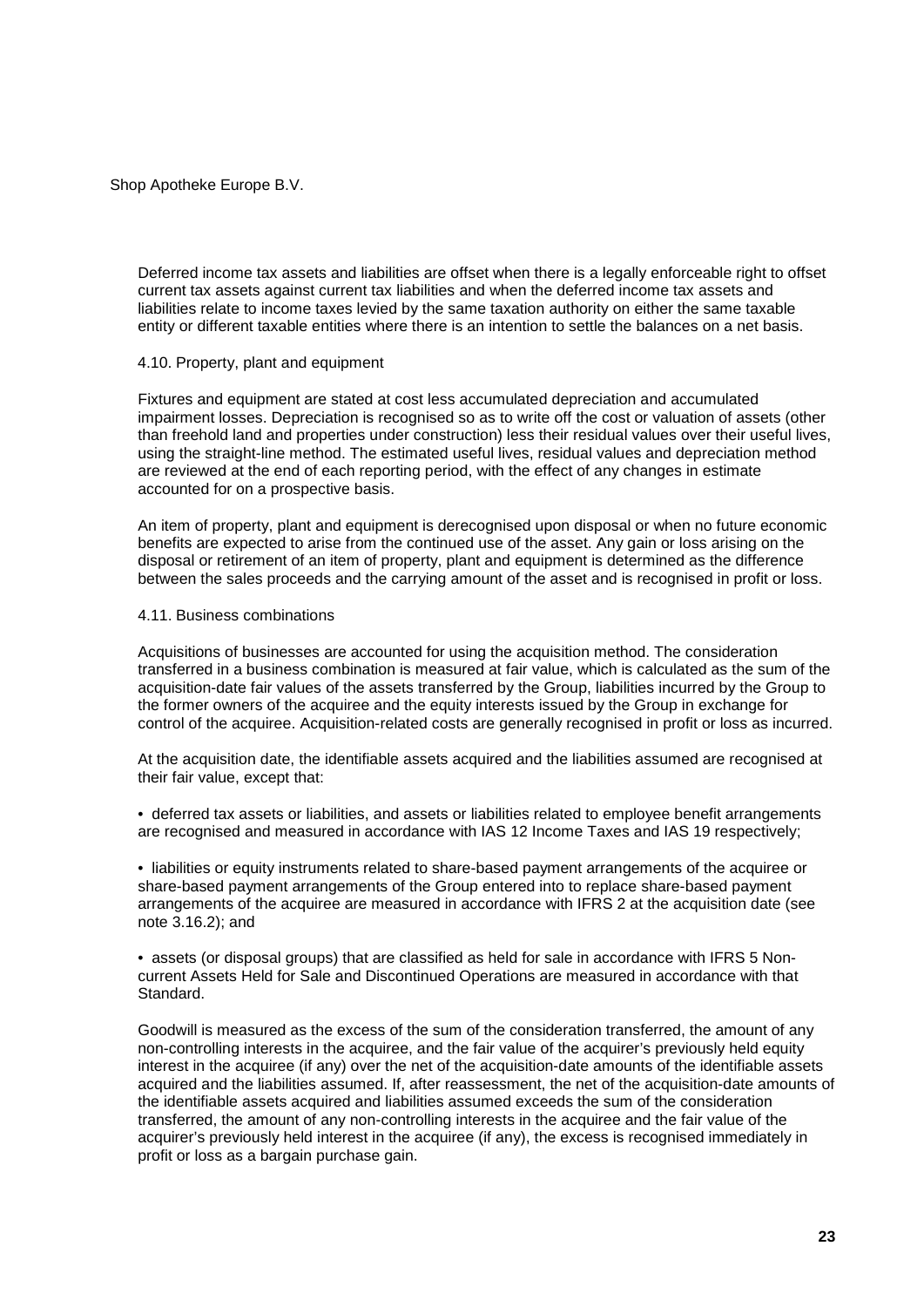Non-controlling interests that are present ownership interests and entitle their holders to a proportionate share of the entity's net assets in the event of liquidation may be initially measured either at fair value or at the non-controlling interests' proportionate share of the recognised amounts of the acquiree's identifiable net assets. The choice of measurement basis is made on a transactionby-transaction basis. Other types of non-controlling interests are measured at fair value or, when applicable, on the basis specified in another IFRS.

When the consideration transferred by the Group in a business combination includes assets or liabilities resulting from a contingent consideration arrangement, the contingent consideration is measured at its acquisition-date fair value and included as part of the consideration transferred in a business combination. Changes in the fair value of the contingent consideration that qualify as measurement period adjustments are adjusted retrospectively, with corresponding adjustments against goodwill. Measurement period adjustments are adjustments that arise from additional information obtained during the 'measurement period' (which cannot exceed one year from the acquisition date) about facts and circumstances that existed at the acquisition date.

The subsequent accounting for changes in the fair value of the contingent consideration that do not qualify as measurement period adjustments depends on how the contingent consideration is classified. Contingent consideration that is classified as equity is not remeasured at subsequent reporting dates and its subsequent settlement is accounted for within equity. Contingent consideration that is classified as an asset or a liability is remeasured at subsequent reporting dates in accordance with IAS 39, or IAS 37 Provisions, Contingent Liabilities and Contingent Assets, as appropriate, with the corresponding gain or loss being recognised in profit or loss.

When a business combination is achieved in stages, the Group's previously held equity interest in the acquiree is remeasured to its acquisition-date fair value and the resulting gain or loss, if any, is recognised in profit or loss. Amounts arising from interests in the acquiree prior to the acquisition date that have previously been recognised in other comprehensive income are reclassified to profit or loss where such treatment would be appropriate if that interest were disposed of.

If the initial accounting for a business combination is incomplete by the end of the reporting period in which the combination occurs, the Group reports provisional amounts for the items for which the accounting is incomplete. Those provisional amounts are adjusted during the measurement period (see above), or additional assets or liabilities are recognised, to reflect new information obtained about facts and circumstances that existed at the acquisition date that, if known, would have affected the amounts recognised at that date.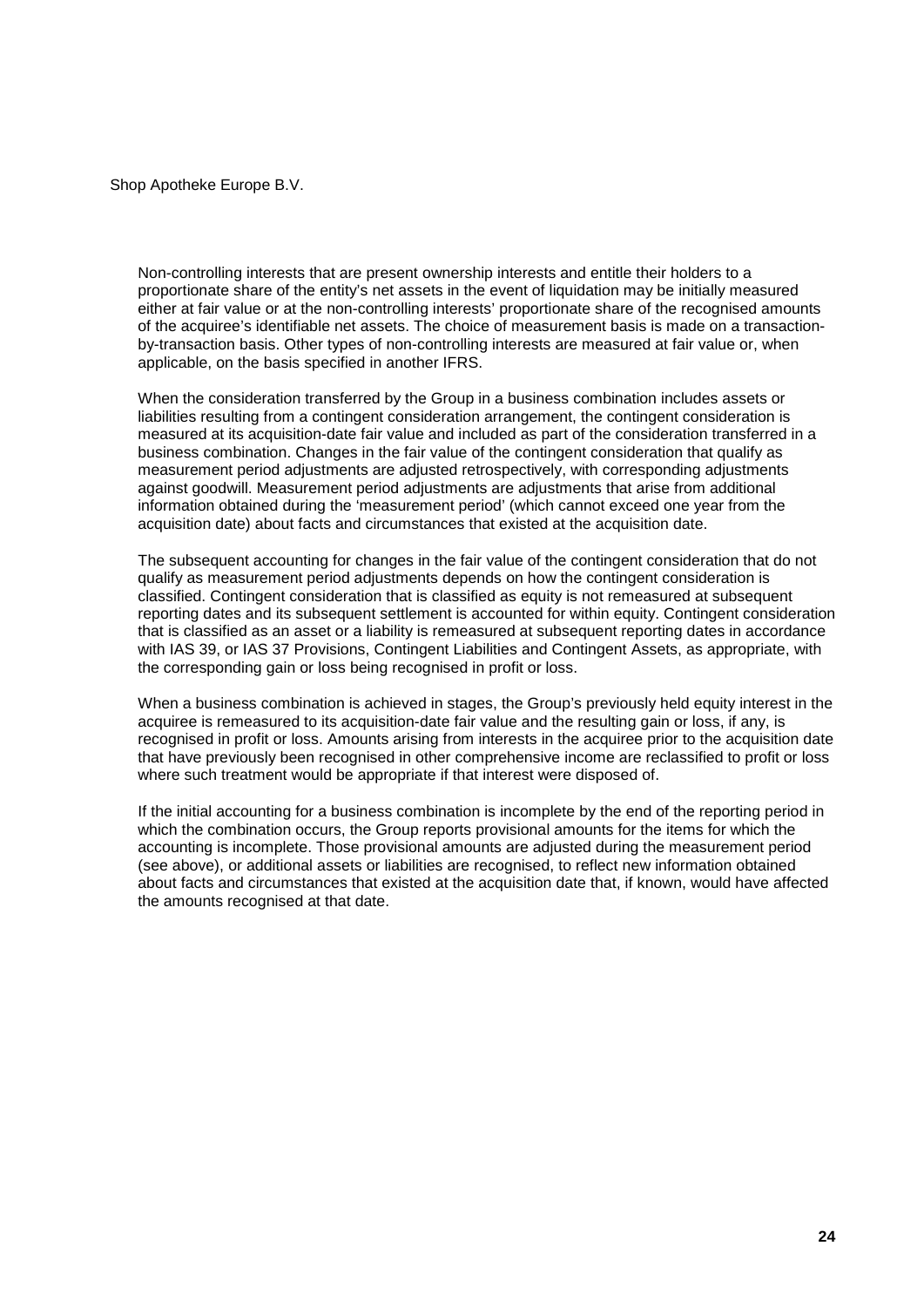#### 4.12. Intangible assets

#### Intangible assets acquired separately

Intangible assets with finite useful lives that are acquired separately are carried at cost less accumulated amortisation and accumulated impairment losses. Amortisation is recognised on a straight-line basis over their estimated useful lives. The estimated useful life and amortisation method are reviewed at the end of each reporting period, with the effect of any changes in estimate being accounted for on a prospective basis.

#### Internally-generated intangible assets

An internally-generated intangible asset arising from development (or from the development phase of an internal project) is recognized if, and only if, all of the following have been demonstrated:

- The technical feasibility of completing the intangible asset so that it will be available for use or sale.
- The intention to complete the intangible asset and use or sell it.
- The ability to use or sell the intangible asset.
- How the intangible asset will generate probable future economic benefits.
- The availability of adequate technical, financial and other resources to complete the development and to use or sell the intangible asset.
- The ability to measure reliably the expenditure attributable to the intangible asset during its development.

The amount initially recognised for internally-generated intangible assets is the sum of the expenditure incurred from the date when the intangible asset first meets the recognition criteria listed above. Where no internally-generated intangible asset can be recognised, development expenditure is recognised in profit or loss in the period in which it is incurred.

Subsequent to initial recognition, internally-generated intangible assets are reported at cost less accumulated amortisation and accumulated impairment losses, on the same basis as intangible assets that are acquired separately.

#### Derecognition of intangible assets

An intangible asset is derecognised on disposal, or when no future economic benefits are expected from use or disposal. Gains or losses arising from derecognition of an intangible asset, measured as the difference between the net disposal proceeds and the carrying amount of the asset, are recognised in profit or loss when the asset is derecognised.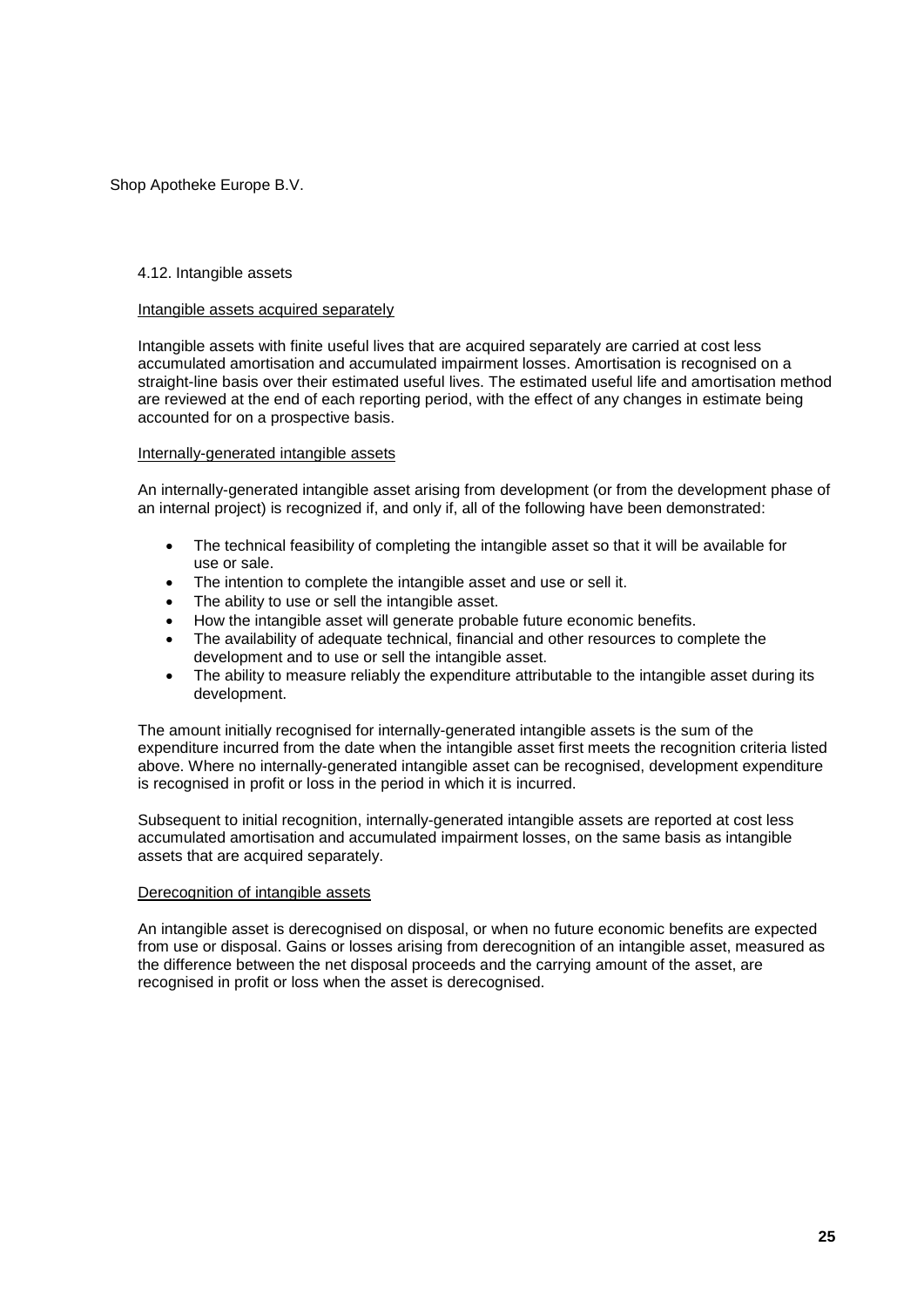#### 4.13. Impairment of tangible and intangible assets

At the end of each reporting period, the Group reviews the carrying amounts of its tangible and intangible assets to determine whether there is any indication that those assets have suffered an impairment loss. If any such indication exists, the recoverable amount of the asset is estimated in order to determine the extent of the impairment loss (if any). When it is not possible to estimate the recoverable amount of an individual asset, the Group estimates the recoverable amount of the cashgenerating unit to which the asset belongs. When a reasonable and consistent basis of allocation can be identified, corporate assets are also allocated to individual cash-generating units, or otherwise they are allocated to the smallest group of cash-generating units for which a reasonable and consistent allocation basis can be identified. Growth rates used for impairment analysis are assessed by existing customer development and acquisition of new customers based on our customer data model. Furthermore, all variable cost like marketing budgets, delivery cost and operations expenses for impairment analysis are planned performance-based. Non performance based cost like finance, management and facility etc. are planned according to business growth including economies of scale.

Recoverable amount is the higher of fair value less costs to sell and value in use. In assessing value in use, the estimated future cash flows are discounted to their present value using a pre-tax discount rate that reflects current market assessments of the time value of money and the risks specific to the asset for which the estimates of future cash flows have not been adjusted.

If the recoverable amount of an asset (or cash-generating unit) is estimated to be less than its carrying amount, the carrying amount of the asset (or cash-generating unit) is reduced to its recoverable amount. An impairment loss is recognised immediately in profit or loss.

When an impairment loss subsequently reverses, the carrying amount of the asset (or a cashgenerating unit) is increased to the revised estimate of its recoverable amount, but so that the increased carrying amount does not exceed the carrying amount that would have been determined had no impairment loss been recognised for the asset (or cash- generating unit) in prior years. A reversal of an impairment loss is recognised immediately in profit or loss.

#### 4.14. Inventory

Inventory only contains finished goods and is stated at cost. Costs are determined by the average purchase price method and include direct product purchasing rebates. There are limited net realisable value adjustments due to the fact that in general products can be returned to manufacturer or wholesaler prior to expiring.

#### 4.15. Pre-ordered stock

Pre-ordered stock is the stock ordered on behalf of Europa Apotheek Venlo B.V. and stored in the Group´s warehouse until transferred to Europa Apotheek Venlo B.V. according to their customer orders.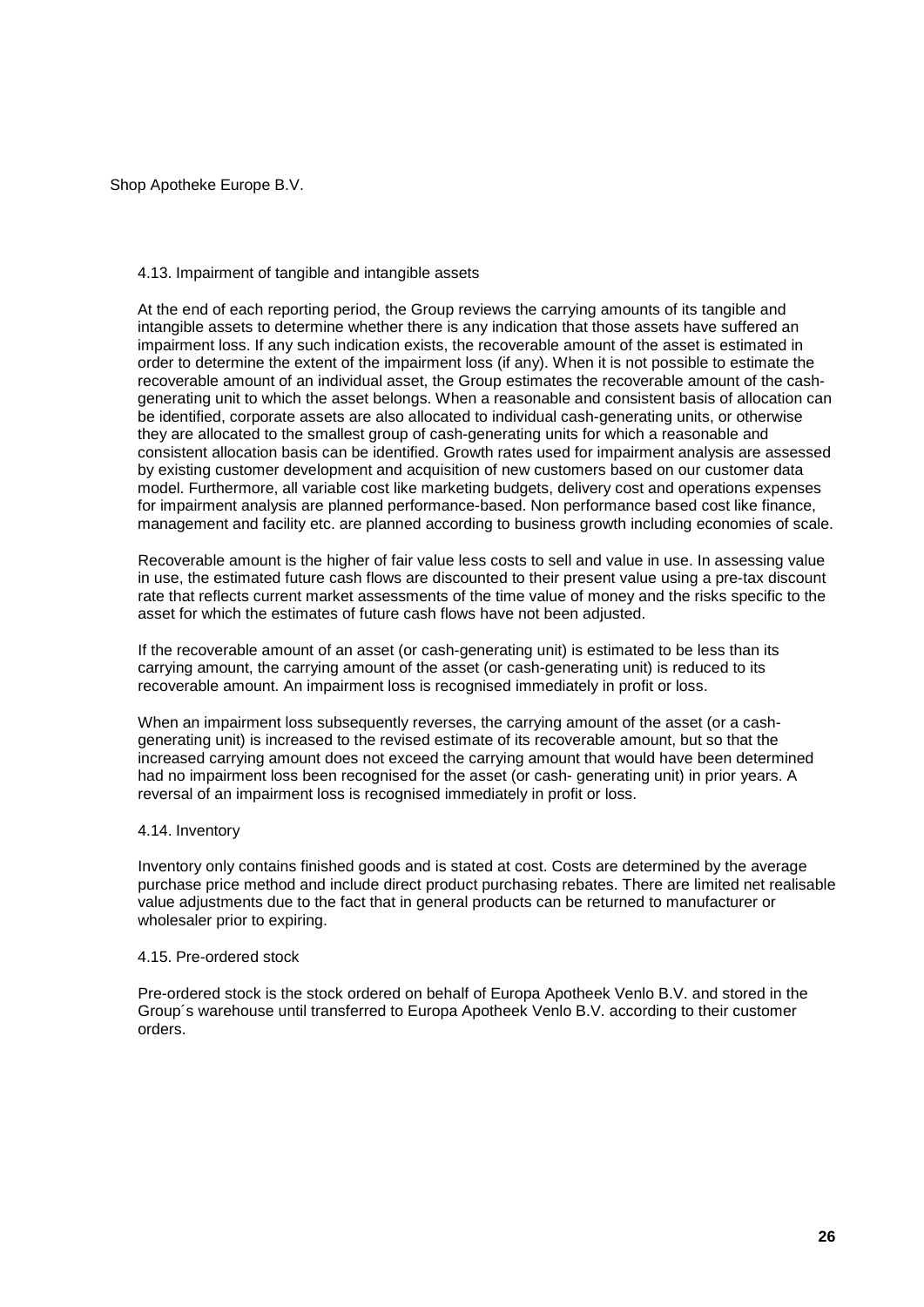In 2015 the Group entered into a wholesale agent agreement with Europa Apotheek Venlo B.V. This agreement arranges that the economic risks of ordered Rx, OTC and BPC products per request of Europa Apotheek Venlo B.V. are covered by Europa Apotheek Venlo B.V. resulting that revenue and cost of sales are presented on a net basis by the Group with legal title remaining at the Group prior to shipment of the products. Legal title transfers to Europa Apotheek Venlo B.V. upon shipment of the goods to the end-customer. This agreement was applied retrospectively for the Combined Financial Statements (covering the years 2013 through September 2015) resulting that this is separately presented as "Pre-ordered stock", i.e. stock held for Europa Apotheek Venlo B.V.

#### 4.16. Cash and cash equivalents

EHS Europe Health Services B.V. has funded the Group during the period 1 January 2013 through 30 September 2015 including investment and operating loss as well as working capital. This is referred to as "business financing". Cash and cash equivalents in the Statement of Financial Position comprise cash at banks and on hand at Xsite GmbH.

For the purpose of the Statement of Cash Flows, cash and cash equivalents consist of cash and cash equivalents as defined above.

#### 4.17. Trade and other receivables

Trade and other receivables are measured at initial recognition at fair value and are subsequently measured at amortized cost using the effective interest rate method, less allowance for doubtful debts. An allowance for doubtful debts of accounts receivable is established when there is objective evidence that the Group will not be able to collect all amounts due according to original terms of the receivables. Significant financial difficulties of the customer, probability that the customer will enter bankruptcy or financial restructuring and default or delinquency in payments are considered indicators that the accounts receivable are impaired. The allowance recognized is measured as the difference between the asset's carrying amount and the present value of estimated future cash flows discounted at the effective interest rate computed at initial recognition.

#### 4.18. Provisions

Provisions are recognised when the Company has a present obligation (legal or constructive) as a result of a past event, it is probable that the Company will be required to settle the obligation, and a reliable estimate can be made of the amount of the obligation.

#### 4.19. Trade and other payables

Trade and other payables are initially measured at fair value, and are subsequently measured at amortized cost, using the effective interest rate method.

#### 4.20. Financial instruments

Financial assets and financial liabilities are recognised when the Group becomes a party to the contractual provisions of the instruments.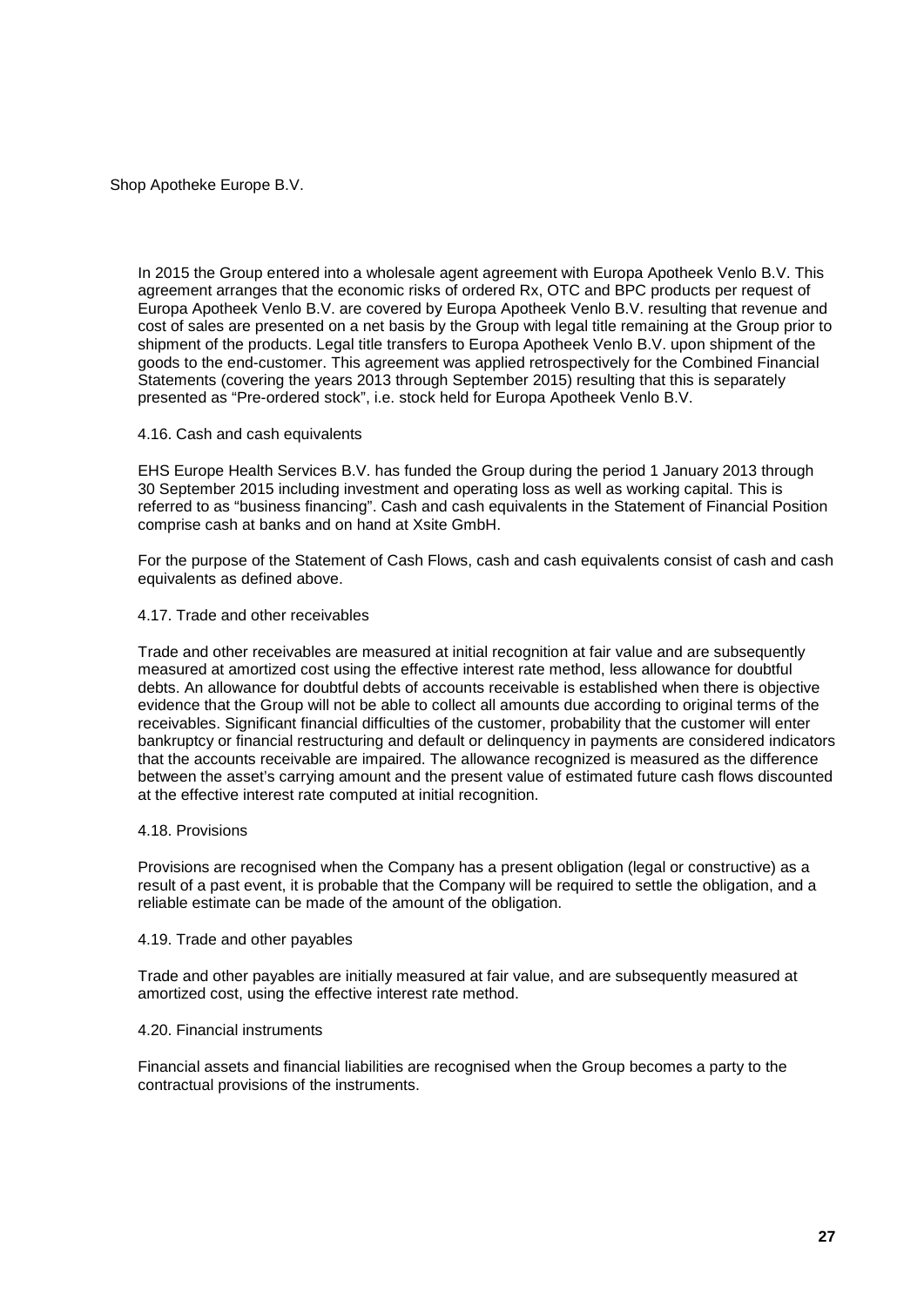Financial assets and financial liabilities are initially measured at fair value. Transaction costs that are directly attributable to the acquisition or issue of financial assets and financial liabilities (other than financial assets and financial liabilities at fair value through profit or loss) are added to or deducted from the fair value of the financial assets or financial liabilities, as appropriate, on initial recognition. Transaction costs directly attributable to the acquisition of financial assets or financial liabilities at fair value through profit or loss are recognised immediately in profit or loss.

#### 4.21. Financial assets

Financial assets are classified as "Financial assets at fair value through profit or loss" or "Loans and receivables". The classification depends on the nature and purpose of the financial assets and is determined at the time of initial recognition.

#### Loans and receivables

Loans and receivables are non-derivative financial assets with fixed or determinable payments that are not quoted in an active market. They are included in current assets except for maturities greater than twelve months after the statement of financial position date. These are classified as non-current assets.

Loans and receivables (including trade and other receivables, bank balances and cash, and others) are measured at amortised cost using the effective interest method, less any impairment.

Interest income is recognised by applying the effective interest rate, except for short-term receivables when the effect of discounting is immaterial.

### Impairment of financial assets

Financial assets, other than those at fair value through profit or loss, are assessed for indicators of impairment at the end of each reporting period. Financial assets are considered to be impaired when there is objective evidence that, as a result of one or more events that occurred after the initial recognition of the financial asset, the estimated future cash flows of the investment have been affected.

For financial assets, objective evidence of impairment could include:

- significant financial difficulty of the issuer or counterparty; or
- breach of contract, such as a default or delinquency in interest or principal payments; or
- it becoming probable that the borrower will enter bankruptcy or financial re-organisation; or
- the disappearance of an active market for that financial asset because of financial difficulties.

For certain categories of financial assets, such as trade receivables, assets are assessed for impairment on a collective basis even if they were assessed not to be impaired individually. Objective evidence of impairment for a portfolio of receivables could include the Group's past experience of collecting payments, an increase in the number of delayed payments in the portfolio past the average credit period, as well as observable changes in national or local economic conditions that correlate with default on receivables.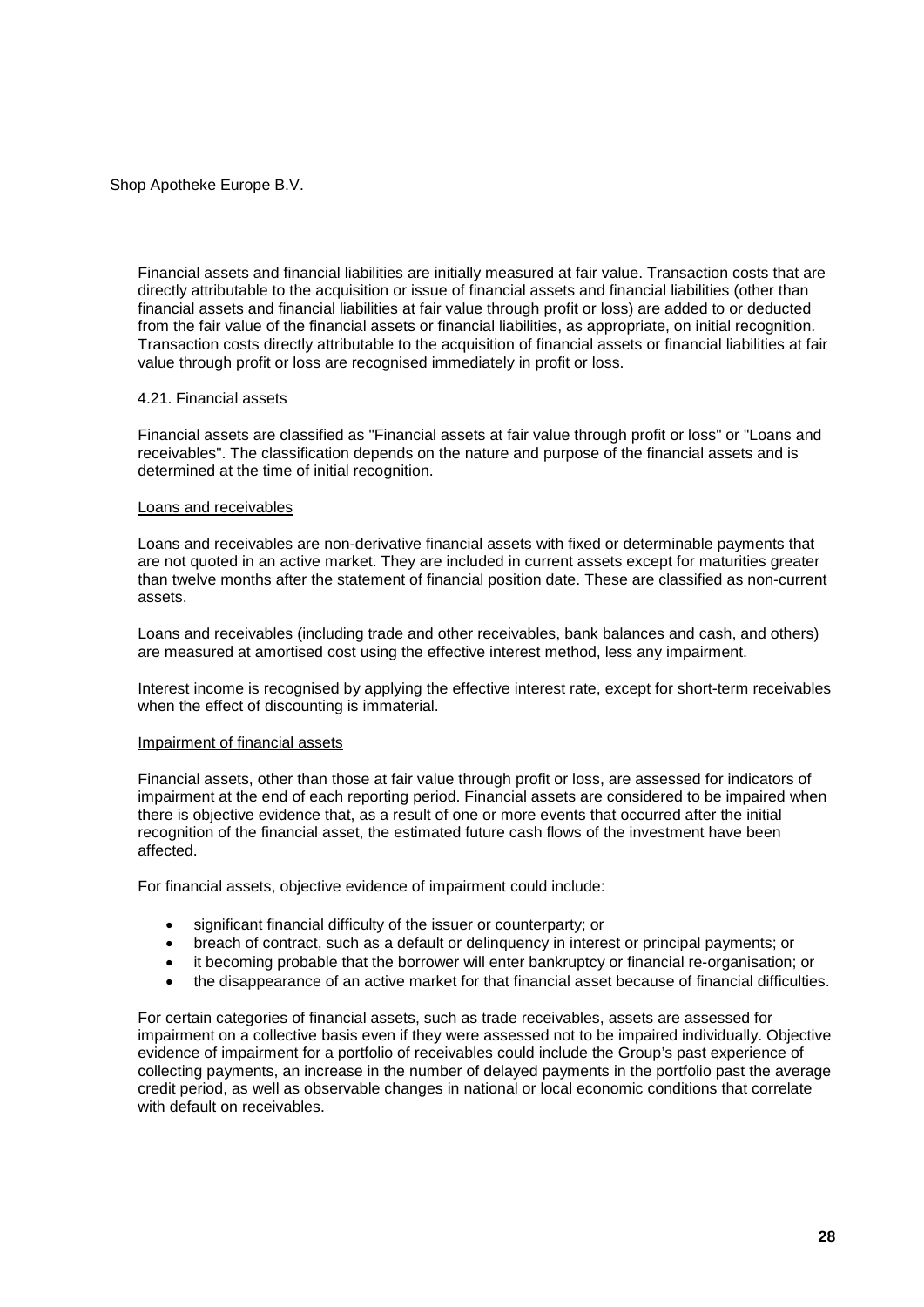For financial assets carried at amortised cost, the amount of the impairment loss recognised is the difference between the asset's carrying amount and the present value of estimated future cash flows, discounted at the financial asset's original effective interest rate.

The carrying amount of the financial asset is reduced by the impairment loss directly for all financial assets with the exception of trade receivables, where the carrying amount is reduced through the use of an allowance account. When a trade receivable is considered uncollectible, it is written off against the allowance account. Subsequent recoveries of amounts previously written off are credited against the allowance account. Changes in the carrying amount of the allowance account are recognised in profit or loss.

#### Derecognition of financial assets

The Group derecognises a financial asset when the contractual rights to the cash flows from the asset expire, or when it transfers the financial asset and substantially all the risks and rewards of ownership of the asset to another party. If the Group neither transfers nor retains substantially all the risks and rewards of ownership and continues to control the transferred asset, the Group recognises its retained interest in the asset and an associated liability for amounts it may have to pay. If the Group retains substantially all the risks and rewards of ownership of a transferred financial asset, the Group continues to recognise the financial asset and also recognises a collateralised borrowing for the proceeds received.

On derecognition of a financial asset in its entirety, the difference between the asset's carrying amount and the sum of the consideration received and receivable and the cumulative gain or loss that had been recognised in other comprehensive income and accumulated in equity is recognised in profit or loss.

On derecognition of a financial asset other than in its entirety (e.g. when the Group retains an option to repurchase part of a transferred asset), the Group allocates the previous carrying amount of the financial asset between the part it continues to recognise under continuing involvement, and the part it no longer recognises on the basis of the relative fair values of those parts on the date of the transfer. The difference between the carrying amount allocated to the part that is no longer recognised and the sum of the consideration received for the part no longer recognised and any cumulative gain or loss allocated to it that had been recognised in other comprehensive income is recognised in profit or loss. A cumulative gain or loss that had been recognised in other comprehensive income is allocated between the part that continues to be recognised and the part that is no longer recognised on the basis of the relative fair values of those parts.

#### 4.22. Financial liabilities

Financial liabilities and equity instruments

#### Classification as debt or equity

Debt and equity instruments issued by the Group are classified as either financial liabilities or as equity in accordance with the substance of the contractual arrangements and the definitions of a financial liability and an equity instrument.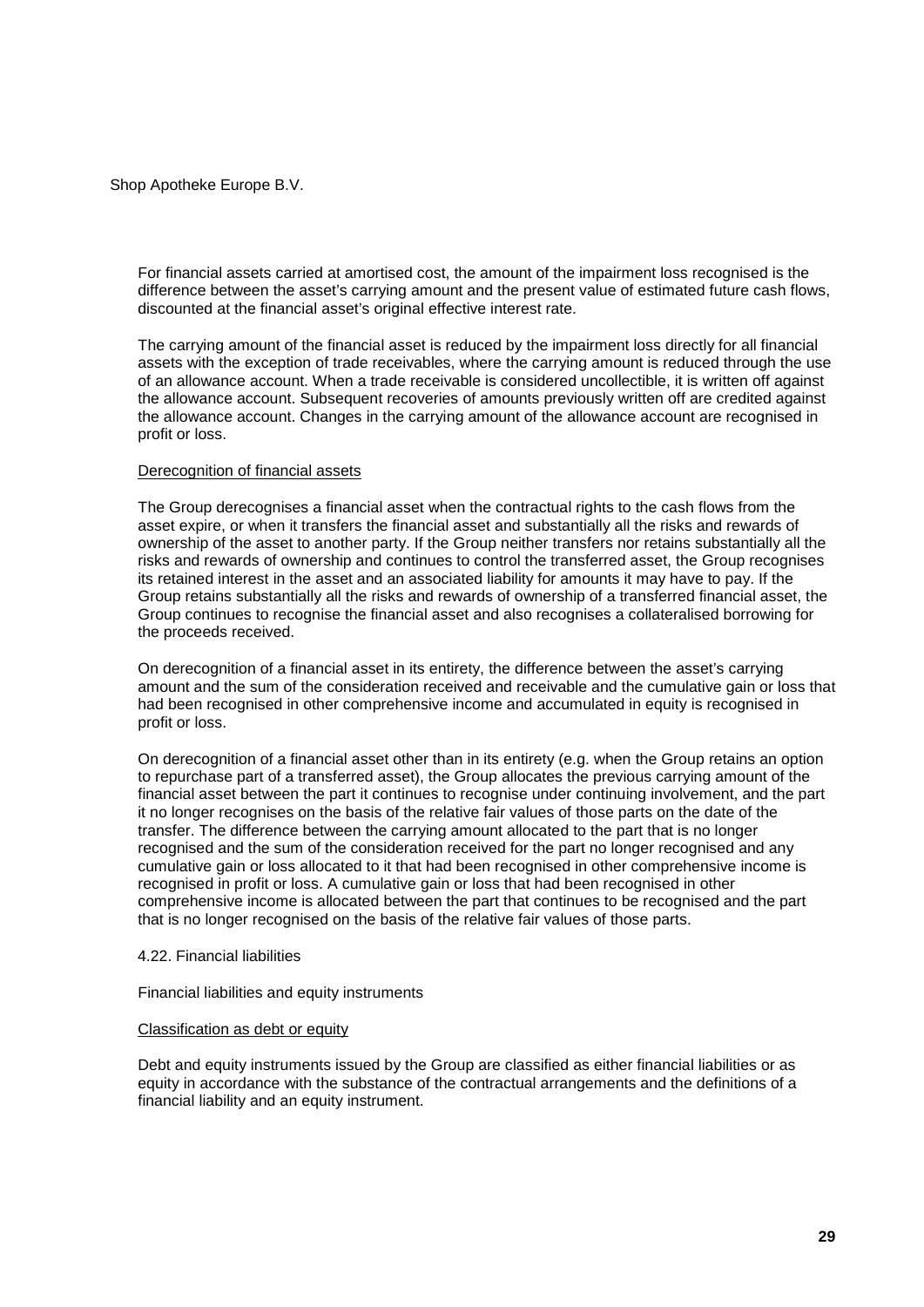#### Equity instruments

An equity instrument is any contract that evidences a residual interest in the assets of an entity after deducting all of its liabilities. Equity instruments issued by the Group are recognised at the proceeds received, net of direct issue costs.

#### Financial liabilities

Financial liabilities are classified as "Other financial liabilities".

#### *Other financial liabilities*

Other financial liabilities (including borrowings and trade and other payables) are subsequently measured at amortised cost using the effective interest method.

The effective interest method is a method of calculating the amortised cost of a financial liability and of allocating interest expense over the relevant period. The effective interest rate is the rate that exactly discounts estimated future cash payments (including all fees and points paid or received that form an integral part of the effective interest rate, transaction costs and other premiums or discounts) through the expected life of the financial liability, or (where appropriate) a shorter period, to the net carrying amount on initial recognition.

#### *Derecognition of financial liabilities*

The Group derecognises financial liabilities when, and only when, the Group's obligations are discharged, cancelled or they expire. The difference between the carrying amount of the financial liability derecognised and the consideration paid and payable is recognised in profit or loss.

#### **5. Critical accounting judgements and key sources of uncertainty**

In the application of the accounting policies, which are described in note [4], the Group is required to make judgements, estimates and assumptions about the carrying amounts of assets and liabilities that are not readily apparent from other sources. The estimates and associated assumptions are based on historical experience and other factors that are considered to be relevant. Actual results may differ from these estimates.

The estimates and underlying assumptions are reviewed on an ongoing basis. Revisions to accounting estimates are recognised in the period in which the estimate is revised if the revision affects only that period, or in the period of the revision and future periods if the revision affects both current and future periods.

#### Corporate allocations

The Combined Financial Statements include allocations for certain expenses historically maintained by EHS Europe Health Services B.V. Such items have been allocated to the Group and included in the Combined Financial Statements based on the most relevant allocation method, primarily relative percentage of revenue, number of orders or personnel cost. Management believes that this basis for the allocation of expenses is reasonable.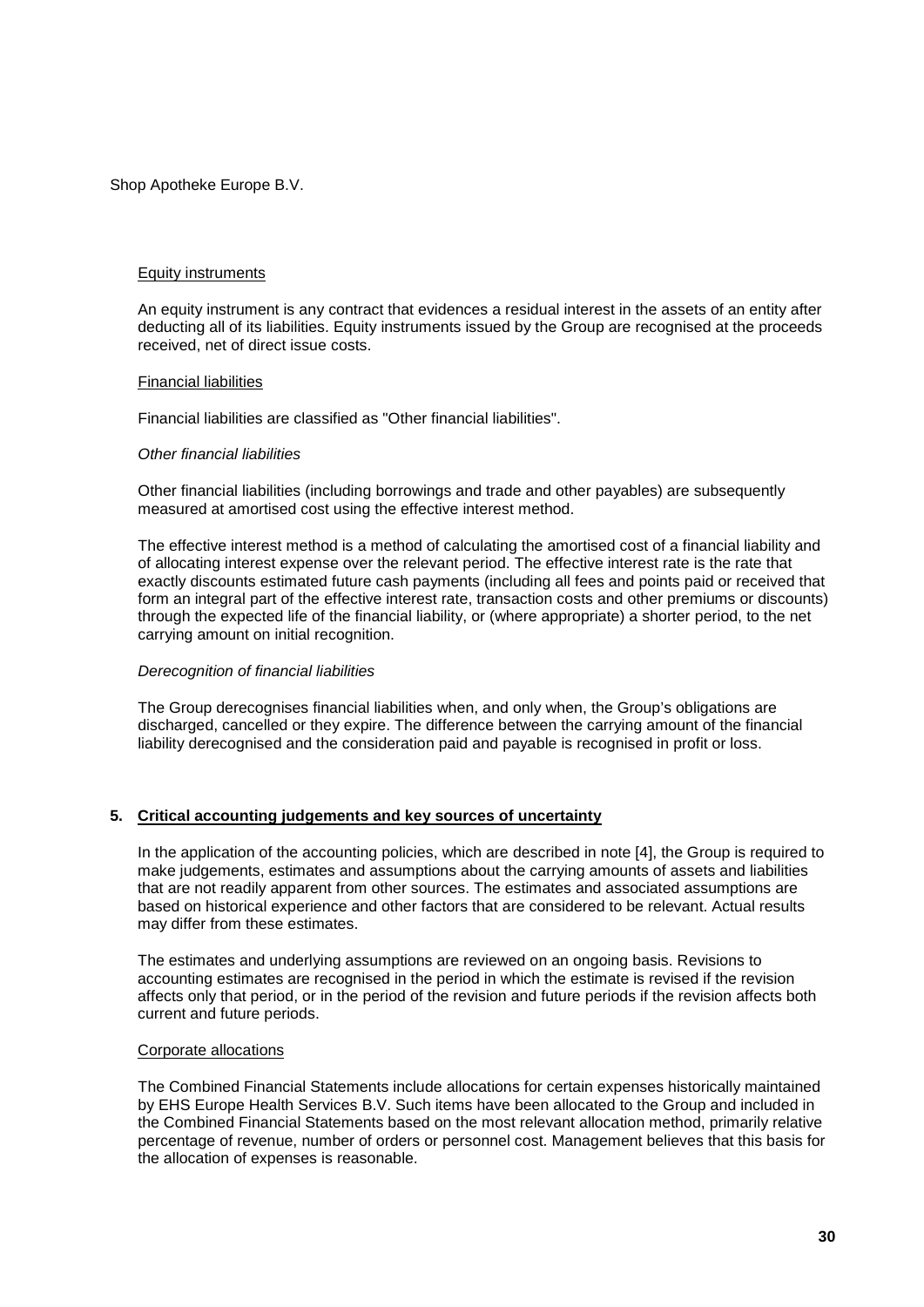#### Revenue

In 2015 the Group entered into a wholesale agent agreement with Europa Apotheek Venlo B.V. This agreement arranges that the economic risks of ordered Rx, OTC and BPC products are covered by Europa Apotheek Venlo B.V. resulting that revenue and cost of sales are presented on a net basis by the Group with legal title remaining at the Group prior to shipment of the products. This agreement was applied retrospectively for the Combined Financial Statements (covering the years 2013 through September 2015).

In the Combined Income Statements, both revenues and cost of goods were directly allocated to the Group based on ordered products (and related recognized revenue) as received on the Shop Apotheke Europe B.V. websites (due to specific customer tracking).

#### Evaluation of non-current assets for impairment

Non-current assets include other intangible assets and property, plant and equipment.

Impairment reviews were prepared by comparing the carrying value of the cash-generating unit concerned to that cash generating unit's recoverable amount, being the higher of the value in use and fair value less costs to sell. Value in use is a valuation derived from the discounted future cash flows of the cash-generating units. The most important estimates in determining the present value of cash flows are growth rates used to calculate revenue growth and the discount rate in order to determine present value. The Weighted Average Cost of Capital used e.g. for goodwill impairment calculations has been determined based on published peer benchmarking.

Growth rates are based on past performance, external market growth assumptions, and forecast market conditions by our management using a combination of our business plans and growth assumptions for the next years. A benchmarked discount rate for respective analyses of recoverability was used (WACC of 12.4%). Estimates are reviewed at least annually as of the date of each impairment test and believed to be appropriate. However, changes in these estimates could change the outcomes of the impairment reviews and therefore affect future financial results, the effects of which would be recognized in the Combined Income Statement through operating profit.

During 2013, 2014 and 2015, the Group did not identify any impairment indicators nor record any impairment charges in other intangible assets or property, plant and equipment.

#### Capitalization of development expenses

In determining the development expenditures to be capitalized, we make estimates and assumptions based on expected future economic benefits generated by products that are the result of these development expenditures. In particular, we have capitalized development work for our websites and for the ERP system that runs our business operations.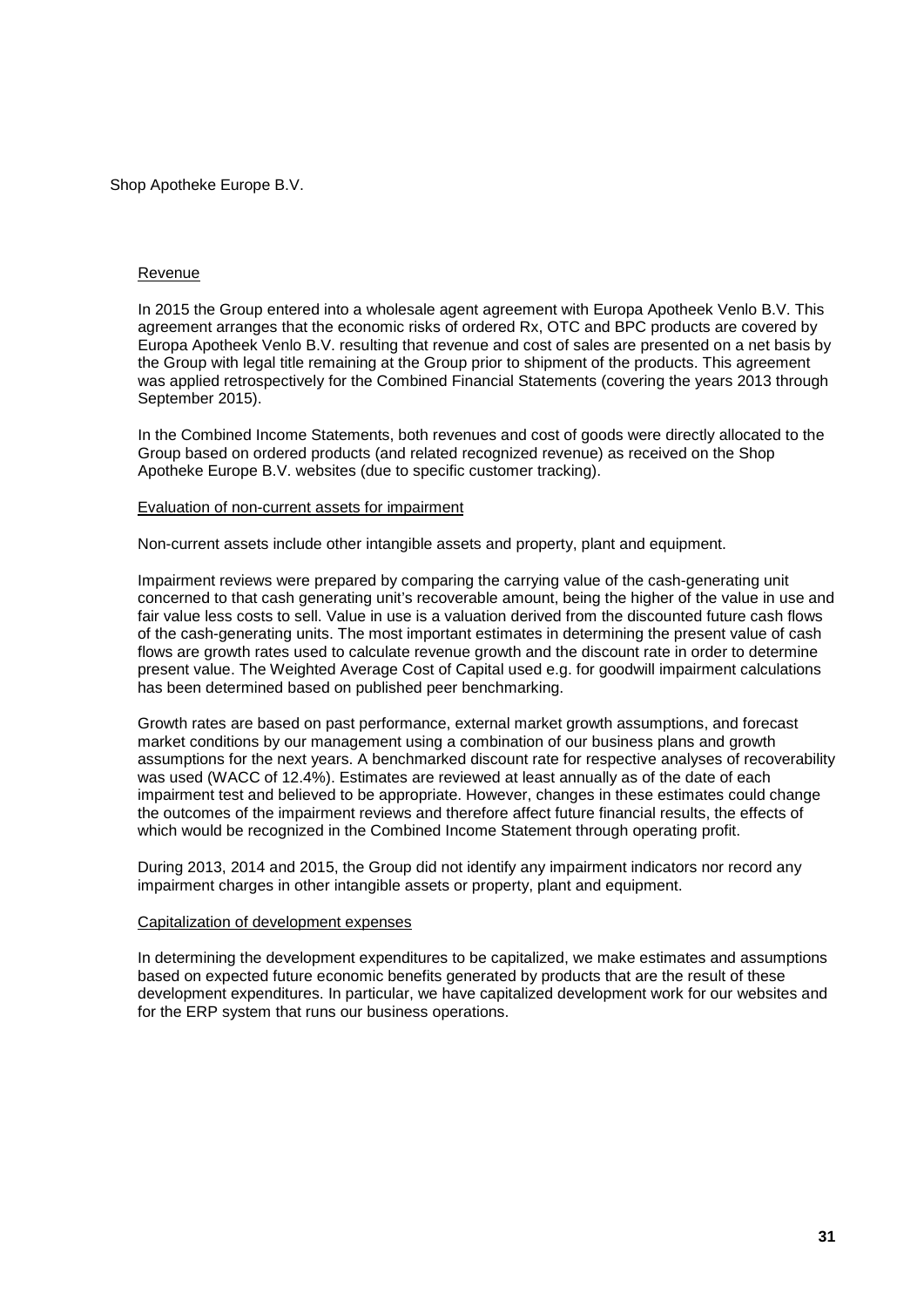#### Accounts receivable

Almost all accounts receivable are derived from sales to customers including receivables from vendors. In order to monitor potential credit losses, the Group performs ongoing credit evaluations of its customers' financial condition. Respective allowances for credit losses on accounts receivable are maintained based upon management's assessment of the expected collectability of all accounts receivable. The respective allowances for credit losses on accounts receivable are reviewed periodically to assess the adequacy of these allowances. In making this assessment, the Group takes into consideration any circumstances of which it is aware regarding a customer's inability to meet its financial obligations; and its judgments as to potential prevailing economic conditions in the industry and their potential impact on its customers.

#### Vendor allowances

The Company has arrangements with suppliers regarding allowances on supplied goods and also obtains compensation for web advertisements on the supplied products. The respective allowances and compensations are reviewed periodically to assess the adequacy of these amounts. In making this assessment the Group takes into consideration any circumstances of which it is aware regarding the Group's ability to meet its targeted purchases and to provide the agreed web advertisements. These periodic reviews and circumstances are used to reflect the best estimates in these Combined Financial Statements.

#### **6. Revenue and segment information**

Our operating segments are reported in a manner consistent with the internal reporting provided to the chief operating decision-makers. The chief operating decision-makers, who are responsible for allocating resources and assessing performance of the operating segments, have been identified as the statutory directors of the Group and make strategic decisions. For management purposes, our Group is organized into geographic business units:

- Germany: Mostly prescription-free pharmaceuticals (OTC) and beauty and personal care products (BPC) sold to individual customers located in the German market.
- International: Only prescription-free pharmaceuticals (OTC) and beauty and personal care products (BPC) sold to individual customers located in the Austrian, French and Belgian markets.
- Germany Services: Webshop services of Xsite delivered mostly to German customers/companies.

This is based on our different shops and products and services provided. Segment EBITDA shows profitability by geographic segment without central overhead functions (IT, finance and management) that serve all segments and are sized for future international roll-out.

The Group's assets and liabilities are not disclosed by segment as they are not included in the segment information used by the chief operating decision-makers.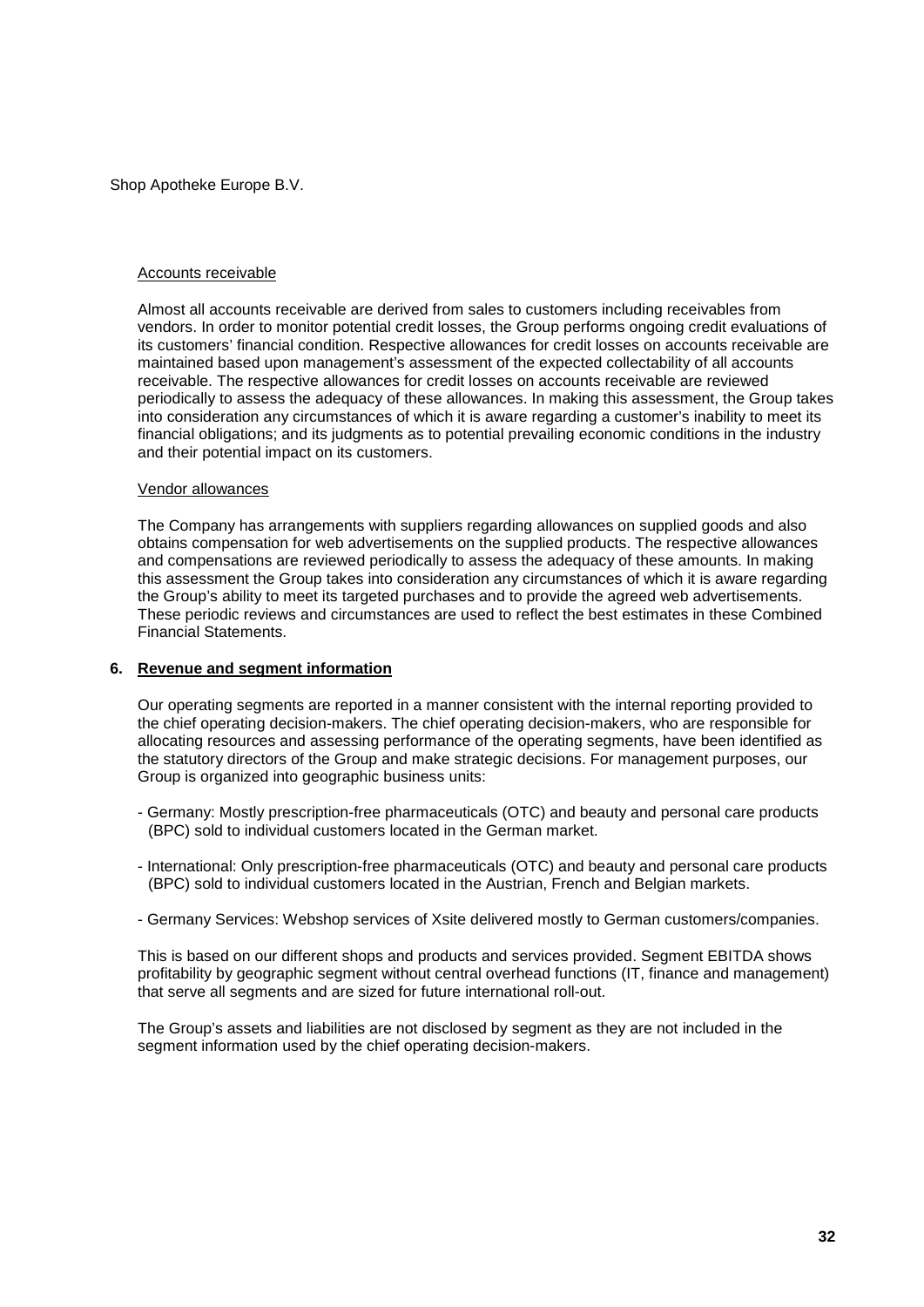| 2015                          | Germany   | International | Germany<br><b>Services</b> | <b>Eliminations</b> | <b>Combined</b> |
|-------------------------------|-----------|---------------|----------------------------|---------------------|-----------------|
|                               | EUR 1,000 |               | EUR 1,000 EUR 1,000        | EUR 1,000           | EUR 1,000       |
| <b>Revenue</b>                | 115,660   | 8,425         | 3,398                      | $-1,905$            | 125,578         |
| Cost of sales                 | $-92,383$ | $-7,163$      | $-295$                     | 0                   | $-99,841$       |
| <b>Gross Profit</b>           | 23,277    | 1,262         | 3,103                      | $-1,905$            | 25,737          |
| % of revenue                  | 20.1%     | 15.0%         | 91.3%                      |                     | 20.5%           |
| Other income                  | 1,194     | 95            | 27                         | 0                   | 1,316           |
| Selling & Distribution        | $-23,630$ | $-3,626$      | $-1,936$                   | 1,905               | $-27,287$       |
| <b>Segment EBITDA</b>         | 841       | $-2,269$      | 1,194                      | $\bf{0}$            | $-234$          |
| Administrative expense        |           |               |                            |                     | $-6,419$        |
| <b>EBITDA</b>                 |           |               |                            |                     | $-6,653$        |
| Depreciation and amortization |           |               |                            |                     | $-2,166$        |
| <b>EBIT</b>                   |           |               |                            |                     | $-8,819$        |
| Finance income                |           |               |                            |                     | 593             |
| Finance expense               |           |               |                            |                     | $-2,275$        |
| Net finance cost              |           |               |                            |                     | $-1,682$        |
| <b>Result before tax</b>      |           |               |                            |                     | $-10,501$       |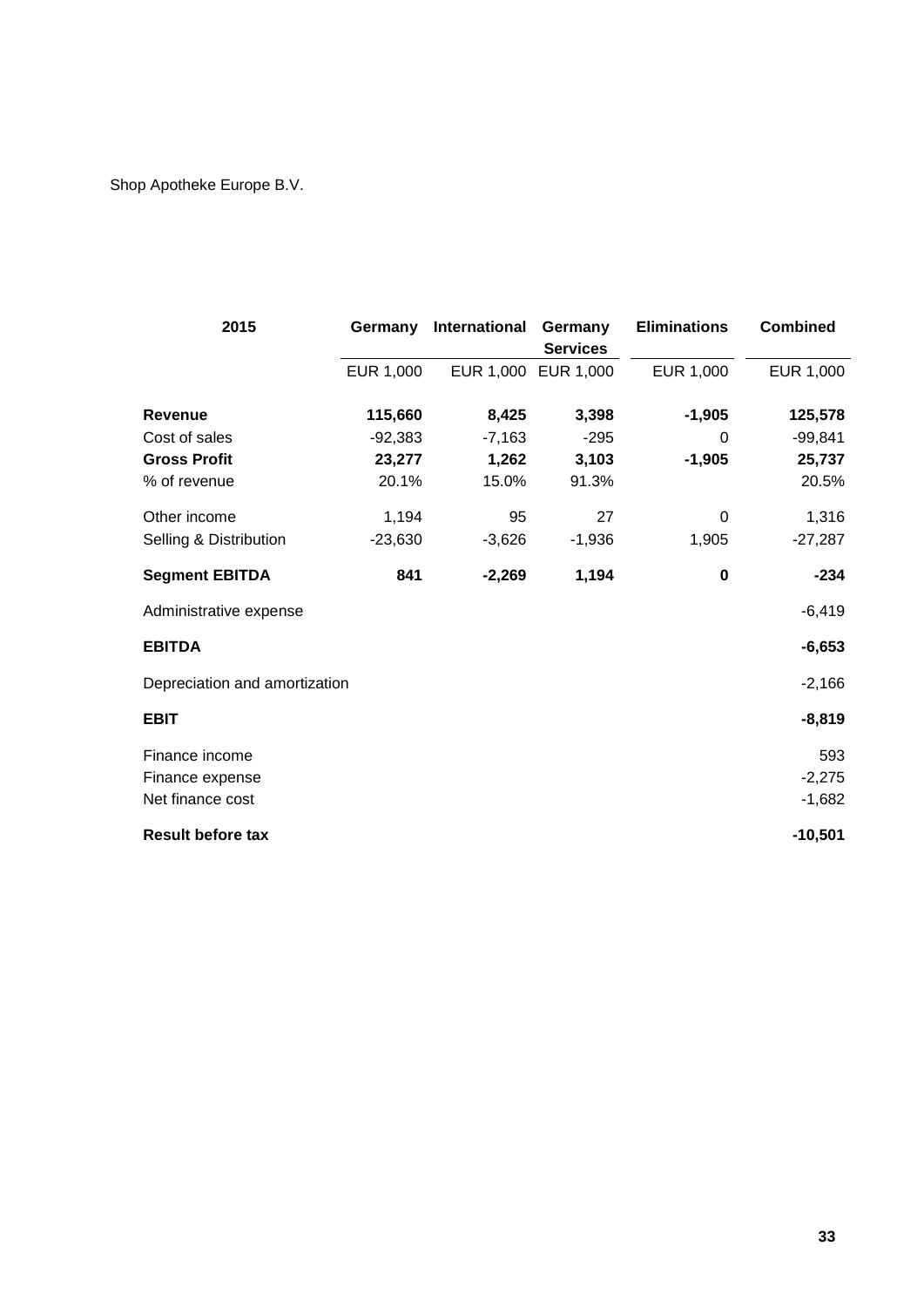| 2014                          | Germany   | International | Germany<br><b>Services</b> | <b>Eliminations</b> | <b>Combined</b> |
|-------------------------------|-----------|---------------|----------------------------|---------------------|-----------------|
|                               | EUR 1,000 | EUR 1,000     | EUR 1,000                  | EUR 1,000           | EUR 1,000       |
| <b>Revenue</b>                | 80,968    | 2,180         | 2,198                      | $-675$              | 84,671          |
| Cost of sales                 | $-64,759$ | $-1,703$      | $-174$                     | 0                   | $-66,636$       |
| <b>Gross Profit</b>           | 16,209    | 477           | 2,024                      | $-675$              | 18,035          |
| % of revenue                  | 20.0%     | 21.9%         | 92.1%                      |                     | 21.3%           |
| Other income                  | 873       | 23            | 32                         |                     | 928             |
| Selling & Distribution        | $-16,620$ | $-717$        | $-1,462$                   | 675                 | $-18,124$       |
| <b>Segment EBITDA</b>         | 462       | $-217$        | 594                        | 0                   | 839             |
| Administrative expense        |           |               |                            |                     | $-3,232$        |
| <b>EBITDA</b>                 |           |               |                            |                     | $-2,392$        |
| Depreciation and amortization |           |               |                            |                     | $-1,656$        |
| <b>EBIT</b>                   |           |               |                            |                     | $-4,048$        |
| Finance income                |           |               |                            |                     | 0               |
| Finance expense               |           |               |                            |                     | $-826$          |
| Net finance cost              |           |               |                            |                     | $-826$          |
| <b>Result before tax</b>      |           |               |                            |                     | $-4,874$        |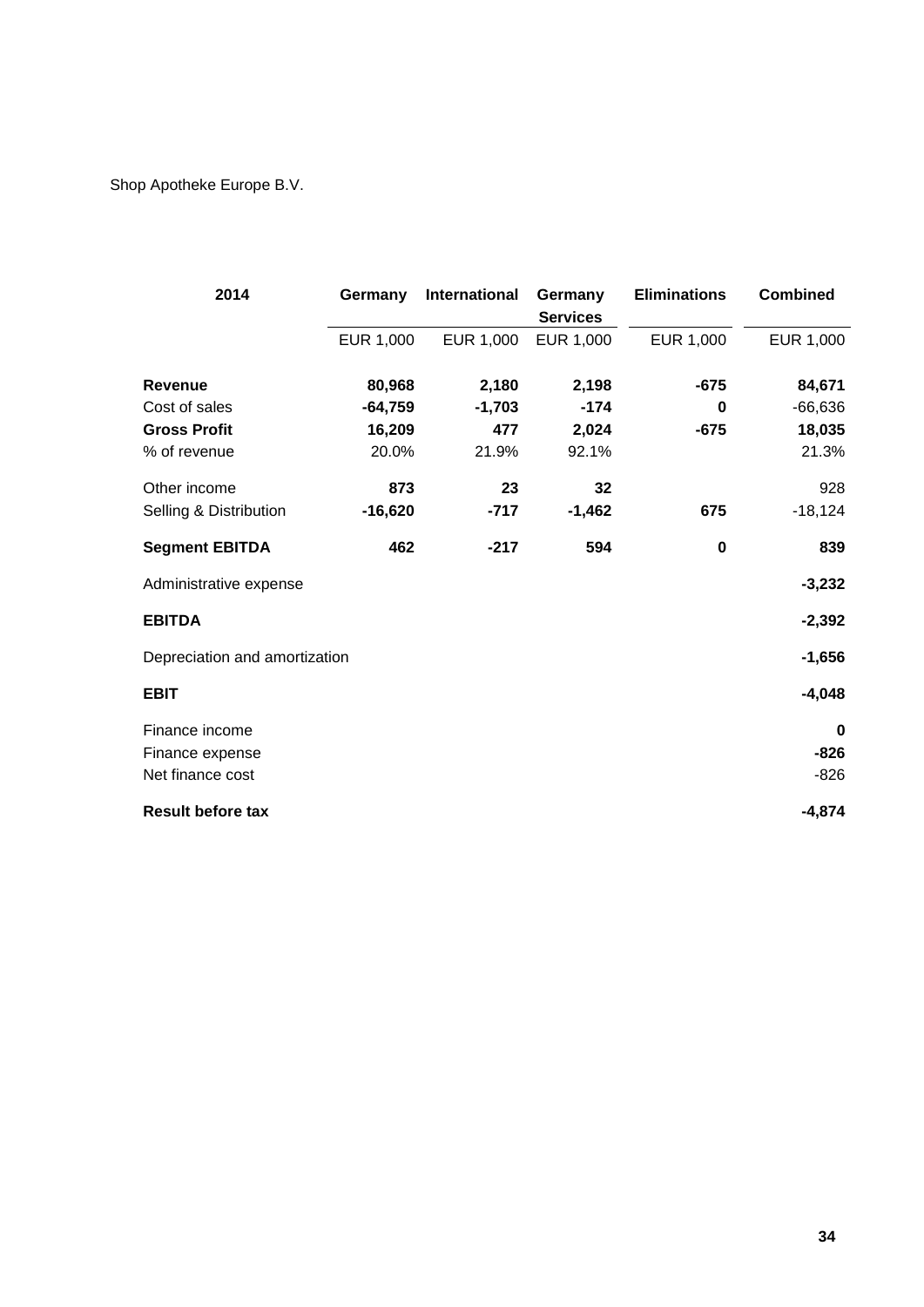| 2013                          | Germany   | International | Germany<br><b>Services</b> | <b>Eliminations</b> | <b>Combined</b> |
|-------------------------------|-----------|---------------|----------------------------|---------------------|-----------------|
|                               | EUR 1,000 | EUR 1,000     | EUR 1,000                  | EUR 1,000           | EUR 1,000       |
| <b>Revenue</b>                | 54,278    | 893           | 121                        | 0                   | 55,292          |
| Cost of sales                 | $-41,898$ | $-640$        | $-7$                       | 0                   | $-42,545$       |
| <b>Gross Profit</b>           | 12,380    | 253           | 114                        | 0                   | 12,747          |
| % of revenue                  | 22.8%     | 28.4%         | 94.0%                      |                     | 23.1%           |
| Other income                  | 658       | 11            | 4                          |                     | 673             |
| Selling & Distribution        | $-11,136$ | $-316$        | $-160$                     | 0                   | $-11,612$       |
| <b>Segment EBITDA</b>         | 1,902     | $-52$         | $-42$                      | 0                   | 1,808           |
| Administrative expense        |           |               |                            |                     | $-2,560$        |
| <b>EBITDA</b>                 |           |               |                            |                     | $-752$          |
| Depreciation and amortization |           |               |                            |                     | $-1,126$        |
| <b>EBIT</b>                   |           |               |                            |                     | $-1,878$        |
| Finance income                |           |               |                            |                     | $\Omega$        |
| Finance expense               |           |               |                            |                     | $-839$          |
| Net finance cost              |           |               |                            |                     | $-839$          |
| <b>Result before tax</b>      |           |               |                            |                     | $-2,717$        |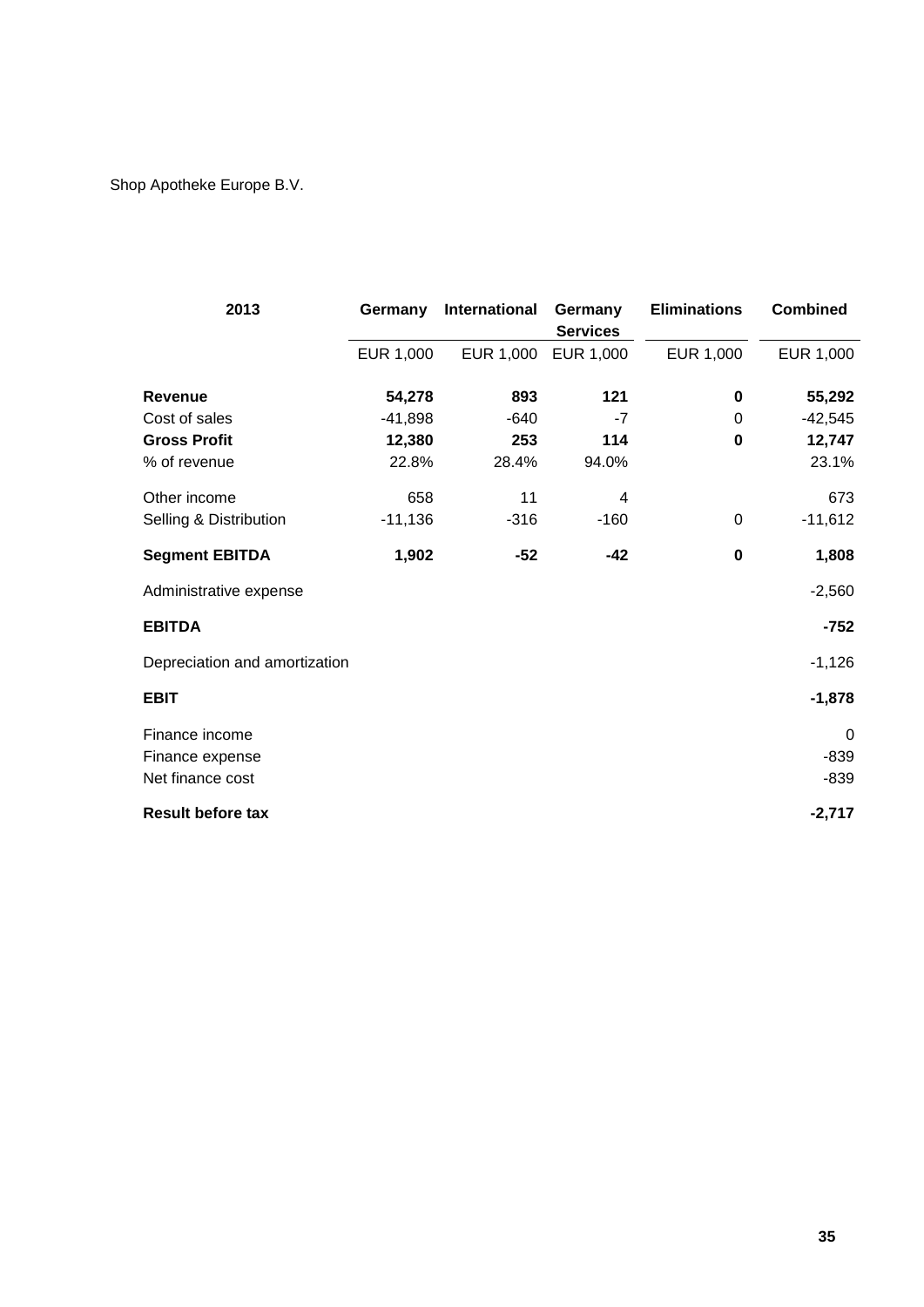The accounting policies of the operating segments are the same as the Group's accounting policies described in Note 2.

The Group does not allocate certain costs to the segments. These unallocated items include primarily corporate overhead costs shown as administrative expense in the tables above. The result by segment is shown in the line segment EBITDA including costs directly related to the revenue of the segments (marketing, operations). Segment EBITDA is adjusted for costs that are directly related to the segment revenue. EBITDA means earnings before tax, interest, depreciation and amortization.

All judgements in applying the allocation and aggregation criteria are made by management. This includes a brief description of the operating segments that have been aggregated in this way and the economic indicators that have been assessed in determining that the aggregated operating segments share similar economic characteristics.

#### **Revenue from major products and services**

The revenue from major products and services is the following:

|                                | Year ended | Year ended | Year ended |
|--------------------------------|------------|------------|------------|
|                                | 31.12.2015 | 31.12.2014 | 31.12.2013 |
|                                | EUR 1,000  | EUR 1,000  | EUR 1,000  |
| Prescription (Rx)              | 2,614      | 2,677      | 3,251      |
| Over-the-counter (OTC) &       |            |            |            |
| beauty and personal care (BPC) | 121,472    | 80,470     | 51,920     |
| Other services                 | 1.492      | 1.524      | 121        |
|                                |            |            |            |
|                                | 125,578    | 84,671     | 55,292     |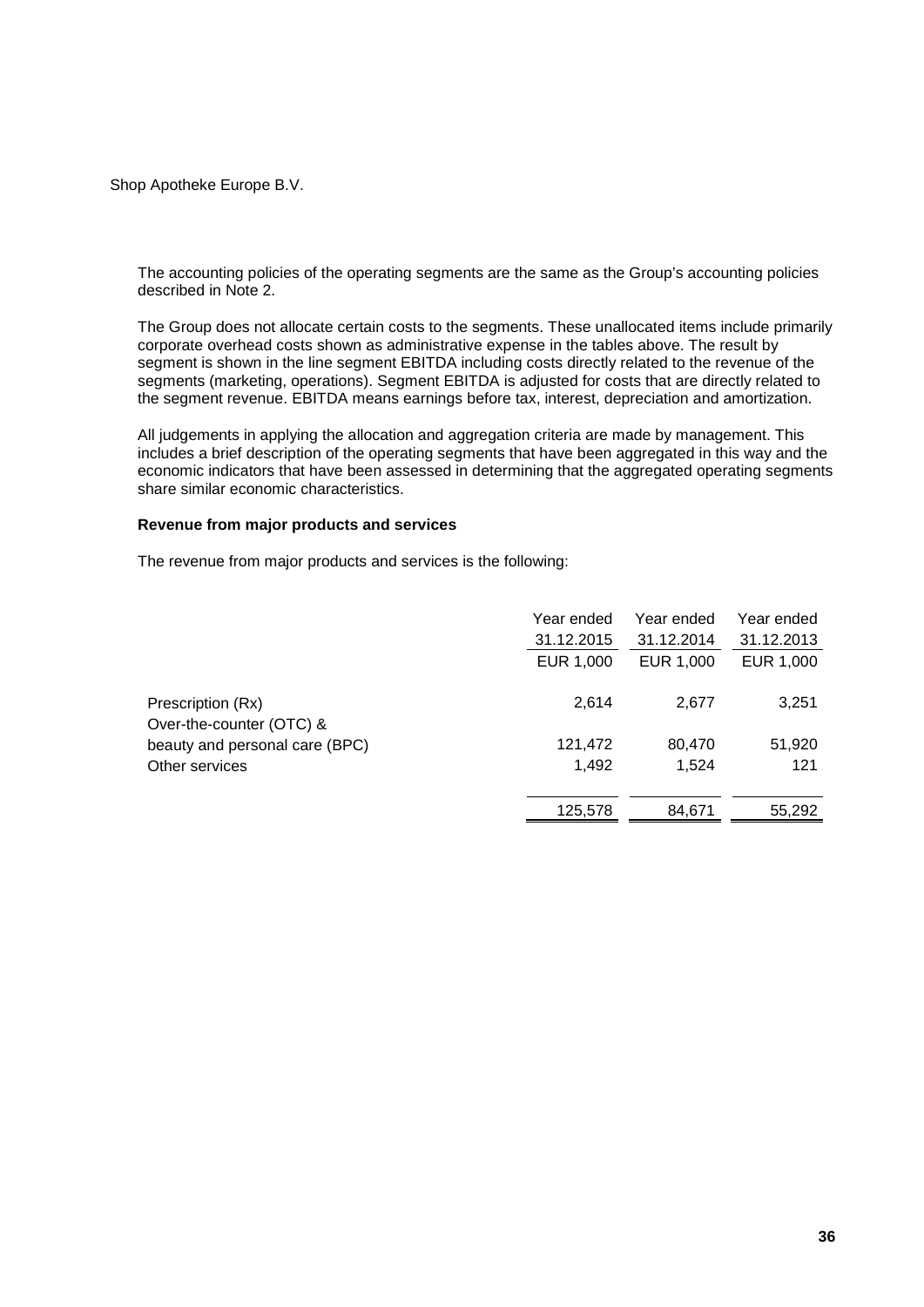The Group's revenue from external customers, based on the location of the entity, and information about its non-current assets (excluding non-current financial assets and deferred income tax assets) based on geographic location of the assets are as follows (all amounts in thousands of Euro):

|                                  | Year ended | Year ended                      | Year ended |
|----------------------------------|------------|---------------------------------|------------|
|                                  | 31.12.2015 | 31.12.2014                      | 31.12.2013 |
|                                  | EUR 1,000  | EUR 1,000                       | EUR 1,000  |
| Other geographical information   |            | Additions to non-current assets |            |
| <b>Netherlands</b>               | 3,900      | 2,289                           | 3,753      |
| Germany                          | 150        | 8                               | 1,318      |
|                                  | 4,050      | 2,297                           | 5,071      |
| Other geographical information   |            |                                 |            |
| - location of non-current assets |            | non-current assets              |            |
| <b>Netherlands</b>               | 14,878     | 12,995                          | 12,211     |
| Germany                          | 1,155      | 1,162                           | 1,304      |
|                                  | 16,033     | 14,157                          | 13,515     |

Revenue in the country of domicile (related to shipments from The Netherlands) amounts to €124,086 thousand in 2015 (2014: €83,147 thousand, 2013: €55,171 thousand). No single customer contributed more than 0.5% to the Group's revenue for the years 2013 through 2015.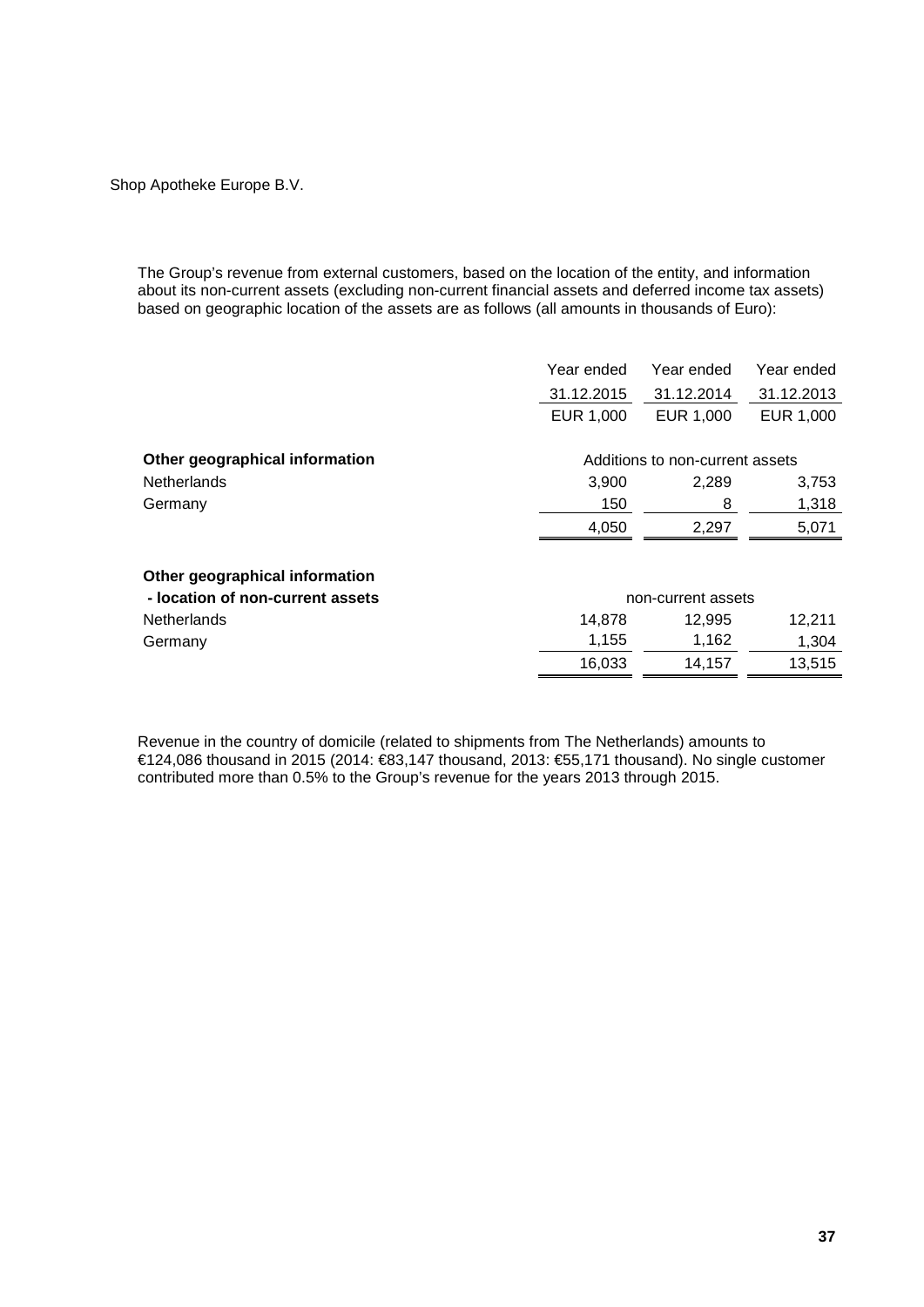#### **7. Cost of sales**

Below, cost of sales are shown per region:

|                         | Year ended | Year ended | Year ended |
|-------------------------|------------|------------|------------|
|                         | 31.12.2015 | 31.12.2014 | 31.12.2013 |
|                         | EUR 1,000  | EUR 1,000  | EUR 1,000  |
| Germany                 | 92,383     | 64,759     | 41,898     |
| International           | 7,163      | 1,703      | 640        |
| <b>Germany Services</b> | 295        | 174        |            |
|                         | 99,841     | 66,636     | 42,545     |

## **Cost of sales**

|                           | Year ended | Year ended | Year ended |
|---------------------------|------------|------------|------------|
|                           | 31.12.2015 | 31.12.2014 | 31.12.2013 |
|                           | EUR 1,000  | EUR 1,000  | EUR 1,000  |
| Cost of goods sold        | 99,164     | 66,090     | 42,123     |
| Employee benefit expenses | 677        | 546        | 422        |
|                           | 99,841     | 66,636     | 42,545     |
|                           |            |            |            |

The Group operates in two principal geographical areas: Germany and International (which comprises the countries Austria, France and Belgium).

## **8. Revenue – other services**

The revenue from other services relates to income from service transactions provided to Europa Apotheek Venlo B.V. (2015: €1,316 thousand; 2014: €928 thousand; 2013: €673 thousand).

Our core business is to advertise, sell and deliver OTC medications and pharmacy-related BPC products to online customers. We acquire customers once, and then drive engagement and repeat purchases from those customers over a long period of time by leveraging the acquired customer base.

In addition, we provide purchasing, warehousing and picking services to our related party Europa Apotheek Venlo B.V. at defined rates per parcel. They are not related to the Group's core activities, also as the Group is required to perform these services considering the necessary economies of scale for both companies. Accordingly these revenues from other services are presented separately from the revenues from core activities and shown as Other Income.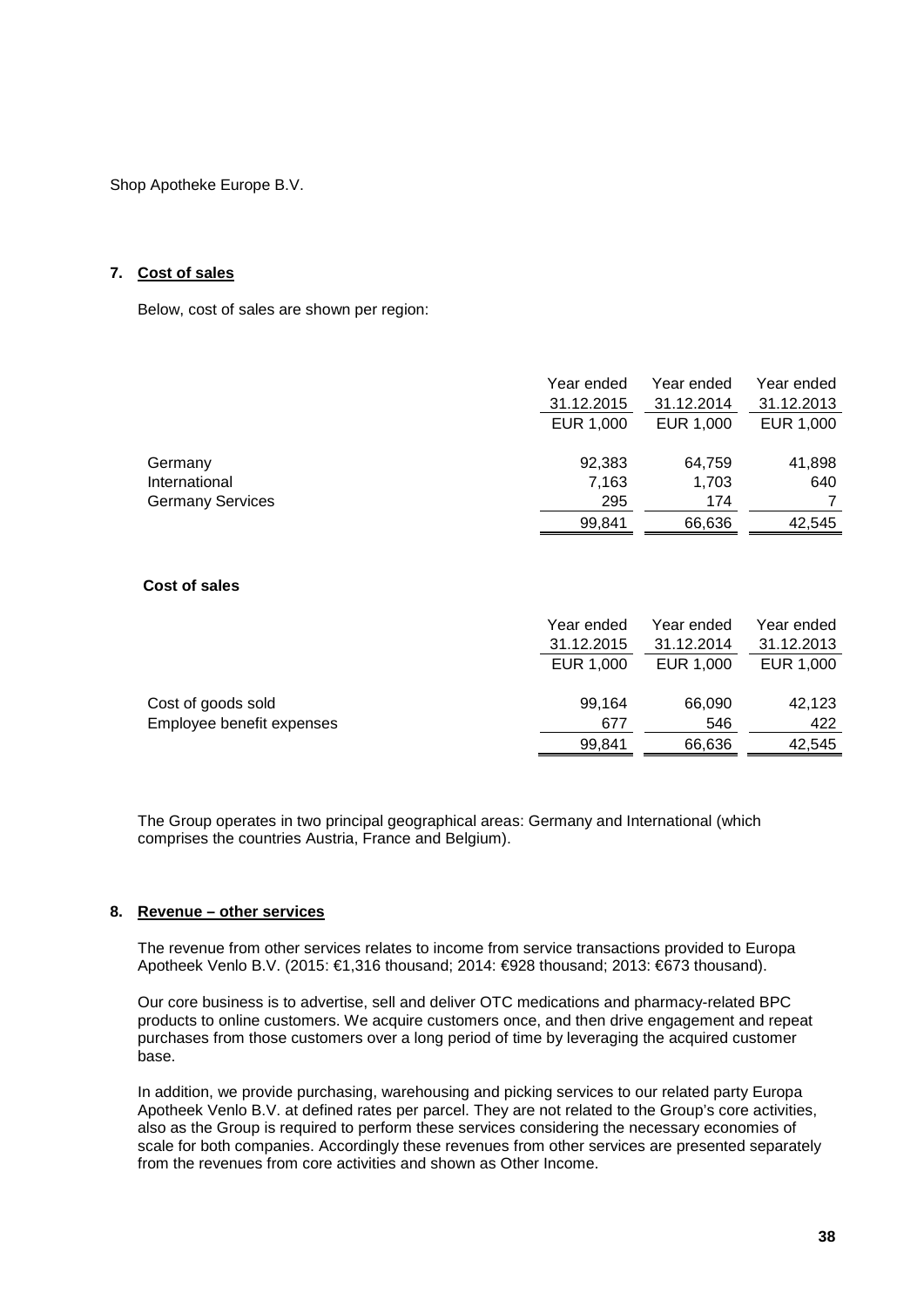## **9. Selling & Distribution**

|                                                              | Year ended<br>31.12.2015<br>EUR 1,000 | Year ended<br>31.12.2014<br>EUR 1,000 | Year ended<br>31.12.2013<br>EUR 1,000 |
|--------------------------------------------------------------|---------------------------------------|---------------------------------------|---------------------------------------|
| Selling & distribution without personnel and<br>depreciation | 20,887                                | 13,074                                | 8,358                                 |
| Employee benefit expenses                                    | 6,399                                 | 5,050                                 | 3,254                                 |
| Depreciation and amortization expenses                       | 1,856                                 | 1,399                                 | 836                                   |
| Total selling & distribution*                                | 29,143                                | 19,523                                | 12,448                                |

\* Total selling & distribution expense shown in segment reporting excludes depreciation.

The main categories within Selling & Distribution are marketing expenses, distribution cost, operations and marketing personnel expenses.

## **10. Administrative Expense**

|                                               | Year ended | Year ended | Year ended |
|-----------------------------------------------|------------|------------|------------|
|                                               | 31.12.2015 | 31.12.2014 | 31.12.2013 |
|                                               | EUR 1,000  | EUR 1,000  | EUR 1,000  |
|                                               |            |            |            |
| Administrative expenses without personnel and |            |            |            |
| depreciation                                  | 4.144      | 1.923      | 1,236      |
| Employee benefit expenses                     | 2,275      | 1,308      | 1,324      |
| Depreciation and amortization expenses        | 310        | 257        | 290        |
| Total administrative expenses*                | 6,729      | 3,488      | 2,850      |

\*Administrative expense shown in segment reporting excludes depreciation.

The main categories within Administrative expenses are personnel expenses e.g. for management, finance, HR, IT as well as other IT related cost, operations overhead cost and facility expenses.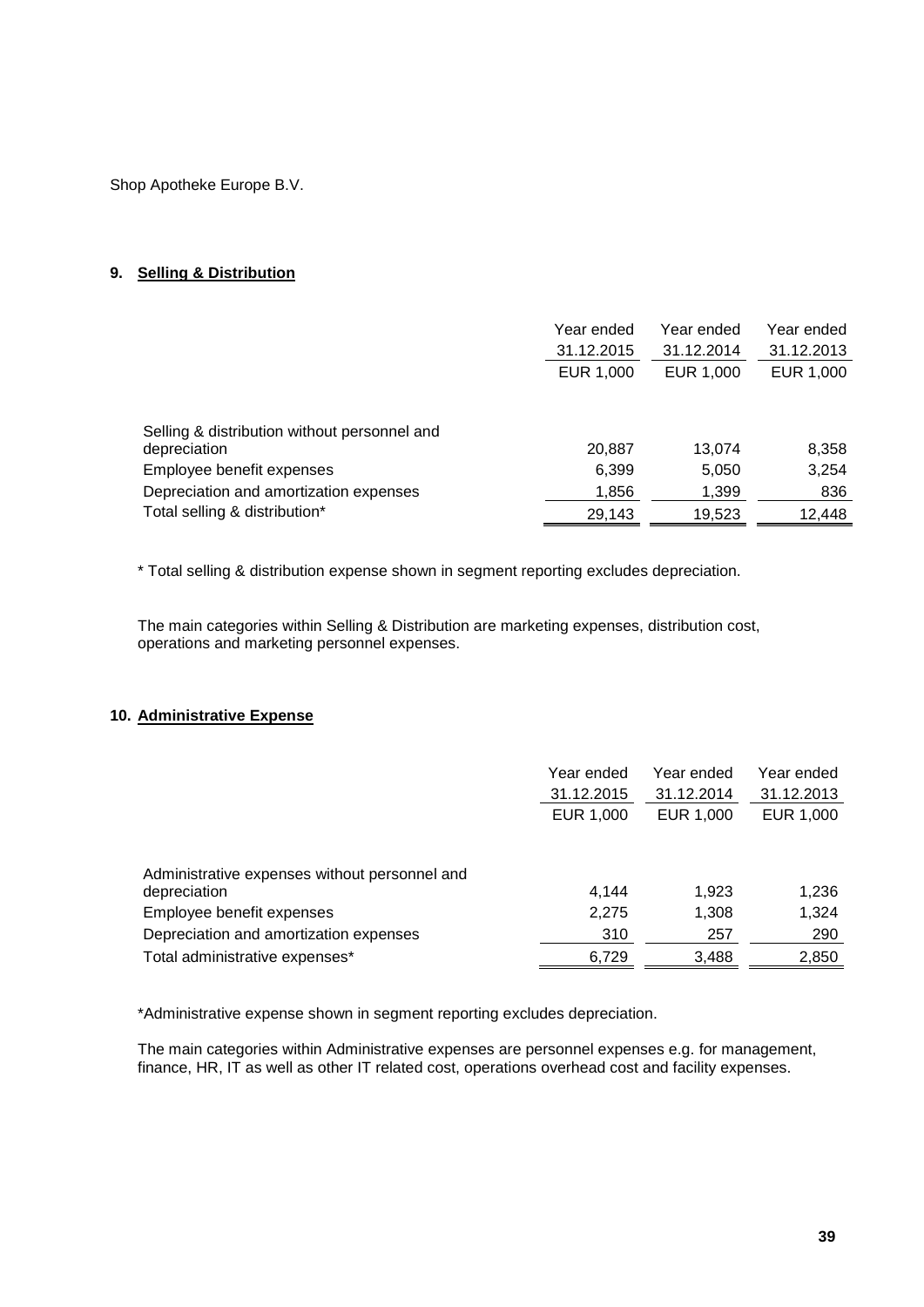## **Employee benefit expenses**

|                                 | Year ended | Year ended | Year ended |
|---------------------------------|------------|------------|------------|
|                                 | 31.12.2015 | 31.12.2014 | 31.12.2013 |
|                                 | EUR 1,000  | EUR 1,000  | EUR 1,000  |
| Wages and salaries              | 7,218      | 5,186      | 3,647      |
| Social security charges         | 1,355      | 853        | 483        |
| Pension and retirement expenses | 220        | 204        | 206        |
| Other expenses employees        | 558        | 661        | 664        |
|                                 | 9,351      | 6,904      | 5,000      |

## **Reconciliation Employee benefit to selling & distribution, administrative expenses and cost of sales**

|                         | Year ended<br>31.12.2015<br>EUR 1,000 | Year ended<br>31.12.2014<br>EUR 1,000 | Year ended<br>31.12.2013<br>EUR 1,000 |
|-------------------------|---------------------------------------|---------------------------------------|---------------------------------------|
| Selling & distribution  | 6,399                                 | 5,050                                 | 3,254                                 |
| Administrative expenses | 2,275                                 | 1,308                                 | 1,324                                 |
| Cost of sales           | 677                                   | 546                                   | 422                                   |
|                         | 9.351                                 | 6.904                                 | 5,000                                 |

The average number of employees of the Group during the year converted to full-time equivalents was as follows:

|                                       | Year ended<br>31.12.2015 | 31.12.2014 31.12.2013 | Year ended Year ended |
|---------------------------------------|--------------------------|-----------------------|-----------------------|
| Average FTE's (Full Time Equivalents) | 245                      | 182                   | 133.                  |

All employees are involved in providing the Group's services relating to its online pharmacy and e-commerce activities.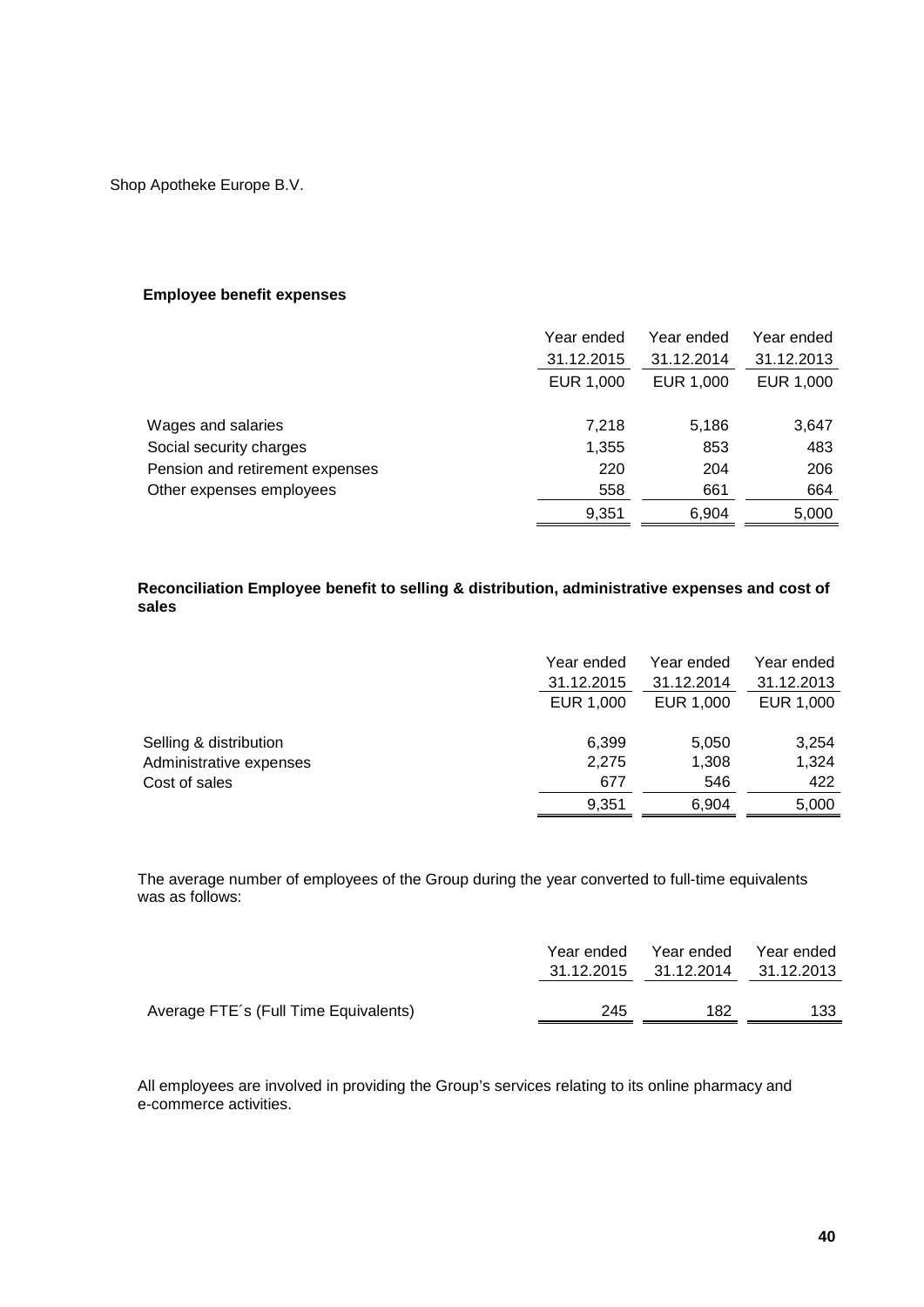#### Retirement benefit plan – defined contribution plan:

The total expense recognised in profit or loss represents contributions payable to the plan by the Group. As of 31 December 2015, contributions of €2 thousand (2014: €90 thousand; 2013: €53 thousand) due in respect of the reporting period had not been paid over to the plan. These amounts were paid subsequent to the end of the reporting period.

#### **Depreciation and amortization expenses**

|                                               | Year ended<br>31.12.2015 | Year ended<br>31.12.2014 | Year ended<br>31.12.2013 |
|-----------------------------------------------|--------------------------|--------------------------|--------------------------|
|                                               | EUR 1,000                | EUR 1,000                | EUR 1,000                |
| Depreciation of property, plant and equipment | 659                      | 572                      | 595                      |
| Amortisation of intangible assets             | 1,506                    | 1.084                    | 531                      |
|                                               | 2,165                    | 1,656                    | 1,126                    |

#### **11. Finance expenses**

|                       | Year ended<br>31.12.2015 | Year ended<br>31.12.2014 | Year ended<br>31.12.2013 |
|-----------------------|--------------------------|--------------------------|--------------------------|
|                       | EUR 1,000                | EUR 1,000                | EUR 1,000                |
| Other finance expense | 2,275                    | 826                      | 839                      |
|                       | 2,275                    | 826                      | 839                      |

Finance expense relates to shareholder loan financing (2015 only) and expenses incurred in relation to the accounts receivable financing by online payment methods such as credit card companies and paypal. Part of the fees paid to these companies that relate to the financing (prepayment) element has been reported as other finance expense, the remainder as selling and distribution cost.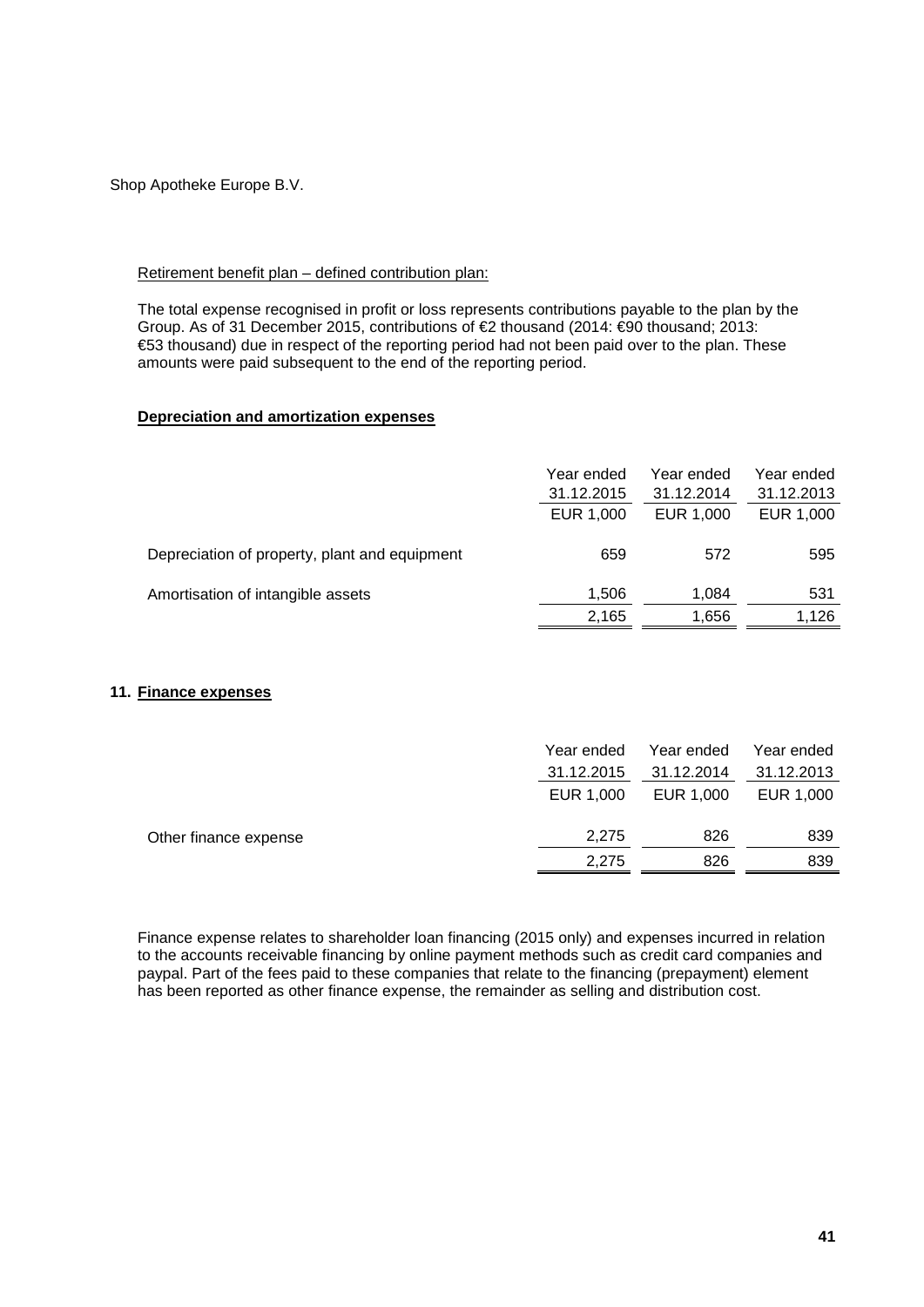#### **12. Income tax expenses**

#### **The income tax expense for the year can be reconciled to the accounting profit as follows:**

|                                                                  | Year ended | Year ended     | Year ended |
|------------------------------------------------------------------|------------|----------------|------------|
|                                                                  | 31.12.2015 | 31.12.2014     | 31.12.2013 |
|                                                                  | EUR 1,000  | EUR 1,000      | EUR 1,000  |
| Result before tax                                                | $-10,501$  | $-4,874$       | $-2,717$   |
| Non-deductible costs                                             |            | 13             | 11         |
| Temporary difference fiscal<br>depreciation goodwill and website | $-212$     | $-212$         | -449       |
| Temporary difference shareholder loan                            | 679        |                |            |
| Use of tax loss carry forward Germany                            | $-335$     | $-234$         | 0          |
| Taxable result before tax                                        | $-10,369$  | $-5,307$       | $-3,155$   |
| Income tax expense:                                              |            |                |            |
| Effect of tax during the year Netherlands                        | 2,592      | 1,327          | 789        |
| No deferred tax due to uncertainty                               | $-2,560$   | $-1,327$       | $-789$     |
| Effect of tax loss carry forward Netherlands                     | 32         | $\overline{0}$ | 0          |
| Effect of tax loss carry forward Germany                         | $-101$     | $-70$          | 0          |
| Effect on movement deferred taxes                                | 22         | $-91$          | $-113$     |
| Current tax expense in profit and loss                           | $-47$      | $-161$         | $-113$     |
|                                                                  |            |                |            |

The Company has carry-forward losses in The Netherlands for an amount of €9,741 thousand at the end of 2015, which are uncertain upon realization. These can be used for the period up to and including 2024. The applicable tax rate for 2015, 2014 and 2013 is the corporate tax rate of 25% payable by corporate entities in The Netherlands on taxable profits and the corporate tax rate of 30% payable by corporate entities in Germany on taxable profits.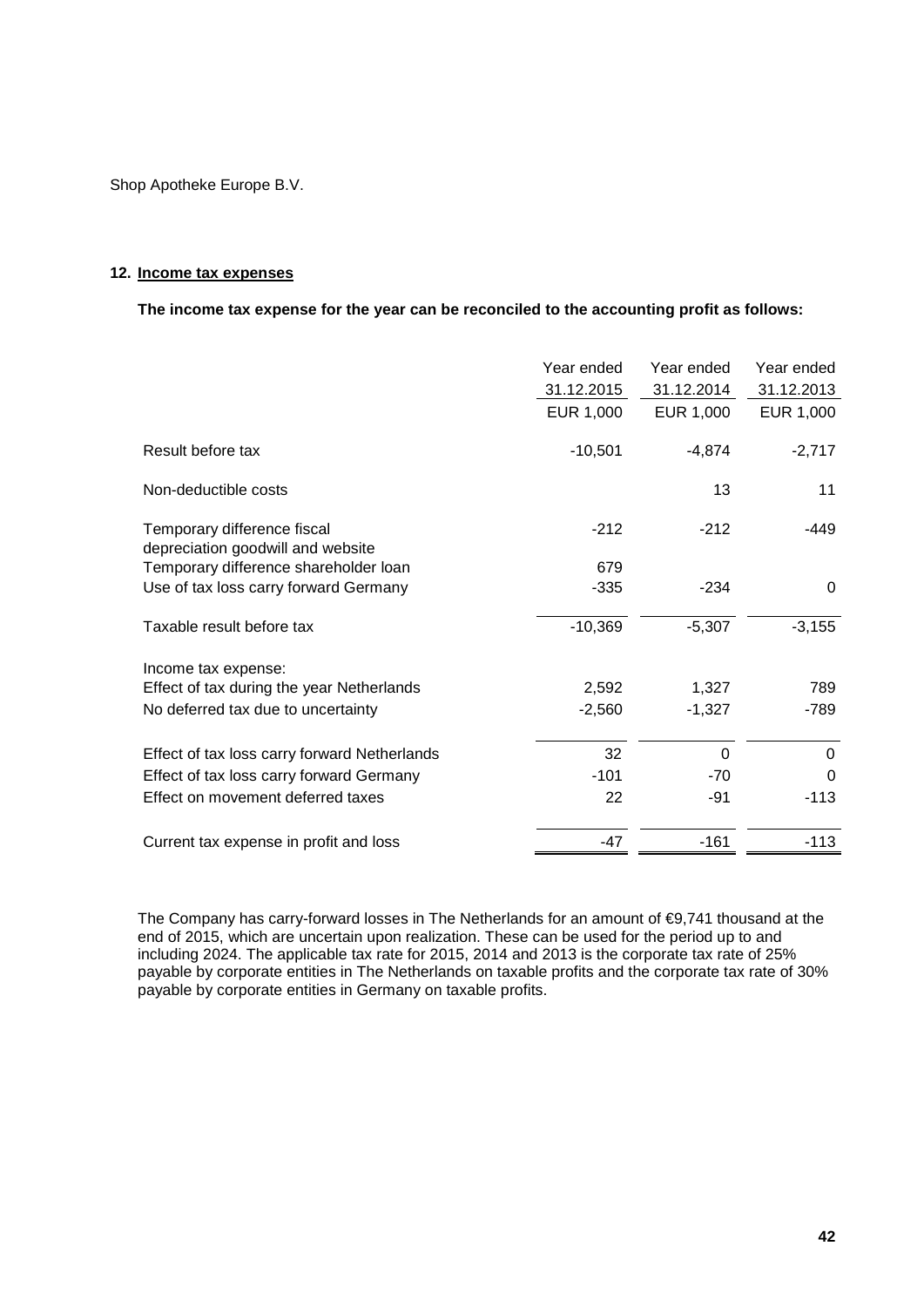## **Deferred tax balances**

|                                                                               | Year ended | Year ended | Year ended |
|-------------------------------------------------------------------------------|------------|------------|------------|
|                                                                               | 31.12.2015 | 31.12.2014 | 31.12.2013 |
|                                                                               | EUR 1,000  | EUR 1,000  | EUR 1,000  |
| Deferred tax asset in relation to:                                            |            |            |            |
| Loss carry-forward minus difference                                           |            |            |            |
| valuation intangible asset                                                    | 32         |            | 52         |
| Deferred tax liability in relation to:<br>Loss carry-forward minus difference |            |            |            |
| valuation intangible asset                                                    | 68         |            |            |
| Deferred tax liability in relation to:                                        |            |            |            |
| Goodwill                                                                      | 649        | 563        | 447        |
| Deferred tax liability in relation to:                                        |            |            |            |
| Shareholder loan                                                              | 1,848      |            |            |

The deferred tax liability for goodwill relates to the acquisition of the Shop Group in 2010 which was an asset deal under Dutch jurisdiction with an initial (at acquisition) duration of 10 years.

## **A summary of the movements is given below.**

|                               | Deferred tax   | Deferred tax |
|-------------------------------|----------------|--------------|
|                               | asset          | liability    |
|                               | EUR 1,000      | EUR 1,000    |
| Balance 1 January 2013        | 0              | 334          |
| Recognized in profit and loss | 0              | 113          |
| Recognized in business equity | 52             | 0            |
| Balance 31 December 2013      | 52             | 447          |
| Balance 1 January 2014        | 52             | 447          |
| Recognized in profit and loss | 45             | 116          |
| Balance 31 December 2014      | $\overline{7}$ | 563          |
| Balance 1 January 2015        | 7              | 563          |
| Recognized in profit and loss |                | 72           |
| Recognized in business equity | -25            | 1,929        |
| Balance 31 December 2015      | 32             | 2,564        |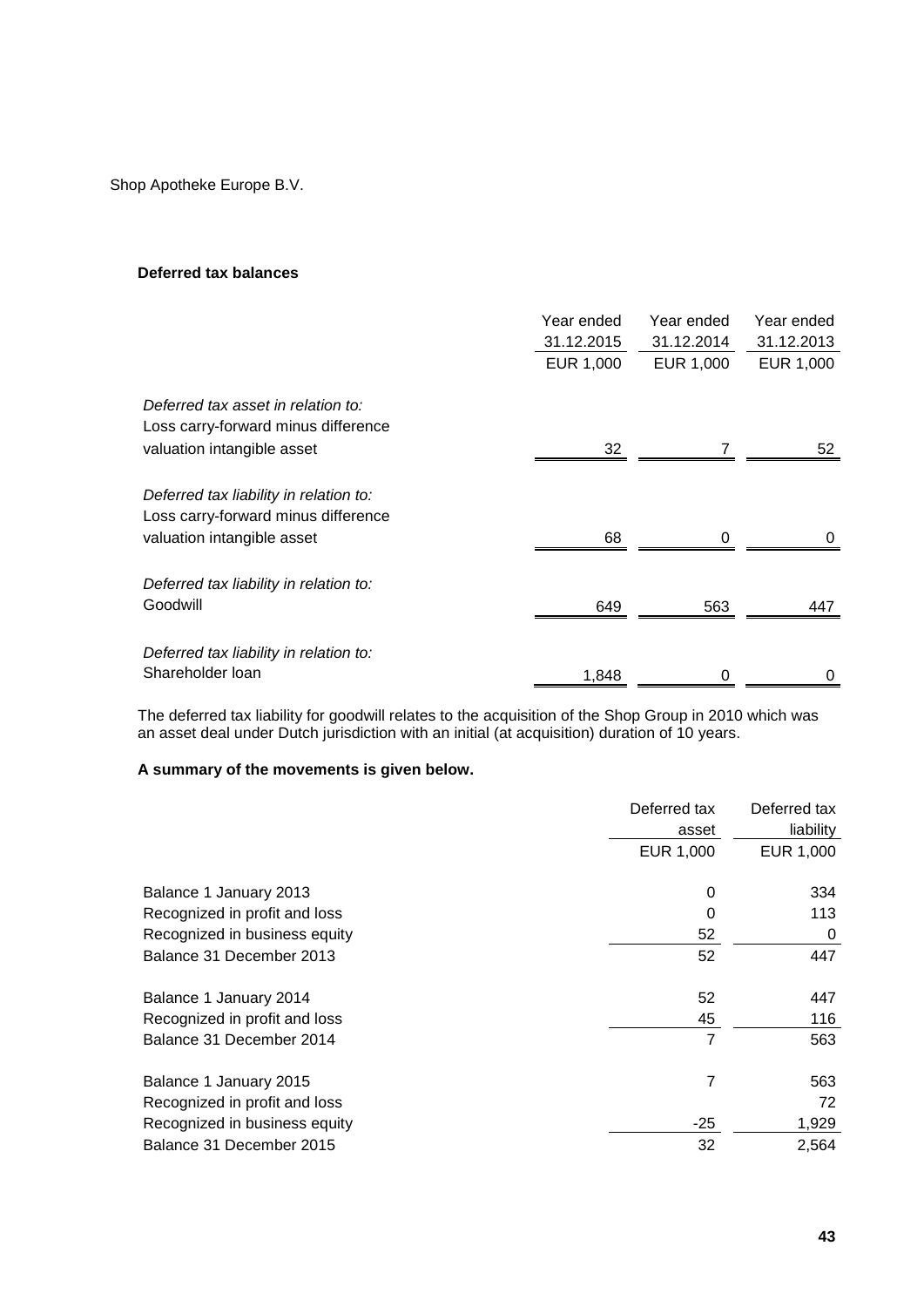# **13. Earnings per share**

|                                   | Year ended<br>31.12.2015 | Year ended<br>31.12.2014 | Year ended<br>31.12.2013 |
|-----------------------------------|--------------------------|--------------------------|--------------------------|
|                                   | Euro per share           | Euro per share           | Euro per share           |
| <b>Basic and diluted earnings</b> |                          |                          |                          |
| From continuing operations        | $-10.55$                 | $-5.04$                  | $-2.83$                  |
| From discontinued operations      | 0.00                     | 0.00                     | 0.00                     |
| Total basic and diluted earnings  | $-10.55$                 | $-5.04$                  | $-2.83$                  |

## **Basic and diluted earnings per share**

|                                                                                                        | Year ended<br>31.12.2015<br>EUR 1,000 | Year ended<br>31.12.2014<br>EUR 1,000 | Year ended<br>31.12.2013<br>EUR 1,000 |
|--------------------------------------------------------------------------------------------------------|---------------------------------------|---------------------------------------|---------------------------------------|
| Result for the year attributable to owners<br>of the Company                                           | $-10,548$                             | $-5,035$                              | $-2,831$                              |
|                                                                                                        |                                       |                                       |                                       |
| Earnings used in the calculation of basic and                                                          |                                       |                                       |                                       |
| diluted earnings per share                                                                             | $-10,548$                             | $-5,035$                              | -2,831                                |
| Earnings used in the calculation of basic and diluted                                                  |                                       |                                       |                                       |
| earnings per share from continuing operations                                                          | $-10,548$                             | $-5,035$                              | $-2,831$                              |
| Weighted average number of ordinary shares for the<br>purposes of basic and diluted earnings per share | 1,000,000                             | 1,000,000                             | 1,000,000                             |
| Basic and diluted earnings per share                                                                   |                                       |                                       |                                       |
| From continuing operations                                                                             | $-10.55$                              | $-5.04$                               | $-2.83$                               |
| From discontinued operations                                                                           | 0.00                                  | 0.00                                  | 0.00                                  |
| Total basic and diluted earnings per share                                                             | $-10.55$                              | $-5.04$                               | $-2.83$                               |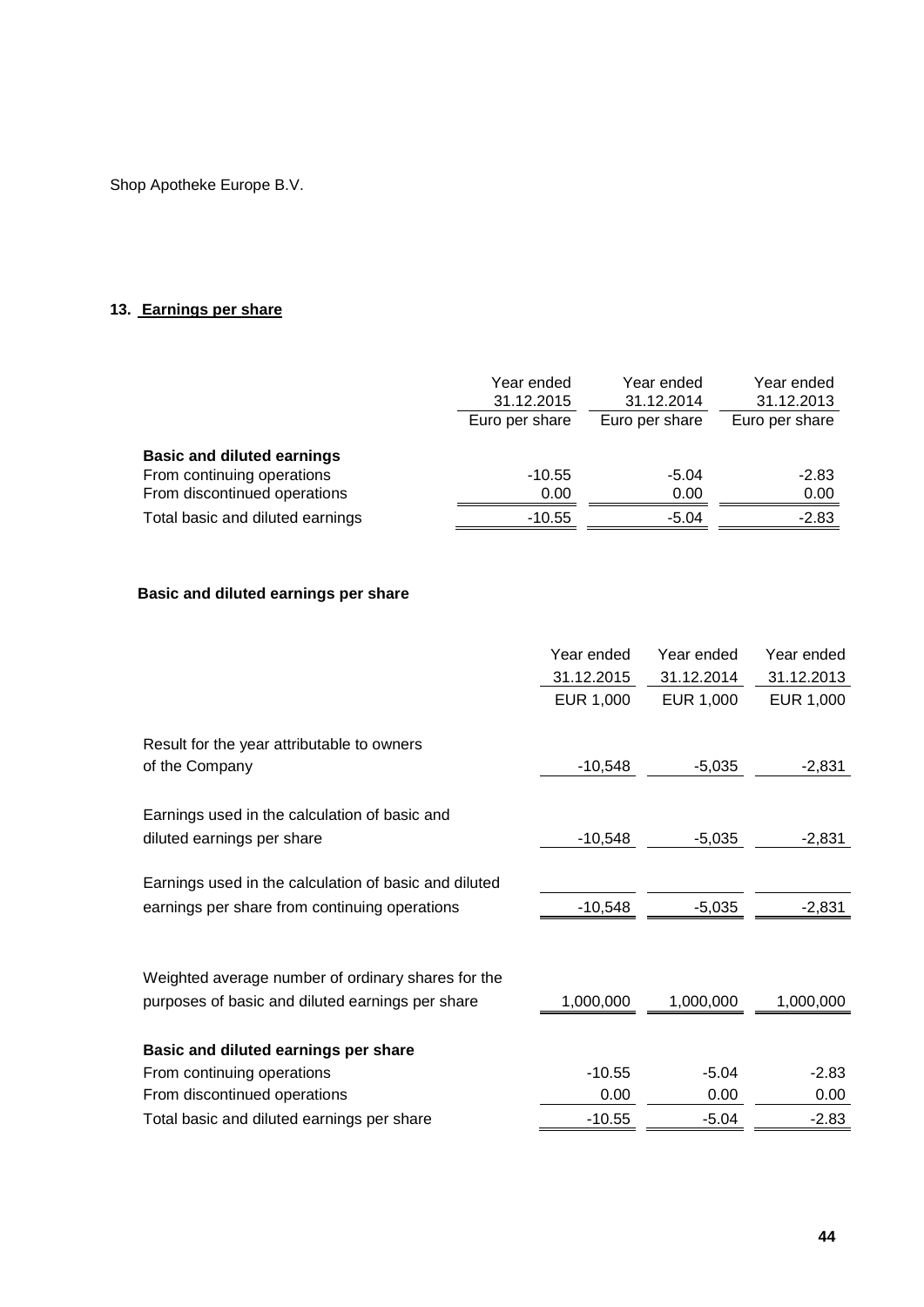The number of ordinary shares is determined in accordance with the number of shares that existed in June 2016 prior to the issuance of share (in September 2016) due to the capital increase and the Farmaline acquisition (and related increased number of shares) which may differ from the capital structure at the time of the IPO. These numbers of shares are used as if the number of shares were also present in 2013 and 2014 (so before incorporation of the Group). The basic and diluted earnings per share are similar as no dilutive factors are identified.

## **14. Property, plant and equipment**

A summary of the movements of property, plant and equipment is given below.

|                          | Total     |
|--------------------------|-----------|
|                          | EUR 1,000 |
| Cost                     |           |
| Balance 1 January 2013   | 3,679     |
| Additions                | 1,002     |
| <b>Disposals</b>         | 0         |
| Balance 31 December 2013 | 4,681     |
| Additions                | 477       |
| <b>Disposals</b>         | -3        |
| Balance 31 December 2014 | 5,155     |
| Additions                | 1,313     |
| Disposals                | $-296$    |
| Balance 31 December 2015 | 6,172     |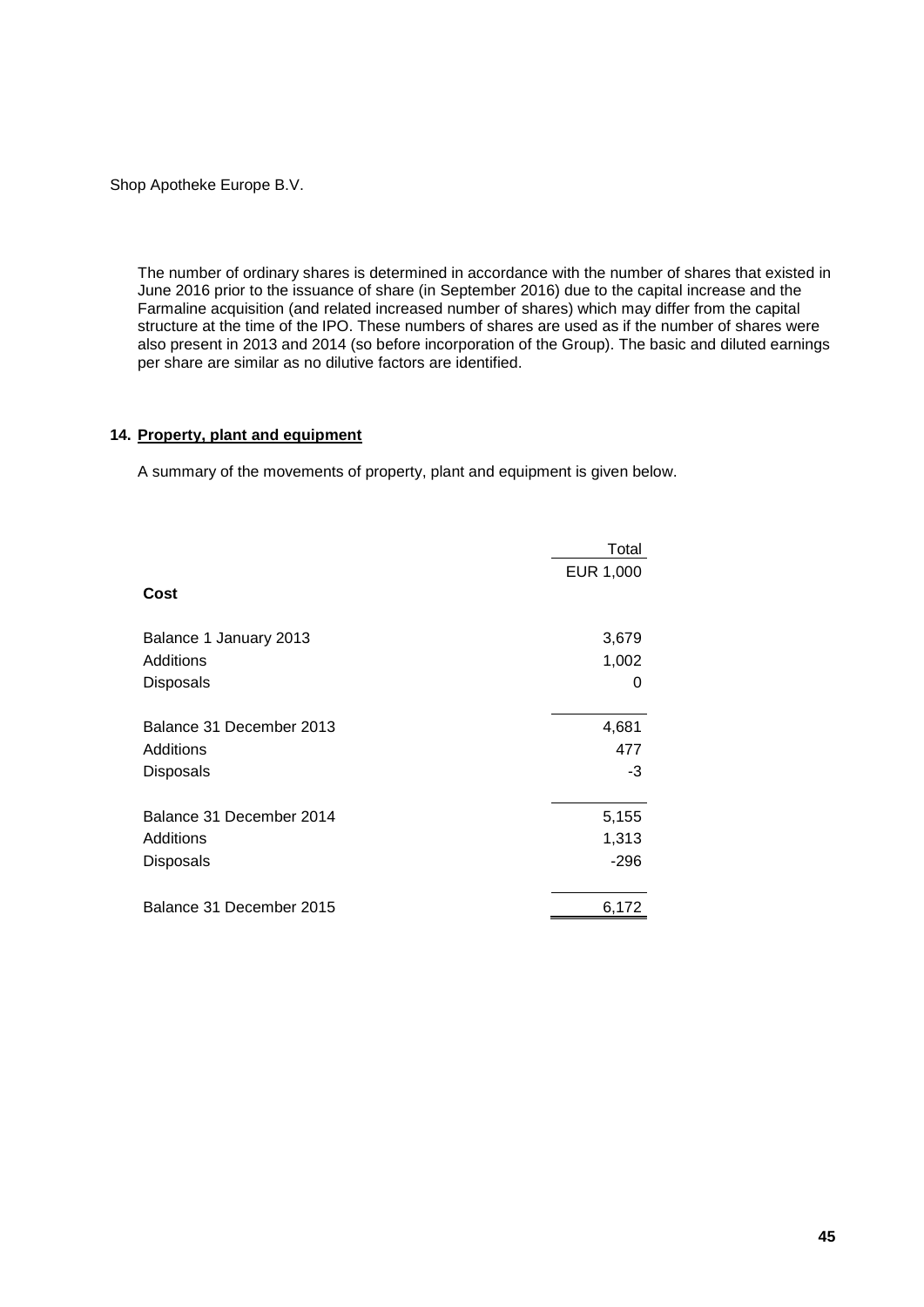|                                                | Total     |
|------------------------------------------------|-----------|
|                                                | EUR 1,000 |
| <b>Accumulated depreciation and impairment</b> |           |
| Balance 1 January 2013                         | 2,214     |
| Depreciation                                   | 595       |
| Disposals                                      | 0         |
| Balance 31 December 2013                       | 2,809     |
| Depreciation                                   | 576       |
| Disposals                                      | -3        |
| Balance 31 December 2014                       | 3,382     |
| Depreciation                                   | 658       |
| Disposals                                      | $-285$    |
| Balance 31 December 2015                       | 3,755     |
|                                                |           |
|                                                | Total     |
| <b>Carrying value</b>                          | EUR 1,000 |
| Balance 31 December 2013                       | 1,872     |
|                                                |           |
| Balance 31 December 2014                       | 1,773     |
| Balance 31 December 2015                       | 2,417     |

In the calculation of depreciation useful lives of 3 - 10 years are used for operating assets. The operating assets mainly consist of hardware and leasehold improvements.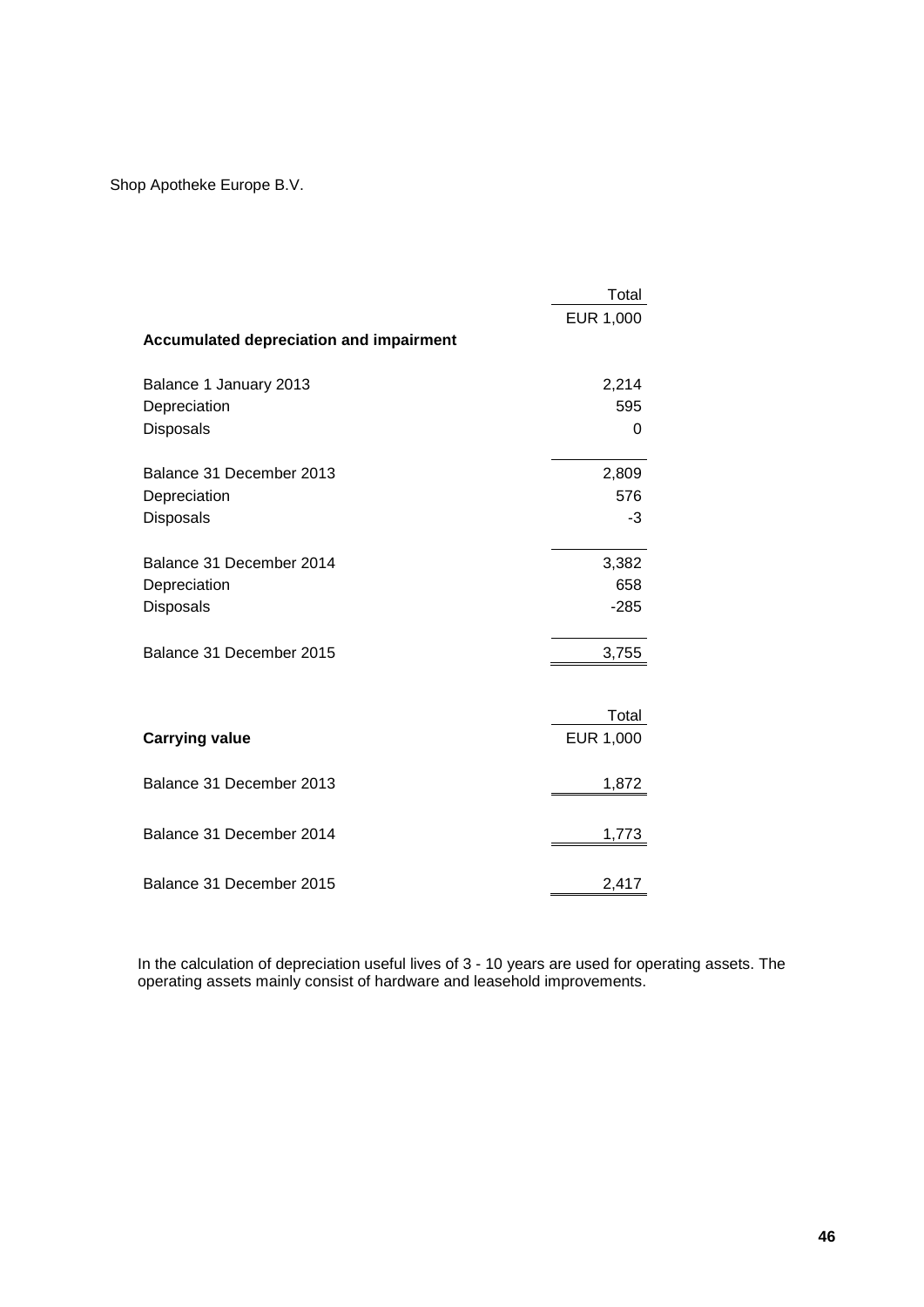## **15. Intangible assets**

Intangible assets consist of finite-lived intangible assets, except for goodwill. A summary of the movements of intangible assets is given below.

| Cost                     | Intangible<br>assets<br>ERP<br>EUR 1,000 | Intangible<br>assets<br>website<br>EUR 1,000 | Intangible<br>assets<br>goodwill<br>EUR 1,000 | Total<br>EUR 1,000 |
|--------------------------|------------------------------------------|----------------------------------------------|-----------------------------------------------|--------------------|
| Balance 1 January 2013   | 5,083                                    | 315                                          | 6,442                                         | 11,840             |
| Additions                | 2,798                                    | 1,272                                        | 334                                           | 4,404              |
| <b>Disposals</b>         | 0                                        | $-315$                                       | 0                                             | $-315$             |
| Balance 31 December 2013 | 7,881                                    | 1,272                                        | 6,777                                         | 15,929             |
| Additions                | 1,820                                    | 0                                            | 0                                             | 1,820              |
| <b>Disposals</b>         | 0                                        | 0                                            | 0                                             | 0                  |
| Balance 31 December 2014 | 9,700                                    | 1,272                                        | 6,777                                         | 17,749             |
| Additions                | 2,670                                    | 67                                           | 0                                             | 2,737              |
| <b>Disposals</b>         | 0                                        | 0                                            | 0                                             | 0                  |
| Balance 31 December 2015 | 12,370                                   | 1,340                                        | 6,777                                         | 20,487             |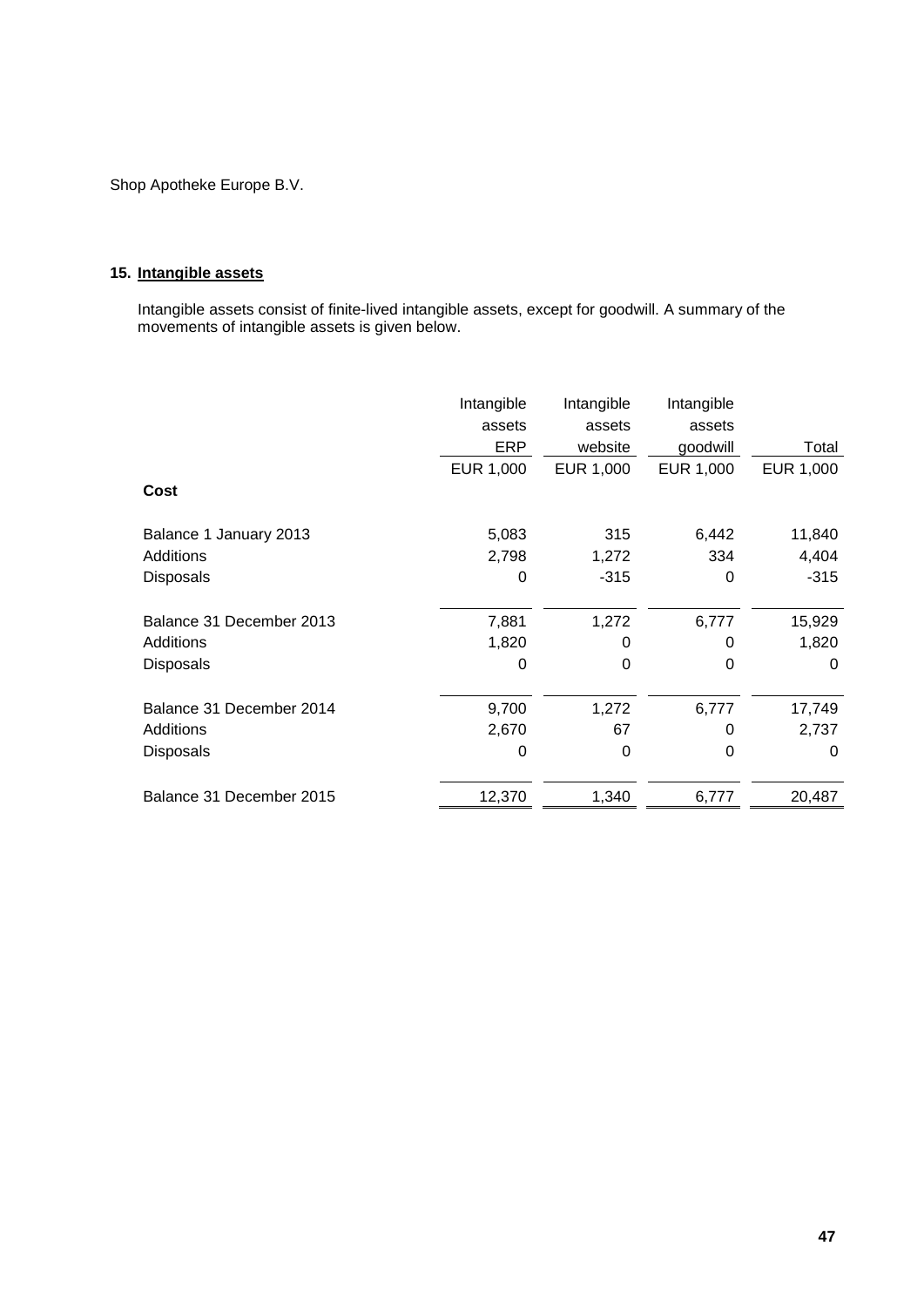|                                         | Intangible  | Intangible       | Intangible  |             |
|-----------------------------------------|-------------|------------------|-------------|-------------|
|                                         | assets      | assets           | assets      |             |
|                                         | <b>ERP</b>  | website          | goodwill    | Total       |
|                                         | EUR 1,000   | EUR 1,000        | EUR 1,000   | EUR 1,000   |
| Accumulated amortisation and impairment |             |                  |             |             |
| Balance 1 January 2013                  | 1,884       | 306              | 1,879       | 4,069       |
| Amortisation                            | 509         | 22               | 0           | 531         |
| <b>Disposals</b>                        | 0           | $-315$           | 0           | $-315$      |
| Balance 31 December 2013                | 2,393       | 13               | 1,879       | 4,285       |
| Amortisation                            | 952         | 127              | 0           | 1,079       |
| Disposals                               | $\mathbf 0$ | $\boldsymbol{0}$ | $\mathbf 0$ | 0           |
| Balance 31 December 2014                | 3,345       | 141              | 1,879       | 5,365       |
| Amortisation                            | 1,371       | 134              | $\mathbf 0$ | 1,505       |
| <b>Disposals</b>                        | $\mathbf 0$ | 0                | 0           | $\mathbf 0$ |
| Balance 31 December 2015                | 4,716       | 275              | 1,879       | 6,870       |
| <b>Carry value</b>                      |             |                  |             |             |
| Balance 31 December 2013                | 5,487       | 1,259            | 4,897       | 11,643      |
| Balance 31 December 2014                | 6,355       | 1,132            | 4,897       | 12,384      |
| Balance 31 December 2015                | 7,654       | 1,065            | 4,897       | 13,616      |

In the calculation of amortization the following useful lives are used:

- Website: 3 years
- ERP-software: 7 years
- Goodwill: infinite life subject to impairment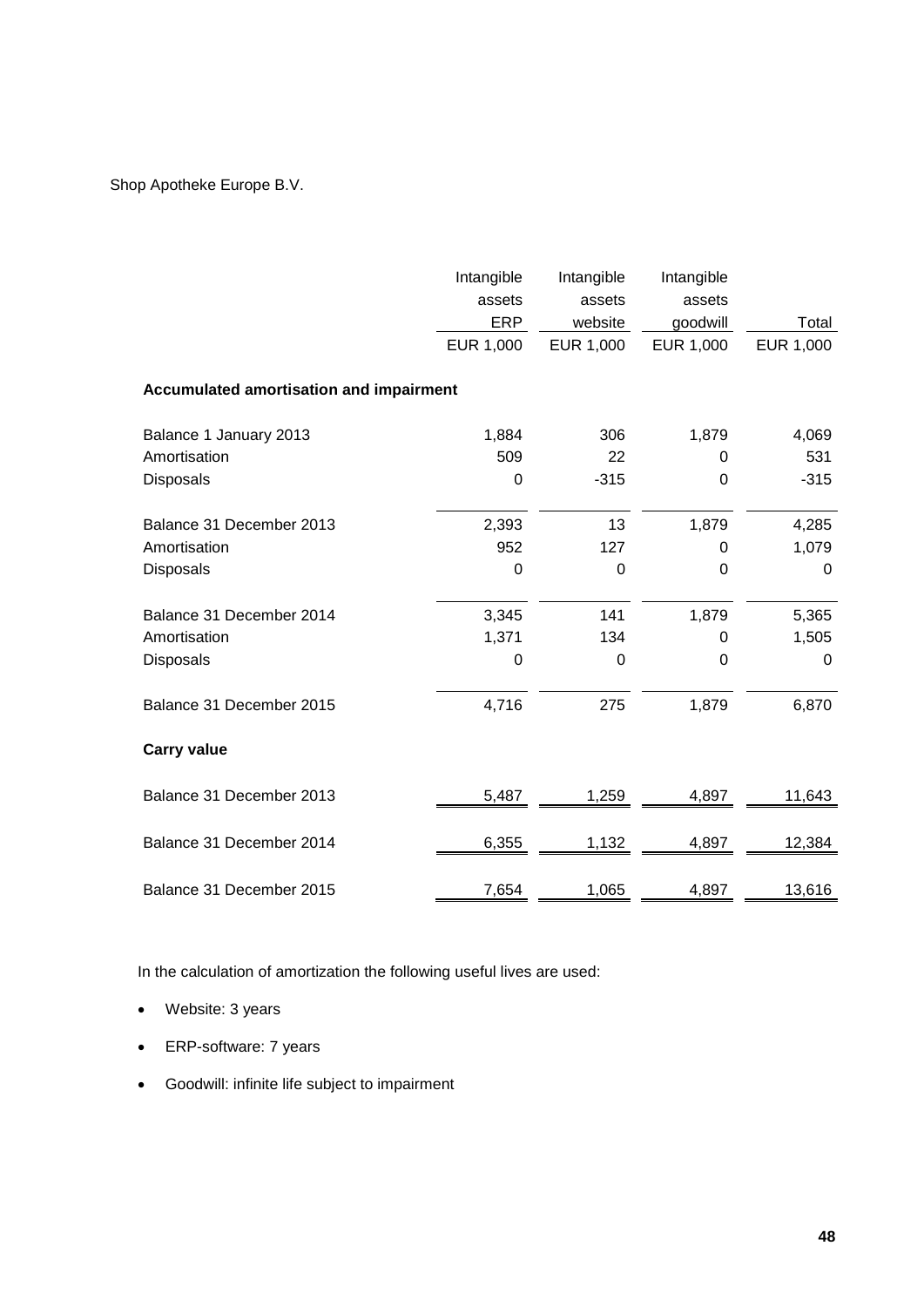#### **Impairment Tests for Goodwill**

Goodwill is related to the German OTC and BPC business as the most relevant Shop Apotheke Europe B.V. market. Applying the discounted cash flow approach, growth rates and discount rates are the major assumptions to determine the value in use.

Impairment losses or reversals on impairment losses are not applicable in 2013, 2014 and 2015.

Estimates used to measure recoverable amounts

Revenue growth over the course of the business plan was estimated considering experience from previous years. Basis for the growth rates is the anticipated development of business with existing and new customers. The applied discount rate reflects the market risk of the CGU Germany. The calculation of the appropriate discount rate accounts for factors specific to the Company and its business units. It is based on industry specific Weighted Average Costs of Capital (a pre-tax WACC of 12.4% is applied).

#### Sensitivity analysis of applied estimates

Management growth expectations, as applied in the business plan for the next five years, assume annual reasonable revenue growth rates, gross margin percentages and marketing expenses until 2020 based on past experiences in conjunction with market studies; beyond that a long term fixed growth rate of 1% (subsequent to 2020) is assumed in the business plan. A scenario analysis was performed, with minimum annual revenue growth rates of 14% (until 2020), stable gross margins, a consistent WACC and relatively decreasing marketing expenses, which would not result in an impairment. Management also performed sensitivity analysis (this analysis has been determined based on reasonably possible changes of the respective assumptions occurring at the end of the reporting period while holding all other assumptions constant) on the individual estimates and assumptions (revenue growth of 5% point lower growth rate, margin decrease in percentage of revenue of 1% point lower, WACC increase of 2% point higher and marketing expenses in percentage of revenue of 2% point higher) resulting in no impairment charge.

#### **16. Inventories**

The cost of inventories recognized as an expense during the year in respect of continuing operations was €99,154 thousand (2014: €66,082 thousand, 2013: €42,123 thousand).

The costs of inventories recognized as an expense includes €72 thousand of write-downs of inventory to net realizable value in the year 2015.

No inventories are expected to be recovered after more than twelve months.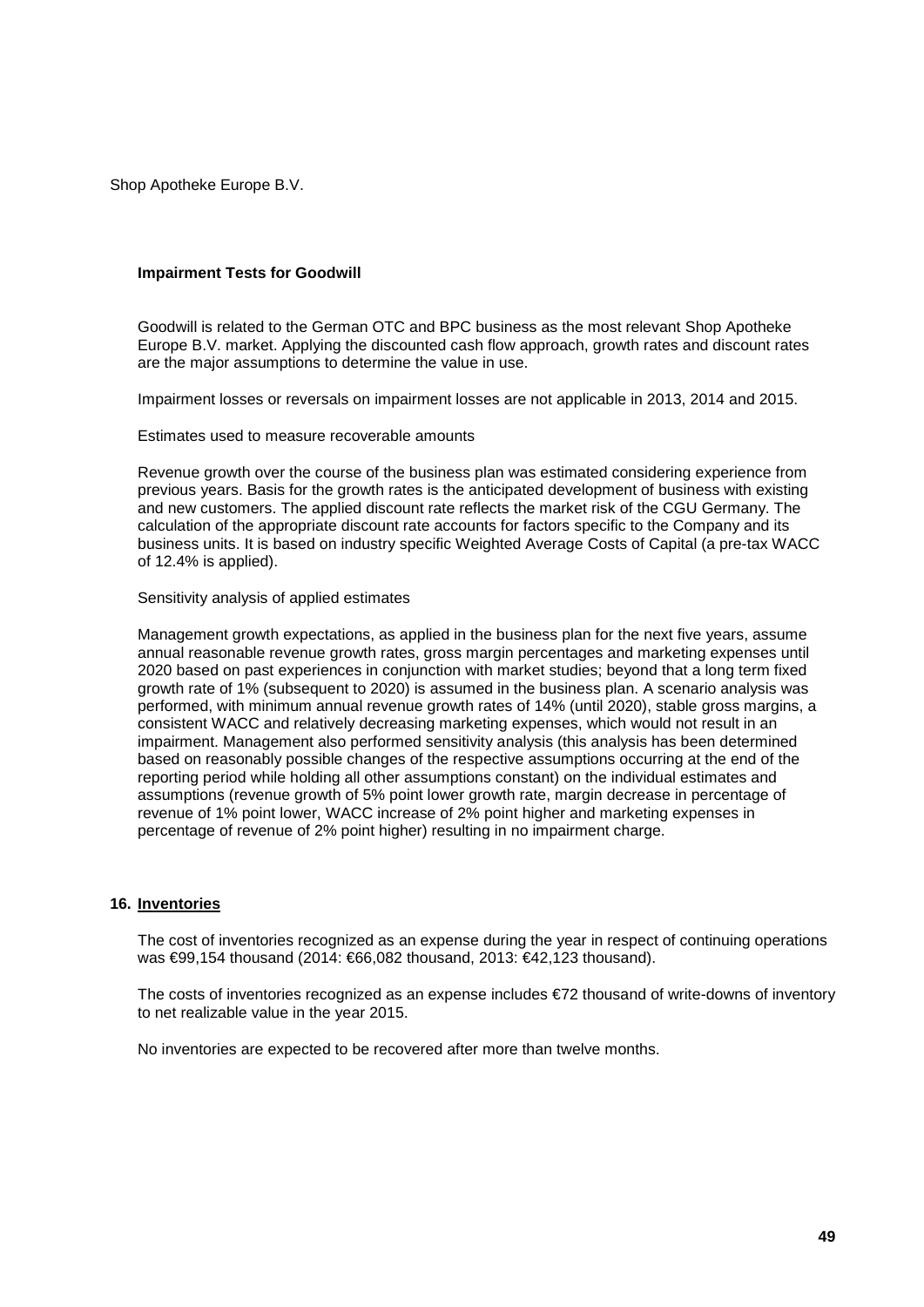#### **17. Trade and other receivables**

|                              | Year ended | Year ended | Year ended |
|------------------------------|------------|------------|------------|
|                              | 31.12.2015 | 31.12.2014 | 31.12.2013 |
|                              | EUR 1,000  | EUR 1,000  | EUR 1,000  |
| Trade receivables            | 4.258      | 3.478      | 3,047      |
| Allowance for doubtful debts | $-158$     | $-538$     | -435       |
|                              | 4,100      | 2.940      | 2.612      |

The average credit period on sales of goods and services is 10 days in 2015 (2014: 11 days; 2013: 14 days). Since all receivables relate to German customers that by law are only obliged to pay after 30 days, no impairment is made for receivables between 11 and 29 days.

No interest is charged on trade receivables. The Group has recognised an allowance for doubtful debt as stated above.

Before accepting any new customer, the Group assesses the potential customer's credit quality and defines credit limits by customer scoring. Limits and scoring attributed to customers are reviewed periodically; in addition customer orders are checked automatically by defined algorithms to prevent fraud.

Of the trade receivables balance at the end of the year 2015, €57,372 (2014: €46,410) was due from the Group's largest customer. No other customers individually represent more than 2 % of the total balance of trade receivables in total.

There are no trade receivables disclosed above include amounts (see below for aged analysis) that are past due at the end of the reporting period for which the Group has not recognized an allowance for doubtful debts.

Age of receivables that are past due but not impaired:

|                       | Year ended | Year ended | Year ended |
|-----------------------|------------|------------|------------|
|                       | 31.12.2015 | 31.12.2014 | 31.12.2013 |
|                       | EUR 1,000  | EUR 1,000  | EUR 1,000  |
| $30 - 60$ days        | 245        | 135        | 149        |
| $61 - 90$ days        | 0          |            | 0          |
| $91 - 120$ days       | 0          |            | 0          |
| 121 days and older    |            |            | 0          |
|                       | 245        | 135        | 149        |
| Average age (in days) | 45         | 45         | 45         |
|                       |            |            |            |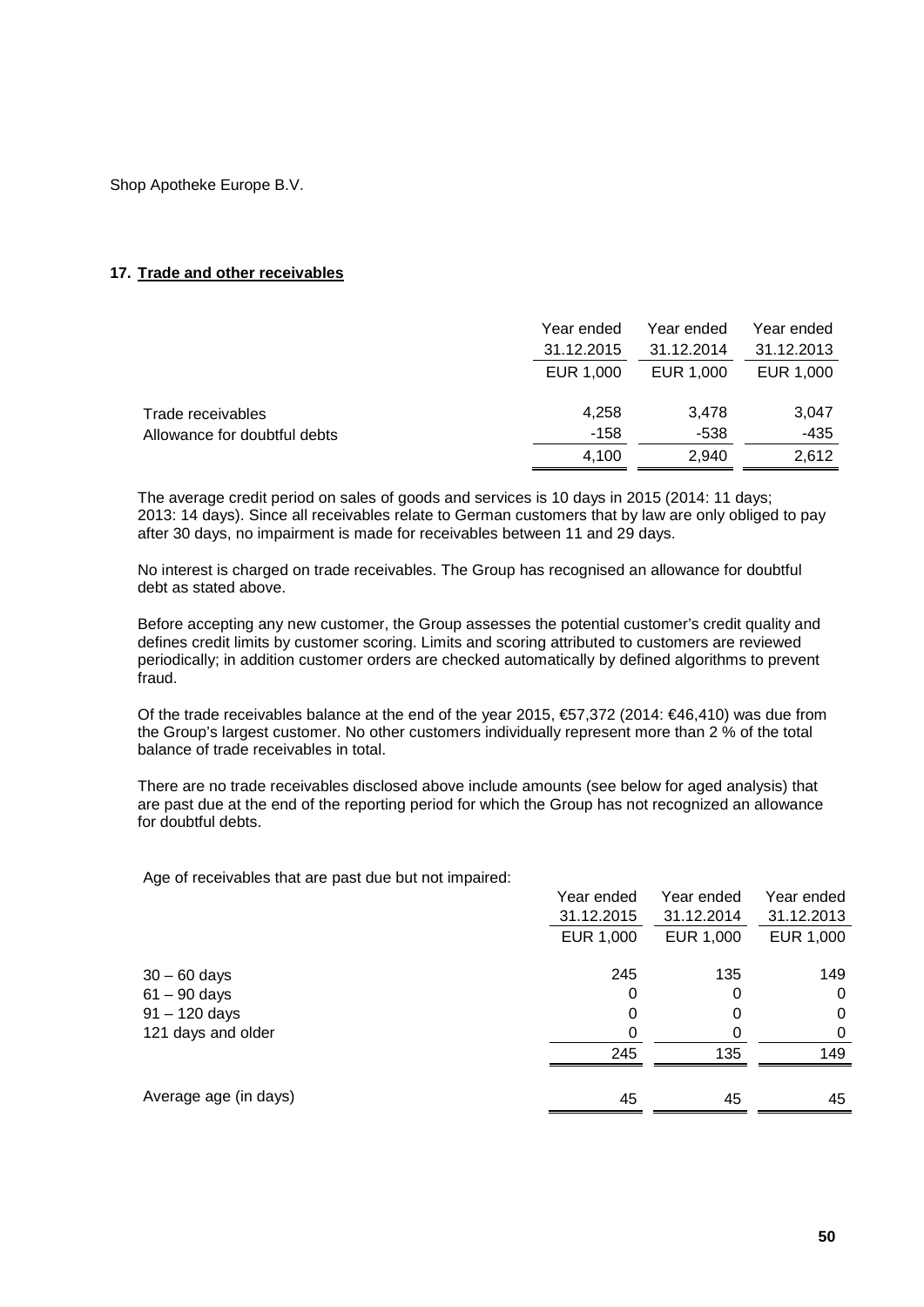Movement in the allowance for doubtful debts:

|                                      | Year ended | Year ended | Year ended |
|--------------------------------------|------------|------------|------------|
|                                      | 31.12.2015 | 31.12.2014 | 31.12.2013 |
|                                      | EUR 1,000  | EUR 1,000  | EUR 1,000  |
| Balance beginning of the year        | 538        | 435        | 445        |
| Impairment losses recognised         | $-128$     | 829        | 224        |
| Amounts written off as uncollectible | $-253$     | $-726$     | $-234$     |
| Balance end of the year              | 158        | 538        | 435        |

Age of impaired receivables:

|                       | Year ended | Year ended | Year ended |
|-----------------------|------------|------------|------------|
|                       | 31.12.2015 | 31.12.2014 | 31.12.2013 |
|                       | EUR 1,000  | EUR 1,000  | EUR 1,000  |
| $30 - 60$ days        | 0          | 0          | 0          |
| $61 - 90$ days        | 46         | 51         | 36         |
| $91 - 120$ days       | 27         | 60         | 18         |
| 121 days and older    | 85         | 426        | 381        |
|                       | 158        | 538        | 435        |
|                       |            |            |            |
| Average age (in days) | 137        | 162        | 168        |

In determining the recoverability of a trade receivable, the Group considers any change in the credit quality of the trade receivable from the date credit was initially granted up to the end of the reporting period. With the introduction of the new ERP system in 2013, customers scoring and automatic order checks were introduced.

## **18. Other current assets**

|                                         | Year ended | Year ended | Year ended |
|-----------------------------------------|------------|------------|------------|
|                                         | 31.12.2015 | 31.12.2014 | 31.12.2013 |
|                                         | EUR 1,000  | EUR 1,000  | EUR 1,000  |
| Prepayments                             | 992        | 902        | 407        |
| Other current assets and accrued income | 2,054      | 1,090      | 748        |
|                                         | 3,046      | 1,992      | 1,155      |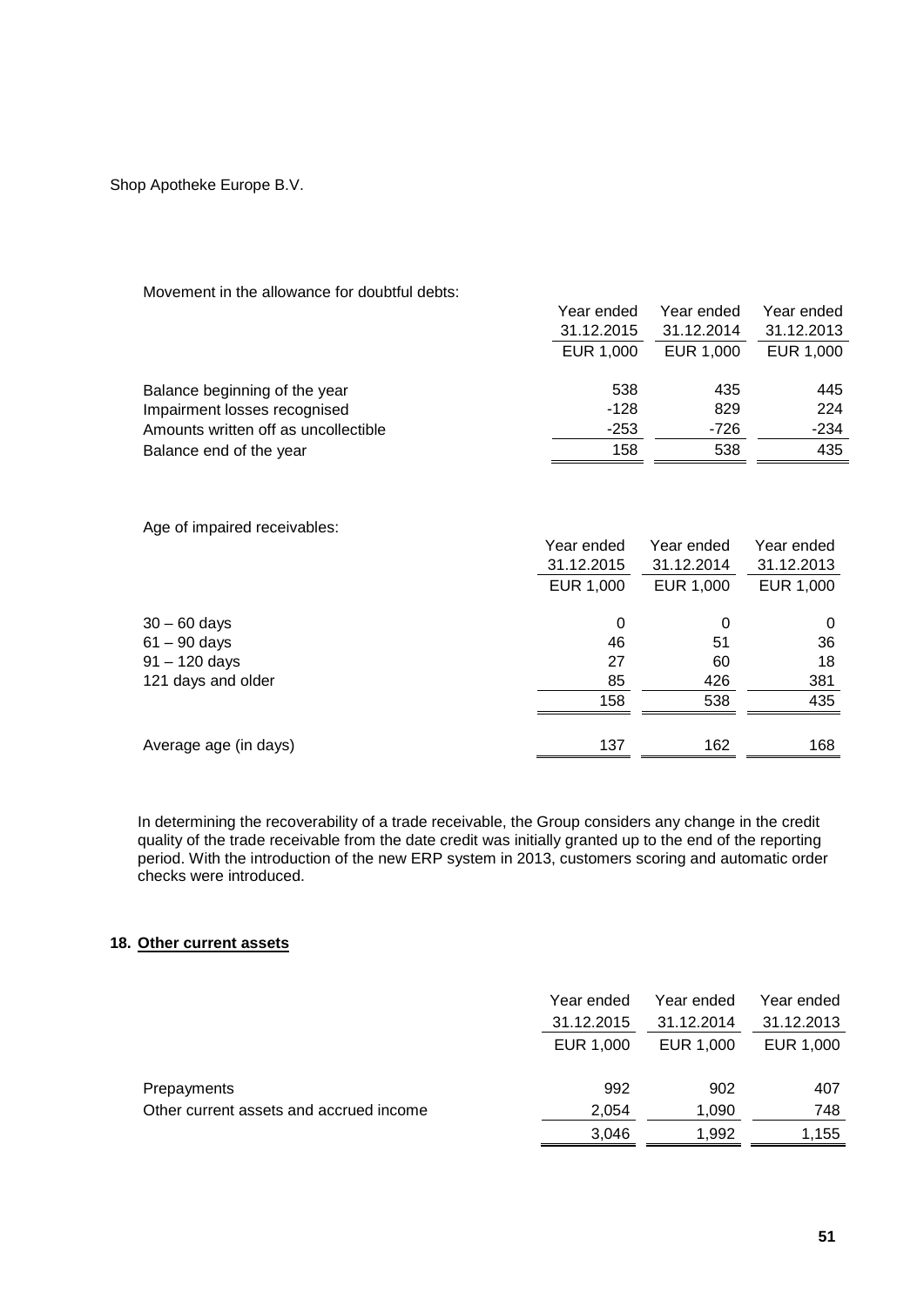#### **19. Cash and cash equivalents**

All cash balances are at free disposal of the Group. At the end of 2014 and 2013 the cash balances solely related to its subsidiary Xsite GmbH.

#### **20. Business equity**

#### **Share capital**

The share capital of the Group (after incorporation as of 30 September 2015) amounts to €100,000 divided into 1,000,000 shares each with a nominal value of €0.10 of which 1,000,000 shares have been issued and fully paid. It has been increased to 1,066,700 in September 2016 by issuance of new shares to existing shareholders.

#### **Shareholders's equity and business equity**

Prior to the contribution of the mailorder pharmacy business activities of EHS Europe Health Services group into the Company, the Group's equity represented EHS Europe Health Services B.V.'s investment in the combined entities of the Group, or business equity. Following the Separation, the Group's equity represents the Company's issued and outstanding share capital, additional paid in capital and reserves.

#### **Prior to Separation—Business Equity**

As indicated, the EHS Europe Health Services B.V. (including the Group) utilized a central approach to cash management and the funding of its operations. In the absence of a contractual obligation to deliver cash or other financial assets in relation to the funding from other businesses and the fact that the balances were not settled with the Group's own equity instruments, all balances with other businesses were presented as business equity in lieu of shareholders' equity for the years 2013 and 2014. Business equity represents the cumulative net investment by EHS Europe Health Services B.V. in the Group through that date.

#### **Impact of Separation from EHS Europe Health Services B.V. on Equity and amounts due to related parties**

There were a number of transactions entered into to consummate the Separation. These resulted in an increase in the equity of €931 thousand and a reduction in amounts due from related parties.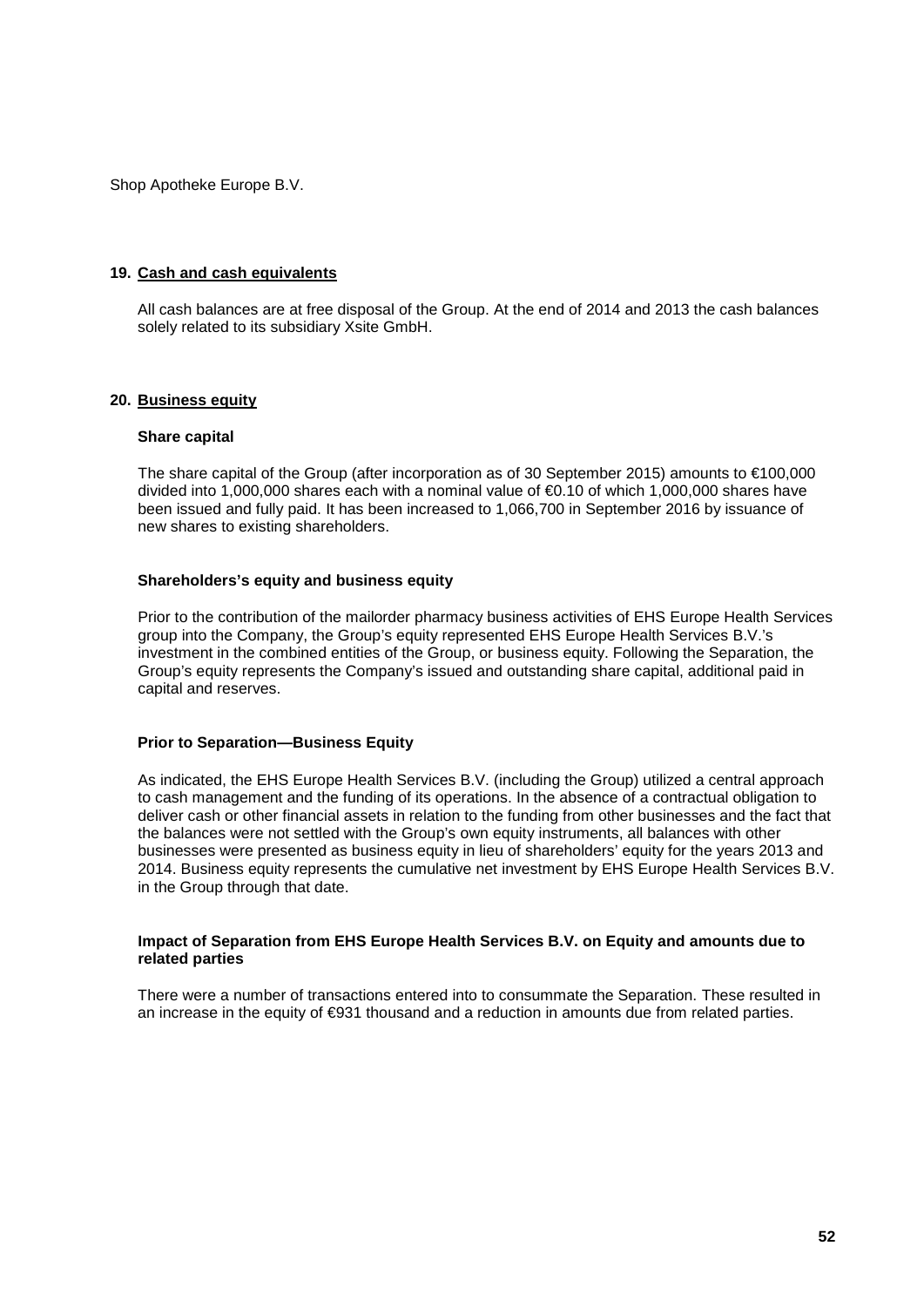## **Post Separation—Shareholders' Equity**

As described above 1,000,000 shares of the Company were issued to EHS Europe Health Services B.V.'s shareholders in connection with the Separation. Upon the completion of the Separation, the Company has been refinanced as follows:

- Share capital: share capital was issued based on the par value of €0.10 per share for the shares issued in connection with the Separation;
- Additional paid in capital: the net asset value of the contribution, is reported as share premium.

The total authorized number of ordinary shares is 1,000,000 as of 31 December 2015 with a par value of €0.10 per ordinary share. The issued and paid-up share capital of the Company amounted to €100,000 divided into 1,000,000 ordinary shares of €0.10 each as of the date incorporation and has been increased to 1,066,700 ordinary shares of €0.10 each in September 2016 by the issuance of 66,700 new shares.

The Company obtained long term loans from shareholders due to the legal split in 2015 (€26,521 thousand nominal value). For reference see the related party disclosures.

#### **Other information**

See note 4 to the company financial statements for the restrictions on the distribution of dividends and the repayment of capital.

Additional information about shareholders' equity is included in the combined statement of changes in equity.

## **21. Trade and other payables**

| 31.12.2015              | 31.12.2014 | 31.12.2013 |
|-------------------------|------------|------------|
|                         |            |            |
| EUR 1.000               | EUR 1.000  | EUR 1.000  |
|                         |            |            |
| Trade payables<br>8,638 | 7.625      | 6,122      |

The average credit period on purchases is 14 days in 2015 (2014: 14 days; 2013: 12 days). No interest is charged on the trade payables, calculated from Group trade payables and purchases for both the Group and Europa Apotheek Venlo B.V., which is served by a common purchasing service contract. The Group has financial risk management policies in place to ensure that all payables are paid within the pre-agreed credit terms.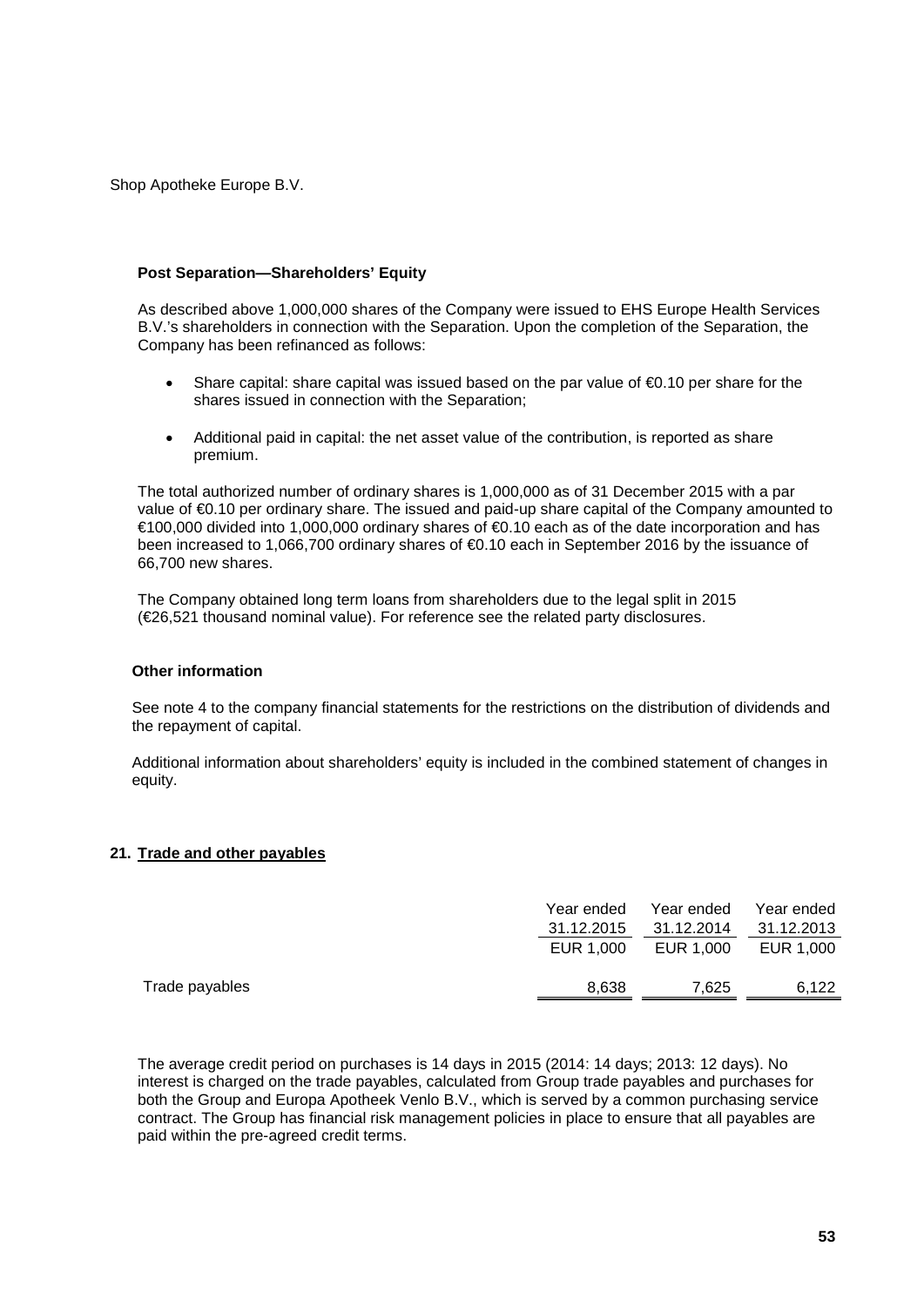## **22. Other liabilities**

|                                                  | Year ended     | Year ended | Year ended |
|--------------------------------------------------|----------------|------------|------------|
|                                                  | 31.12.2015     | 31.12.2014 | 31.12.2013 |
|                                                  | EUR 1,000      | EUR 1,000  | EUR 1,000  |
| Employee benefit liabilities                     | 673            | 348        | 272        |
| Other accruals and deferred income               | 3,233          | 917        | 800        |
|                                                  | 3,906          | 1,265      | 1,072      |
|                                                  |                |            |            |
| Employee benefit liabilities                     |                |            |            |
| <b>Pension liabilities</b>                       | $\overline{2}$ | 87         | 52         |
| Other employee benefit liabilities               | 671            | 261        | 220        |
|                                                  | 673            | 348        | 272        |
|                                                  |                |            |            |
| Other accruals and deferred income split         |                |            |            |
| Other tax liabilities                            | 2,850          | 471        | 377        |
| Other accruals and deferred income excluding tax | 383            | 446        | 424        |
|                                                  | 3,233          | 917        | 800        |
| Other tax liabilities                            |                |            |            |
|                                                  |                |            |            |
| Value Added Tax                                  | 2,505          | 194        | 150        |
| Wage tax and social security liabilities         | 345            | 277        | 227        |
|                                                  | 2,850          | 471        | 377        |

The employee benefit liabilities include the accruals for bonus payments, vacation days and several other accruals.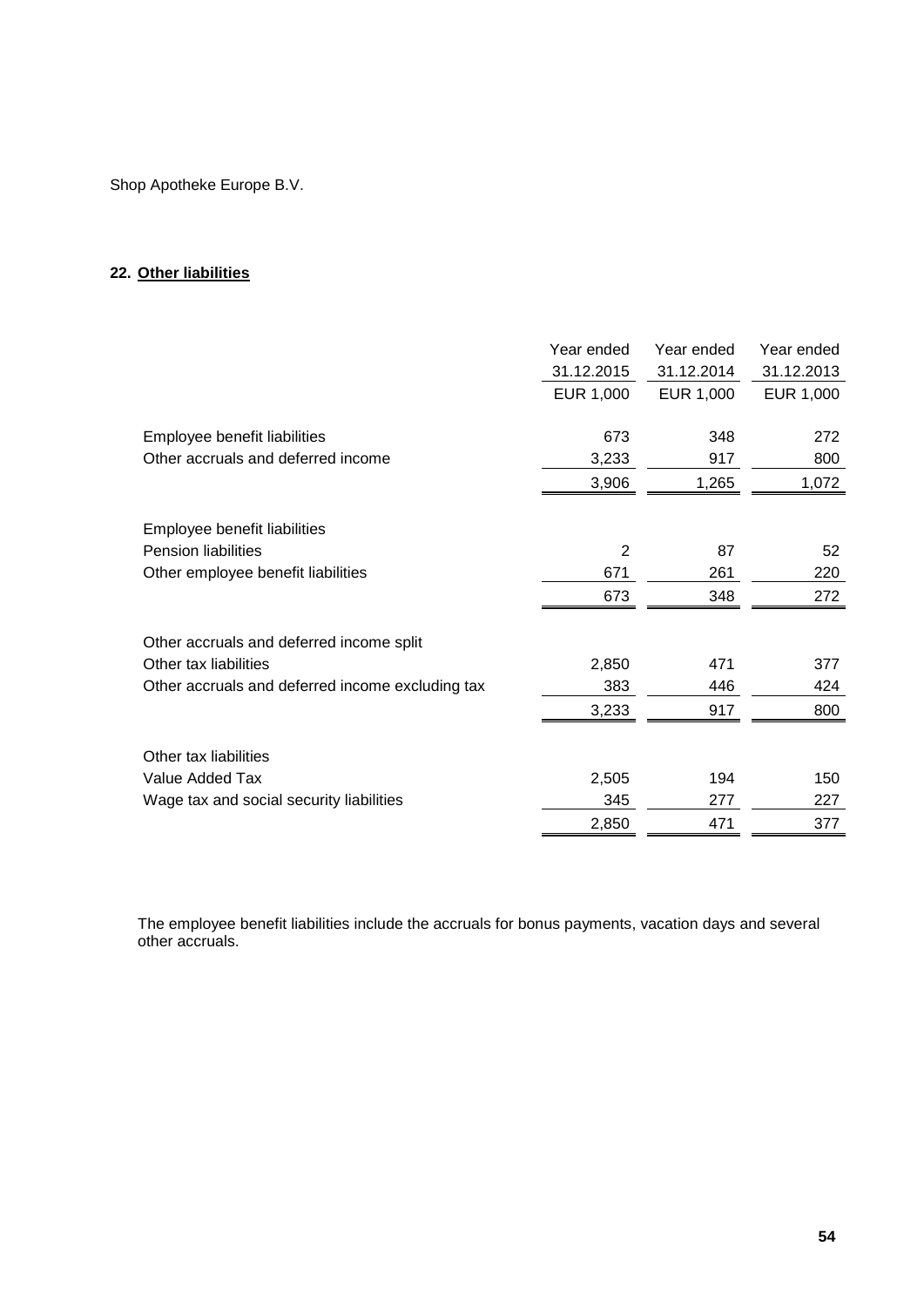#### **23. Financial instruments**

#### 23.1. Information on risks

The following financial risks can be identified: interest rate risk, credit risk, liquidity risk and currency risk.

This note provides information on these financial risks to which the Group is exposed, the objectives and policy for managing risks arising from financial instruments as well as the management of capital.

#### Interest rate risk:

The interest rate risk includes the influence of positive and negative changes to interest rates on the profit, equity, or cash flow in the current or a future reporting period. Interest rate risks from financial instruments can arise within the Group mainly in connection with financial liabilities. A change in the market risk at reporting date by 100 BP, would have an effect of circa €0 in 2015 on the Group profit or equity, since the shareholder loan has a long-term fixed interest rate.

#### Credit risk:

Credit risk is the risk of a loss being incurred because a counterparty is unable or unwilling to meet its obligations. The Group is exposed to credit risk; this is the risk of non-payment by customers for services provided.

Receivables which are past due, but for which no provision has been recognised, are without exception trade receivables from normal sales. For provision for doubtful debts see note [17] of the Combined Financial Statements.

The other receivables and the prepayments and accrued income do not contain any accounts older than one year.

#### Liquidity risk:

Liquidity risk is the risk that the Group is unable to obtain the financial resources required to meet its financial obligations on time. In this connection, the Group regularly assesses the expected cash flows over a period of several years. These cash flows include operating cash flows, dividends and share premium repayment, interest payments, replacement capital expenditure and the effects of a change in the Group's creditworthiness. The aim is to have sufficient funds available at all times to provide the required liquidity.

The Group's liquidity needs are affected by many factors, some of which are based on the normal ongoing operations of the business, and others that relate to the uncertainties of the global economy and the industry. Although cash requirements fluctuate based on the timing and extent of these factors, the Group believes that cash generated from operations, together with the liquidity provided by existing cash and cash equivalents are sufficient to satisfy the current requirements, including the 2015 capital expenditures. In 2015 the Group was refinanced upon or subsequent to the incorporation. As a result the Group obtained long-term loans from the shareholders in conjunction with a cash transfer from EHS Europe Health Services B.V. In June 2016 the Group has increased its share capital by €10,005 thousand by the issuance of new shares to existing shareholders to further support its sales growth and internationalization strategy.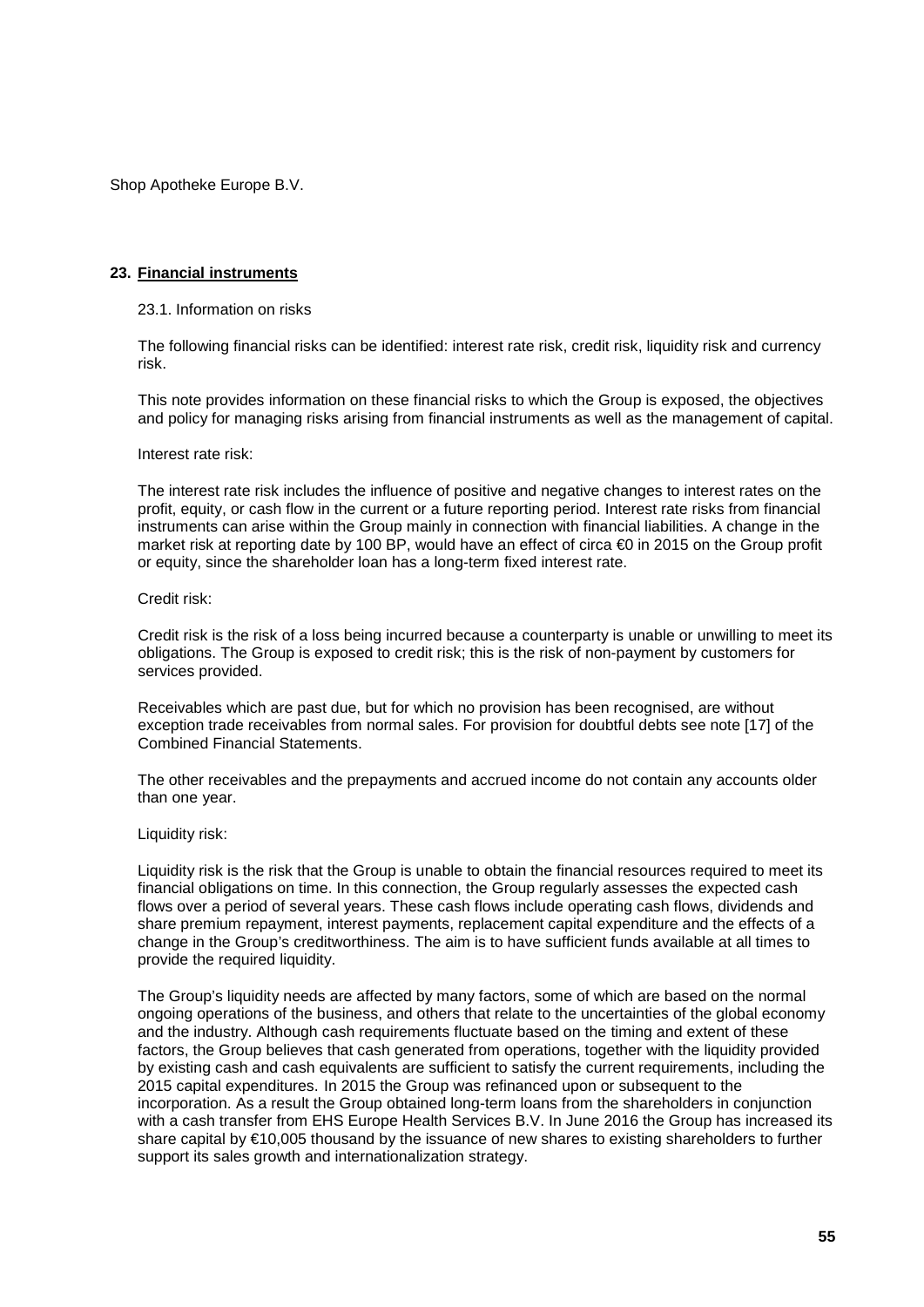#### Currency risk:

The Group's sales are only denominated in euros. The cost of raw materials and consumables used and other expenses are almost completely denominated in euros and to a very limited extent in other currencies. Therefore, foreign currency exchange risk is considered to be limited.

Liquidity and interest risk tables:

The following tables detail the Company's remaining contractual maturity for its non-derivative financial liabilities with agreed repayment periods. The tables have been drawn up based on the undiscounted cash flows of financial liabilities based on the earliest date on which the Company can be required to pay. The tables include both interest and principal cash flows. To the extent that interest flows are floating rate, the undiscounted amount is derived from interest rate curves at the end of the reporting period. The contractual maturity is based on the earliest date on which the Company may be required to pay.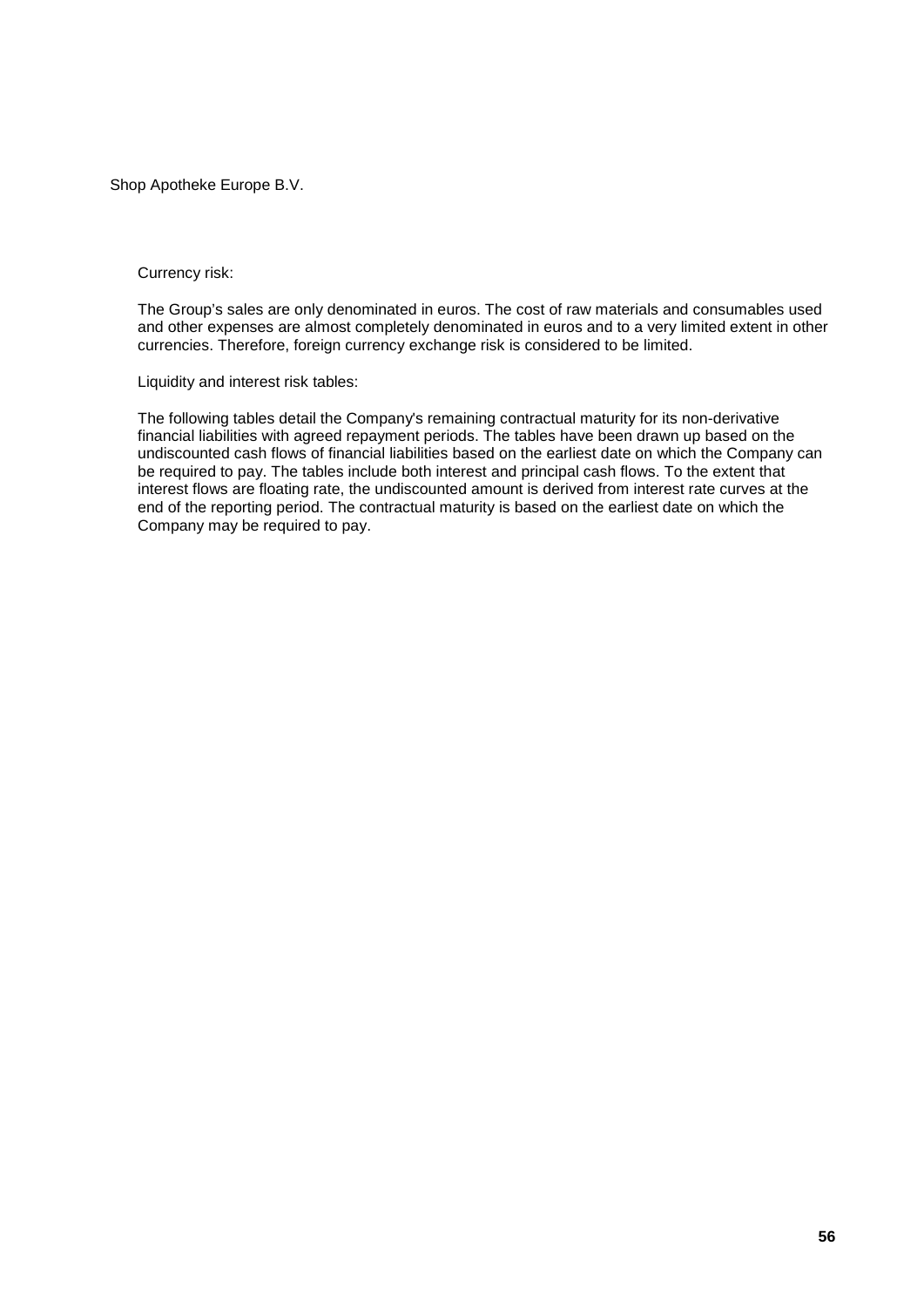|                                    | Weighted      |           |            |           |           |           |           |           |
|------------------------------------|---------------|-----------|------------|-----------|-----------|-----------|-----------|-----------|
|                                    | average       |           |            |           |           |           |           |           |
|                                    | effective     | Less than |            | 3 months  |           |           |           | Carrying  |
|                                    | interest rate | 1 month   | 1-3 months | to 1 year | 1-5 years | 5+ years  | Total     | amount    |
|                                    | $\%$          | EUR 1,000 | EUR 1,000  | EUR 1,000 | EUR 1,000 | EUR 1,000 | EUR 1,000 | EUR 1,000 |
| 31.12.2013                         |               |           |            |           |           |           |           |           |
| Non-interest bearing               |               |           |            |           |           |           |           |           |
| Finance lease liability            |               |           |            |           |           |           |           |           |
| Variable interest rate instruments |               |           |            |           |           |           |           |           |
| Fixed interest rate instruments    |               |           |            |           |           |           |           |           |
| Financial guarantee contracts      |               |           |            |           |           |           |           |           |
|                                    |               |           |            |           |           |           |           |           |
| 31.12.2014                         |               |           |            |           |           |           |           |           |
| Non-interest bearing               |               |           |            |           |           |           |           |           |
| Finance lease liability            |               |           |            |           |           |           |           |           |
| Variable interest rate instruments |               |           |            |           |           |           |           |           |
| Fixed interest rate instruments    |               |           |            |           |           |           |           |           |
| Financial guarantee contracts      |               |           |            |           |           |           |           |           |
|                                    |               |           |            |           |           |           |           |           |
| 31.12.2015                         |               |           |            |           |           |           |           |           |
| Non-interest bearing               |               |           |            |           | 3,000     | 0         | 3,000     | 3,000     |
| Finance lease liability            |               |           |            |           |           |           |           |           |
| Variable interest rate instruments |               |           |            |           |           |           |           |           |
| Fixed interest rate instruments    | 7.5           |           |            |           |           | 31,526    | 31,526    | 19,002    |
| Financial guarantee contracts      | 0             |           |            |           |           |           |           |           |
|                                    |               |           |            | 0         | 3,000     | 31,526    | 34,526    | 22,002    |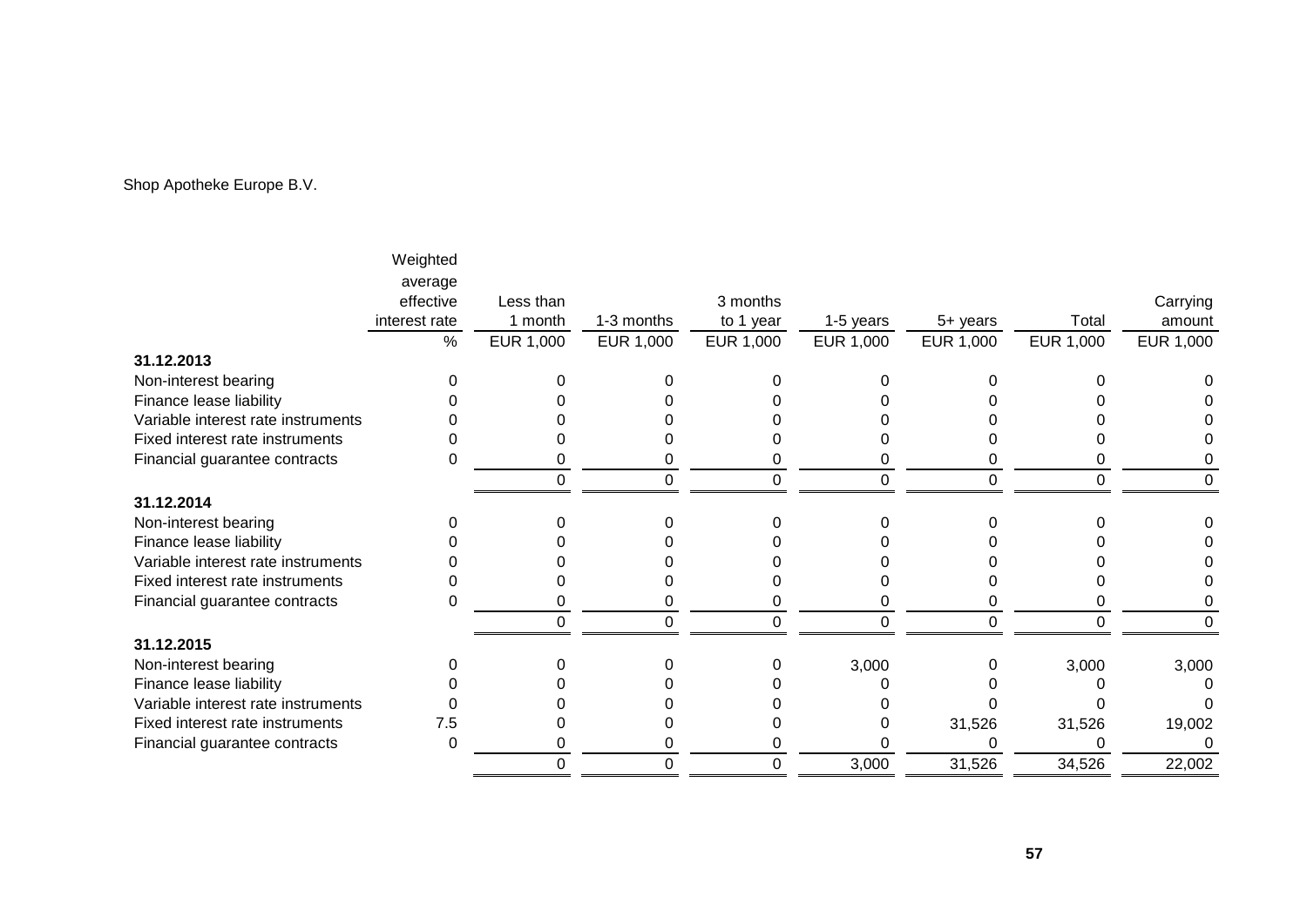#### 23.2. Capital management

The Group manages its business equity to ensure it will be able to continue as going concern while maximising the return to its. The Group's overall growth strategy remains unchanged from 2013, 2014 and 2015. The Group is not subject to any externally imposed capital requirements.

#### 23.3. Categories of financial instruments

|                               | Year ended<br>31.12.2015<br>EUR 1,000 | Year ended<br>31.12.2014<br>EUR 1,000 | Year ended<br>31.12.2013<br>EUR 1,000 |
|-------------------------------|---------------------------------------|---------------------------------------|---------------------------------------|
| <b>Financial liabilities:</b> |                                       |                                       |                                       |
| Shareholder loan              | 19,002                                | 0                                     | 0                                     |
| Deposit                       | 3,000                                 | 0                                     | 0                                     |
|                               | 22,002                                | 0                                     | 0                                     |

#### 23.4. Fair value of financial assets and financial liabilities

Fair value of financial assets and financial liabilities that are not measured at fair value on a recurring basis (but fair value disclosures are required).

Except as detailed in the following table, the Company considers that the carrying amounts of financial assets and financial liabilities recognised in the Combined Financial Statements approximate their fair values. The fair values are the same as the carrying amounts since all trade and other receivables are due within 30 days and all trade and other payables are paid within 30 days.

|                               | Year ended |            | Year ended |            | Year ended |            |
|-------------------------------|------------|------------|------------|------------|------------|------------|
|                               |            | 31.12.2015 |            | 31.12.2014 |            | 31.12.2013 |
|                               | EUR 1,000  |            | EUR 1,000  |            | EUR 1,000  |            |
|                               | Carrying   | Fair       | Carrying   | Fair       | Carrying   | Fair       |
|                               | amount     | Value      | amount     | Value      | amount     | Value      |
| <b>Financial liabilities:</b> | 22,002     | 21.492     | 0          | 0          | 0          | $\Omega$   |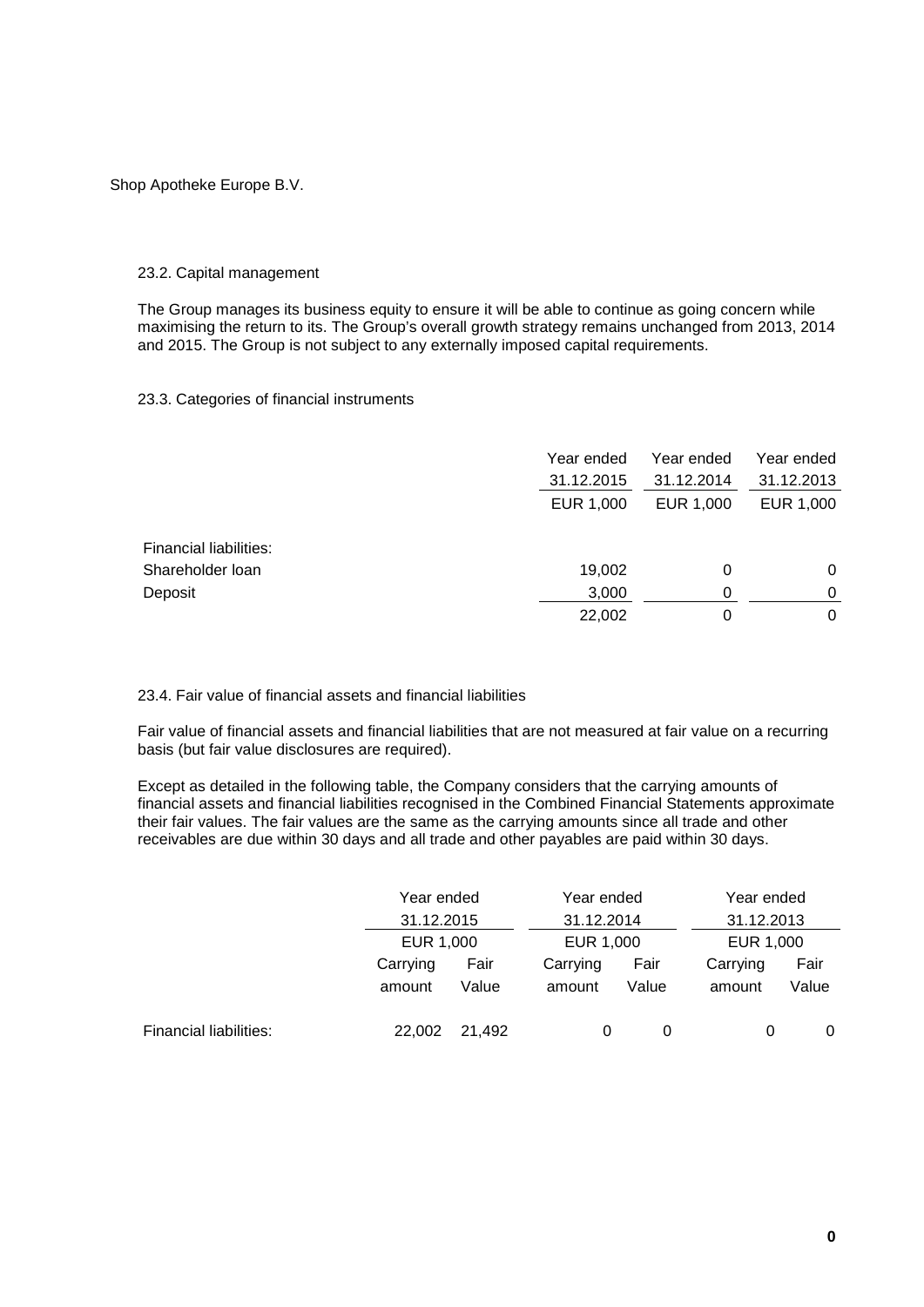23.5. Fair value hierarchy

| As of 31.12.2013       | Level 1   | Level 2            | Level 3   | Total     |
|------------------------|-----------|--------------------|-----------|-----------|
|                        | EUR 1,000 | EUR 1,000          | EUR 1,000 | EUR 1,000 |
|                        |           |                    |           |           |
| Financial liabilities: |           | 0                  |           | 0         |
|                        | 0         | $\Omega$           | 0         | $\Omega$  |
|                        |           |                    |           |           |
| As of 31.12.2014       | Level 1   | Level <sub>2</sub> | Level 3   | Total     |
|                        | EUR 1,000 | EUR 1,000          | EUR 1,000 | EUR 1,000 |
|                        |           |                    |           |           |
| Financial liabilities: |           | 0                  |           | 0         |
|                        | 0         | 0                  | 0         | 0         |
|                        |           |                    |           |           |
| As of 31.12.2015       | Level 1   | Level <sub>2</sub> | Level 3   | Total     |
|                        | EUR 1,000 | EUR 1,000          | EUR 1,000 | EUR 1,000 |
|                        |           |                    |           |           |
| Financial liabilities: |           |                    |           |           |
| Shareholder loan       |           |                    | 19,002    | 19,002    |
| Deposit                |           |                    | 2,490     | 2,490     |
|                        | 0         | 0                  | 21,492    | 21,492    |

The fair values of the financial assets and financial liabilities included in the level 3 categories above have been determined in accordance with generally accepted pricing models based on a discounted cash flow analysis, with the most significant inputs being the discount rate that reflects the credit risk of counterparties (the latter only applicable for financial assets).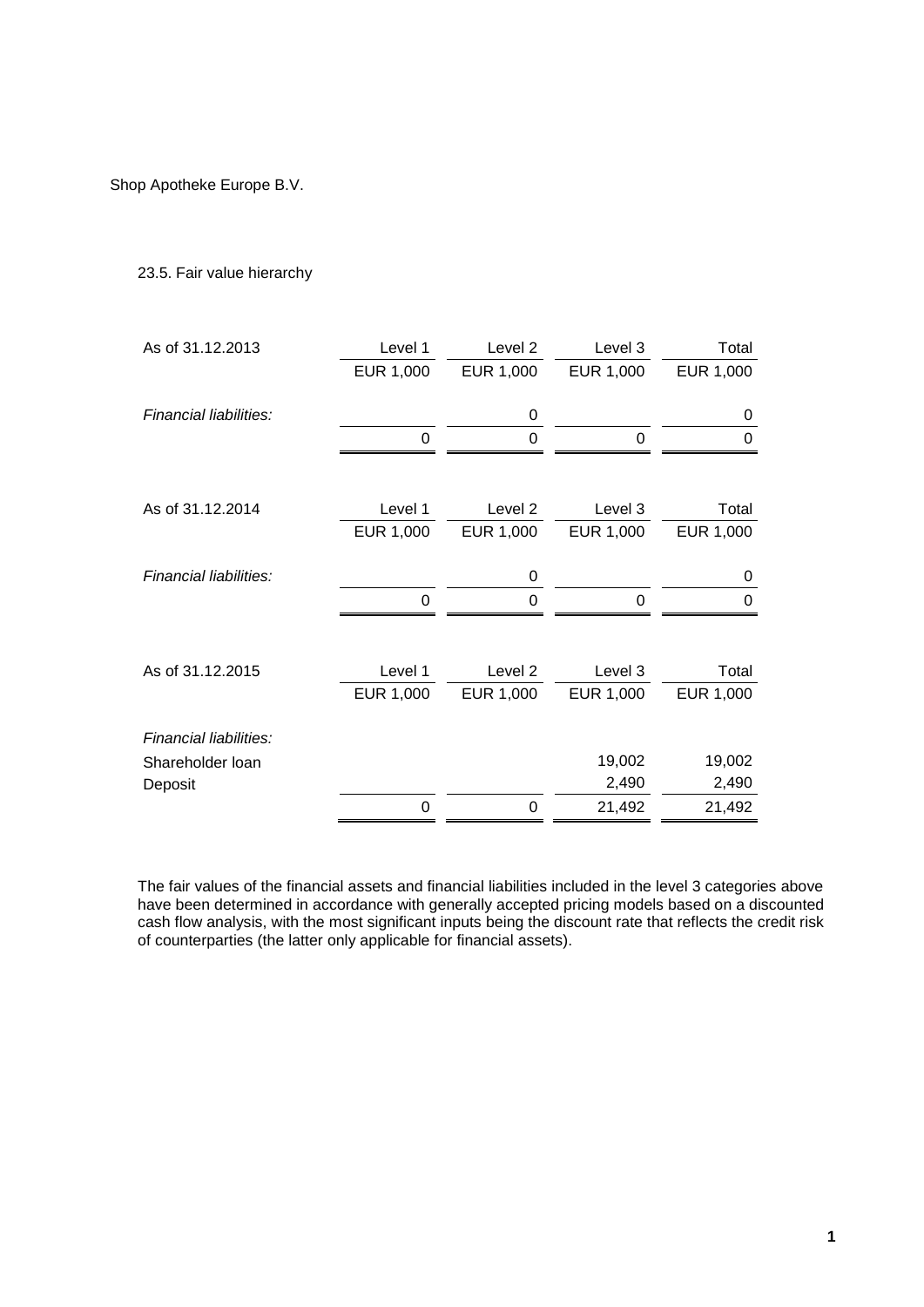#### **24. Related party transactions**

Details of transactions between the Group and other related parties are disclosed below.

24.1. Transactions with the EHS Europe Health Services group

As of 30 September 2015, the Group was carved out from the EHS Europe Health Services group. As a result of the carve-out the Group entered into service agreements with the EHS Europe Health Services group, which will provide for the provision of services such as purchasing, warehouse operations, IT and administration performed by the Group for EHS Europe Health Services group. As of 1 October 2015 a €3 million non-current deposit (five years term at 0% interest) was provided from EHS Europe Health Services group to the Group to facilitate agent product purchases on behalf of EHS Europe Health Services group. The services also included the provision of certain application maintenance, application development and infrastructure maintenance services. The service agreements will provide for a term of up to five years.

Revenue from other services relates to income from service transactions provided to Europa Apotheek Venlo B.V. is allocated to the segments based on revenue until 30 September 2015 and thereafter based on service agreements (2015: €1,316 thousand; 2014: €928 thousand; 2013: €673 thousand).

MK Beleggingsmaatschappij B.V. is a related party without transactions in the years 2013 to 2015.

Shop Apotheke Group entered into a supply agreement with a company ultimately owned by Dr. Robert Hess, who is at the same time our indirect shareholder by owning 100% of the shares in Dr. Hess Verwaltungsgeschellschaft mbH which indirectly holds 10% of the shares in Shop Apotheke Group.

Stichting Administratiekantoor (STAK) bought a 20% share in EHS Europe Health Services B.V. at the same price as other shareholders and issued 200,000 certificates to individual shareholders (no movements since incorporation) who bought them at the same price. STAK held the shares from 2012 to midst of 2015.

The STAK was dissolved in July 2015 before the carve-out of Shop Apotheke Europe B.V. No fair value was assigned to the certificates as the conditions were similar to the other shareholders, except for a 3 year lock-up period which was terminated upon dissolution in 2015.

Financing of the Group took place by the owner's funding presented as business financing in 2014: €7,011 thousand; 2013: €10,578 thousand.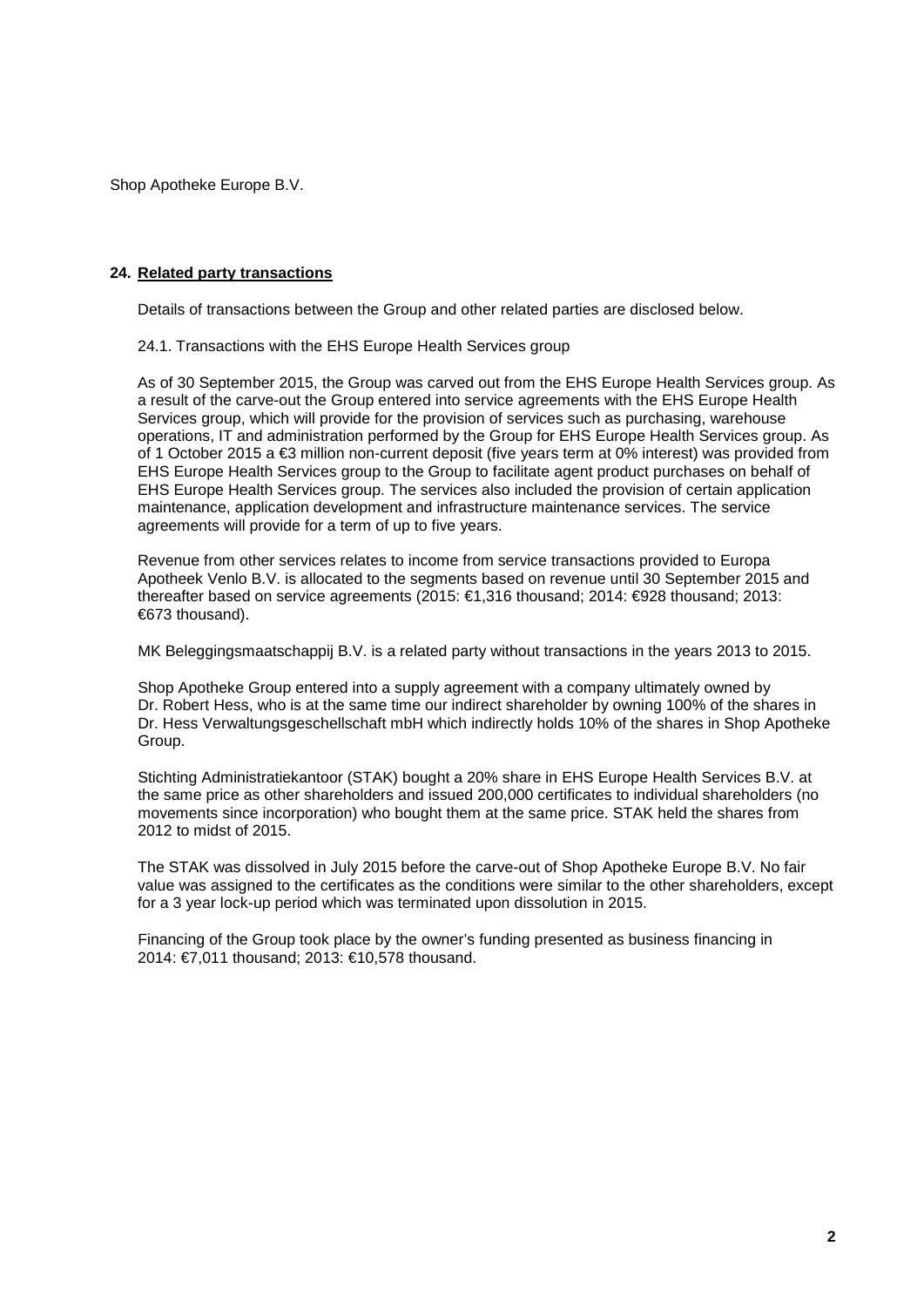#### 24.2. Compensation of key management personnel

The remuneration of directors and other members of key management personnel during the year was as follows:

|                          | Year ended | Year ended | Year ended    |
|--------------------------|------------|------------|---------------|
|                          | 31.12.2015 | 31.12.2014 | 31.12.2013    |
|                          | EUR 1,000  | EUR 1,000  | EUR 1,000     |
| Short-term benefits      | 633        | 410        | 343           |
| Post-employment benefits | 3          |            | $\mathcal{P}$ |
|                          | 636        | 412        | 345           |

The remuneration of directors was determined by the shareholders of EHS Europe Health Services B.V. in 2012-2014 and by the shareholders of Shop Apotheke Europe B.V. since incorporation. A supervisory board determining future remuneration schemes will be installed in 2016.

24.3. Loans to key management personnel

The Group has provided several of its key management personnel with short-term loans at rates comparable to the average commercial rate of interest.

| Loans to key management personnel | 70         | 80         | 80         |
|-----------------------------------|------------|------------|------------|
|                                   | EUR 1,000  | EUR 1,000  | EUR 1,000  |
|                                   | 31.12.2015 | 31.12.2014 | 31.12.2013 |
|                                   | Year ended | Year ended | Year ended |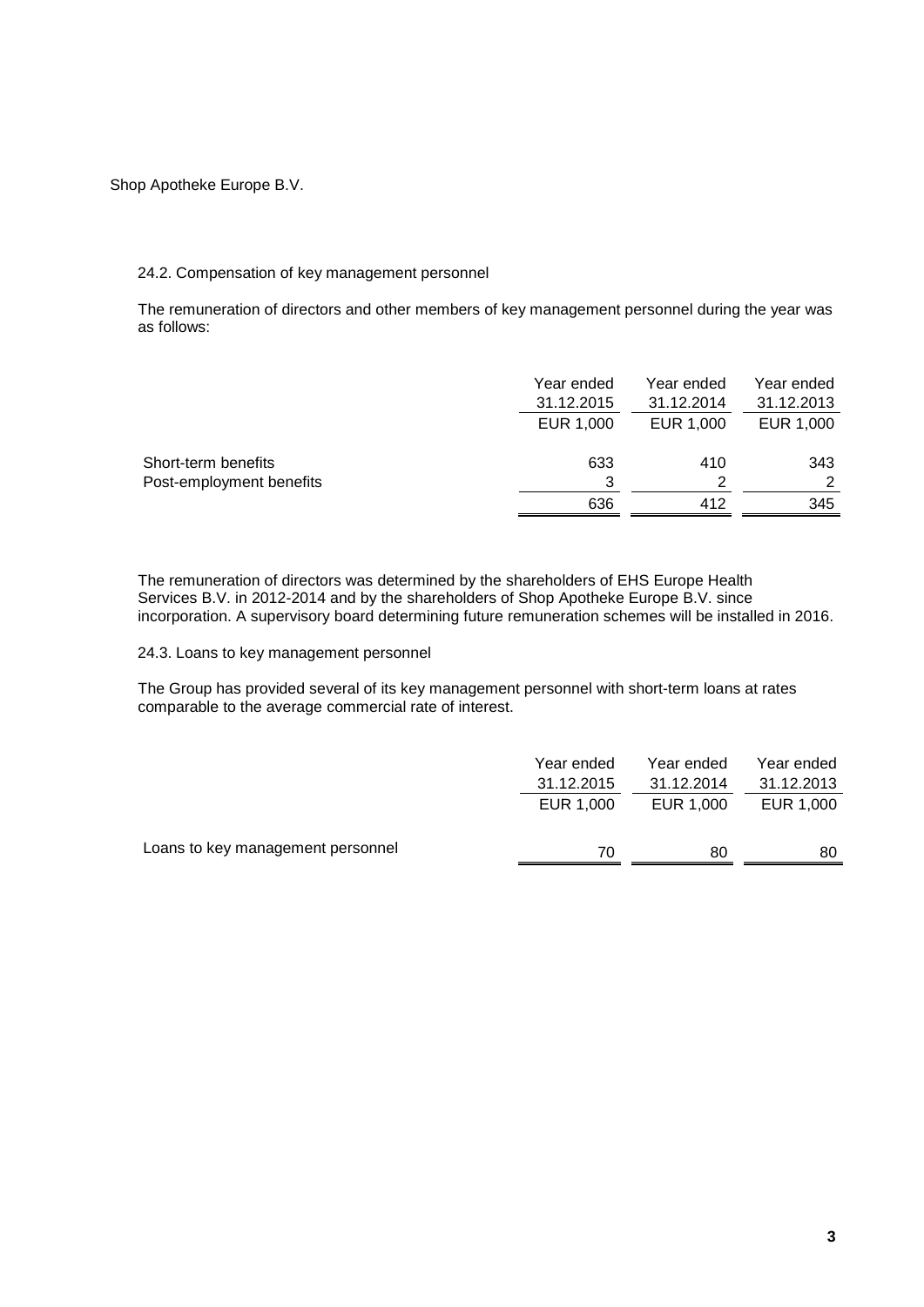24.4. Loans from related parties

|                 | Year ended<br>31.12.2015<br>EUR 1,000 | Year ended<br>31.12.2014<br>EUR 1,000 |
|-----------------|---------------------------------------|---------------------------------------|
| Loan            | 19,002                                | $\Omega$                              |
| Promissory note | 0                                     | $\Omega$                              |
|                 | 19,002                                | 0                                     |

The loan obtained from related parties has the following conditions and parameters:

Annual actual interest: 2.5% (7.5% effective rate)

No redemption scheme prior to the redemption date of the loan in 2022. Interest is accumulated and paid at the time of redemption, which may take place prior to 2022.The loan is subordinated in nature. Lenders may ask for redemption in case of majority change of control.

In accordance with IFRS, the loan is reported based on fair value at inception (with amortised cost subsequently), discounting the loan at 7.5% to value the loan at  $\epsilon$ 19,002 thousand as of 31 December 2015 (nominal value of €26,521 thousand). A deferred tax liability has been recorded for the difference between fair value and nominal value.

The shareholder loans provided by the Board of Directors amount to  $\epsilon$ 7,886 thousand on 31 December 2015 (which is included in the total amount above).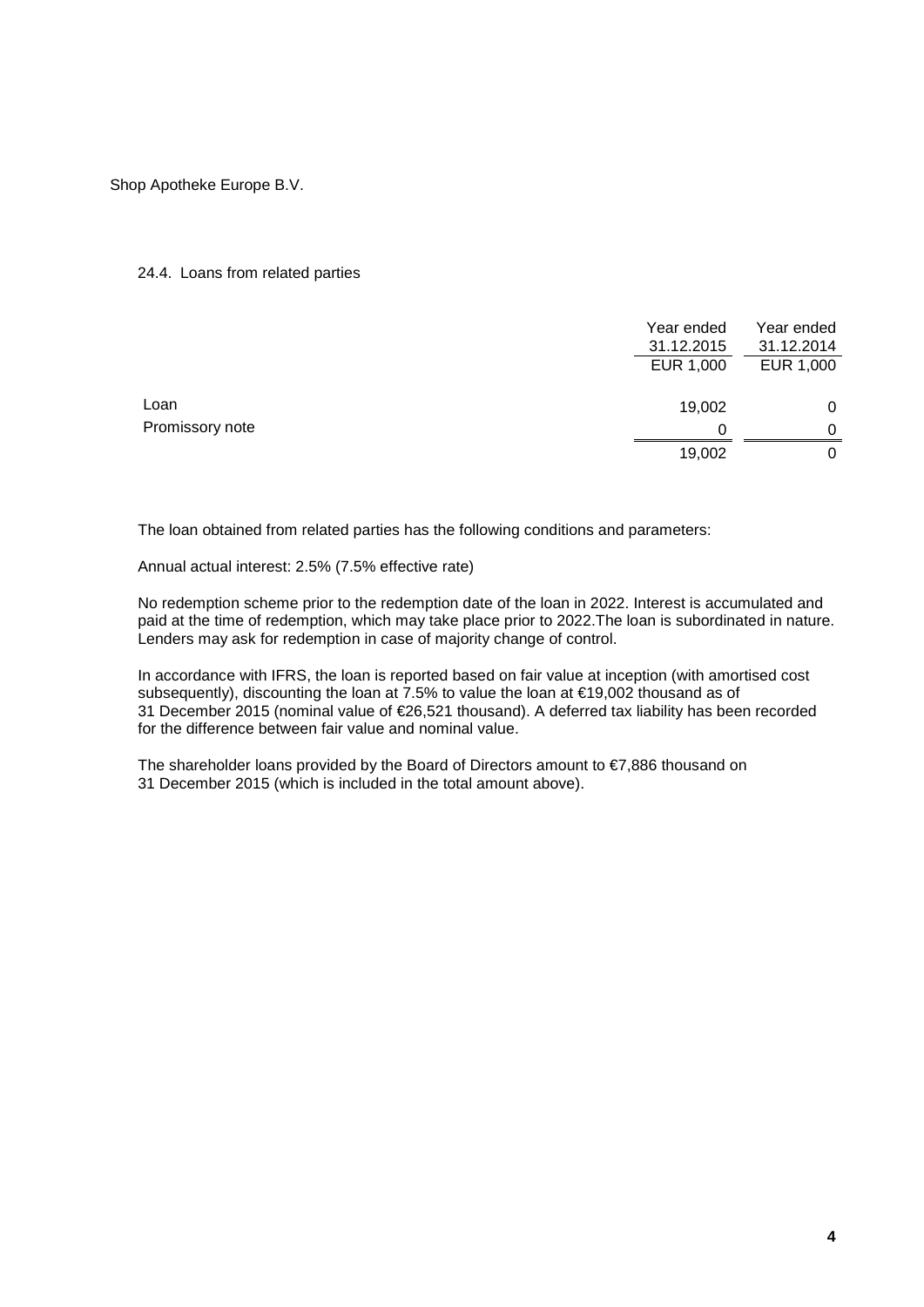#### **25. Business combinations**

On 13 December 2013, the Group acquired 100% of the shares of Xsite GmbH, an e-commerce platform company. No acquisition-related costs were incurred related to the acquisition. The total purchase consideration was €1 million, all of which was paid at closing. The acquisition financing was provided by cash from EHS Europe Health Services B.V. In the Combined Financial Statements, the acquisition was posted according to the purchase price allocation method and no goodwill was recorded as the entire purchase price was allocated to Xsite´s website source code for this website which is considered a critical asset to the Group. Due to the tax-loss carry forward of €1,007 thousand a deferred tax asset has been set up. The operations of Xsite and the related financial reporting were fully integrated upon acquisition:

Subsidiary: Xsite GmbH, Düsseldorf, Germany<br>Share: 100 % Share:

Included in the result for the year 2013 is €-87 thousand attributable to the additional business generated by Xsite. Revenue for 2013 includes €121 thousand for Xsite. Had this business combination been effected as of 1 January 2013 the revenue of the Group would have been €639 thousand higher and the result for the year €567 thousand lower. The directors consider these pro-forma numbers to represent an approximate measure of the performance of the Group on an annualized basis and to provide a reference point for comparison in future period.

#### **26. Operating lease arrangements**

Payments recognized as an expense

|                 | Year ended | Year ended | Year ended |
|-----------------|------------|------------|------------|
|                 | 31.12.2015 | 31.12.2014 | 31.12.2013 |
|                 | EUR 1,000  | EUR 1,000  | EUR 1,000  |
| Lease payments  | 23         | 36         | 37         |
| Rental payments | 705        | 548        | 416        |
|                 | 728        | 584        | 453        |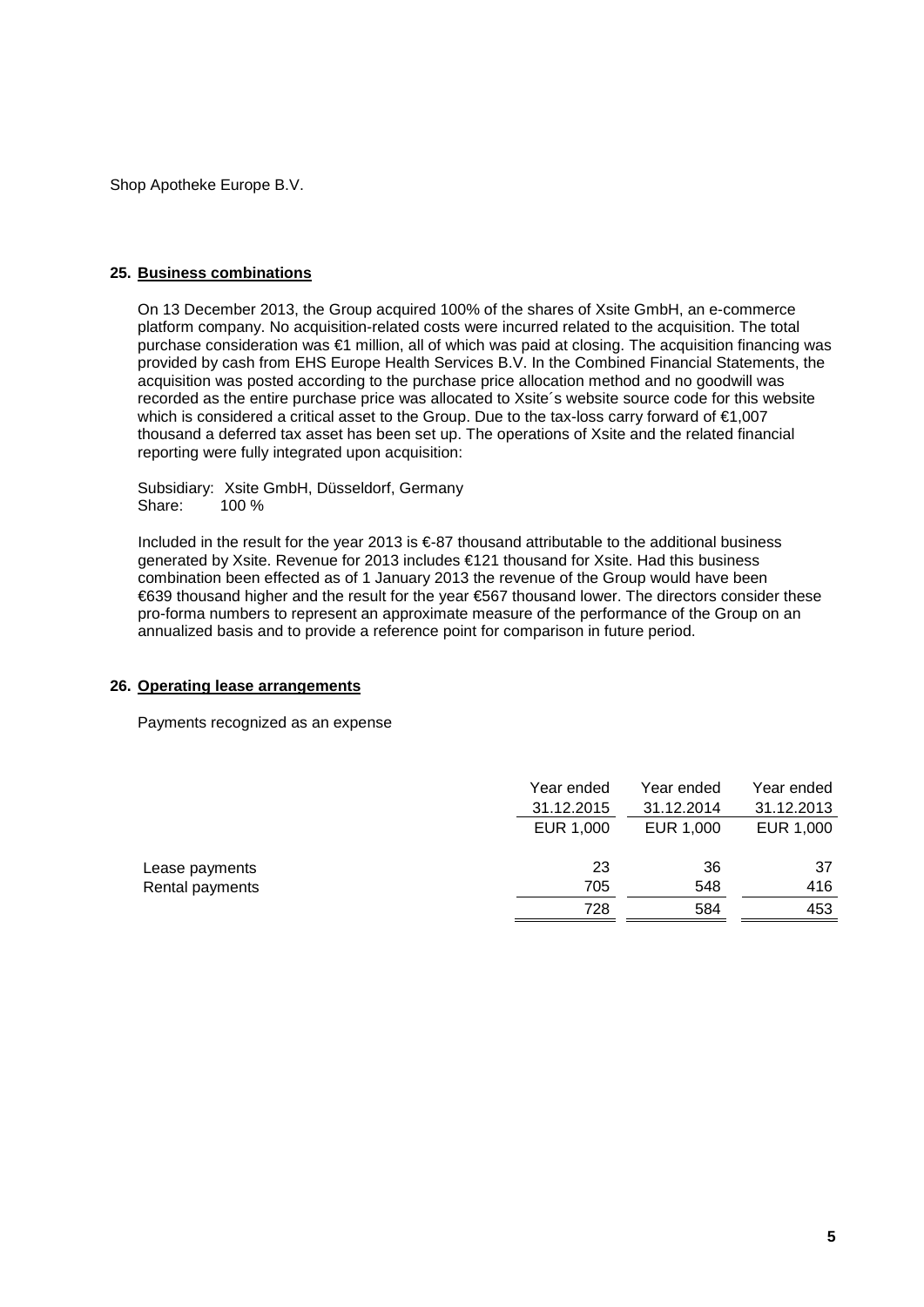## **27. Contingent liabilities**

#### **Guarantees**

Guarantee obligations have been provided by the Group for €34 thousand (Xsite).

#### Fiscal unity

For the purpose of value added tax, Shop Apotheke Europe B.V., SA Europe B.V., Shop-Apotheke B.V., Shop-Apotheke Service B.V. and EuroService Venlo B.V. are associated in a fiscal unity and are therefore severally liable for the value added tax owed of the entire fiscal unity as of October 2015 (subsequent to this date and not for the prior period). For the purpose of corporate income tax, SA Europe B.V., Shop-Apotheke B.V., Shop-Apotheke Service B.V. and EuroService Venlo B.V. are associated in a fiscal unity and are therefore severally liable for the corporate income tax owed of the entire fiscal unity as of October 2015 (subsequent to this date and not for the prior period).

#### Article 403 of the Dutch Civil Code

As of its incorporation on 30 September 2015, Shop Apotheke Europe B.V. is liable for all Dutch group companies (subsequent to this date and not for the prior period), i.e. SA Europe B.V., Shop-Apotheke B.V., Shop-Apotheke Service B.V. and EuroService Venlo B.V. according to Article 403 of the Dutch Civil Code, the according declaration 2015 has been filed with the trade register.

#### Rental commitments buildings and other (lease) agreements

The obligations for lease of property as of 31 December 2015 entered into with third parties are  $€4,539$  thousand. Of this amount  $€1,007$  thousand is due within one year,  $€3,532$  thousand is due within one through five years on 30 September 2020 and  $\bigoplus$  is due after five years.

Obligations for other lease agreements amount €49 thousand. Of this amount €19 is due within one year, €30 thousand is due within one through five years on 31 August 2018 and €0 is due after five years.

#### Legal cases

As at the date of these financial statements the company is currently subject to a first instance civil law proceeding in France with several accusations obtained. If the plaintiffs were to be successful, the company could be restricted in pursuing certain advertisement and sales measures but the company could also be obliged to take into consideration some or all of the French law requirements regarding the online activity of pharmacists and could as a result be restricted in doing business in France. The potential violation of the respective French laws would be published. Additionally, the company would be required to pay €30,000 to the plaintiffs for the alleged unfair competition, plus the legal costs. The company could face additional penalties if the company was not complying to such court decision. The company is in appeal of the accusations. Considering the current stage of the legal proceeding (with related uncertainties) no provision is recorded and accordingly is disclosed as a contingent liability.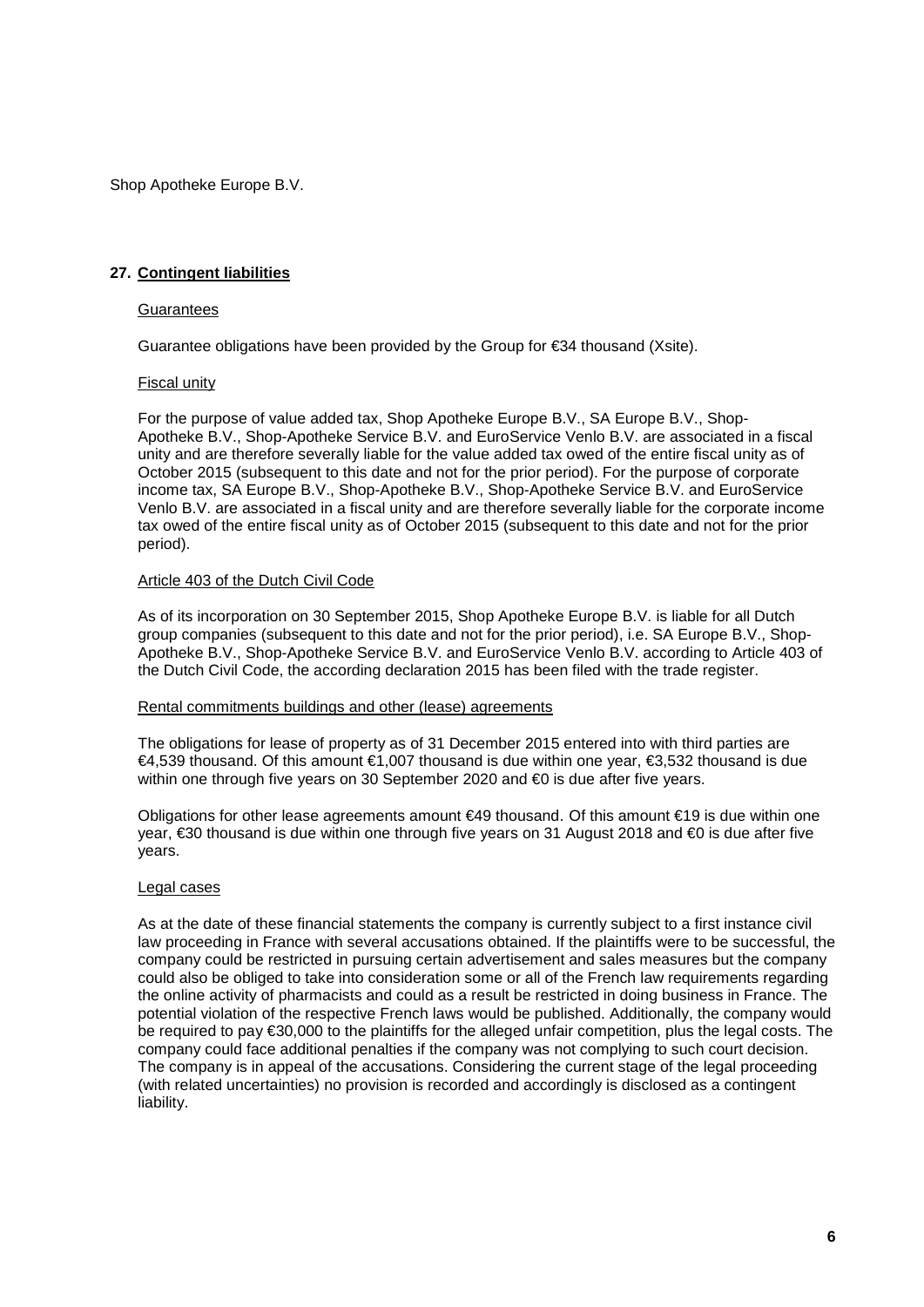## **28. Auditors' fees**

The following auditors' fees (EUR 1,000) were expensed in the income statement in the reporting period:

|                                                | Year ended | Year ended | Year ended |
|------------------------------------------------|------------|------------|------------|
|                                                | 31.12.2015 | 31.12.2014 | 31.12.2013 |
|                                                | EUR 1,000  | EUR 1,000  | EUR 1,000  |
| Audit of the financial statements <sup>1</sup> | 120        | 42         | 36         |
| Other audit procedures - IPO                   | 631        | 0          | 0          |
| Tax and other services                         | 0          | 24         | 13         |
| Total <sup>1</sup>                             | 751        | 143        | 49         |

<sup>1</sup> The fees listed above relate to the procedures applied to the company and its consolidated Group entities by Deloitte Accountants B.V. (for 2013 / 2014: Flynth adviseurs en accountants B.V.) as the external auditor referred to in Section 1 (1) of the Dutch Accounting Firms Oversight Act (Wta) as well as by the Deloitte network (for 2013 / 2014: Flynth adviseurs en accountants B.V.)

#### **29. Events after the reporting date**

In April 2016, the general shareholder meeting of Shop Apotheke Europe B.V. took the decision for a capital increase of €10,005 thousand in cash which was actually contributed in June 2016 (resulting that equity increased by €10,005 thousand in the first six months of 2016). In September 2016 66,700 shares were issued on the par value of €0.10 each related to this capital increase.

In September 2016, the company acquired assets relating to the online business of the Belgian online pharmacy Farmaline N.V. (the acquisition is considered a business combination under IFRS 3) by which the company aims to improve the competitive position in Continental Europe significantly. After signing the acquisition agreement in August 2016, the acquisition of the Farmaline Business by way of an asset and share deal was completed in September 2016. As part of the acquisition the Company issued 32,990 Shares to the owners of Farmaline and paid €1,650 thousand in cash in September 2016. Furthermore an earn-out agreement was entered into for the period 2016 through 2018 for a maximum amount of €3,300 thousand if all of the agreed upon targets are met.

On September 23, 2016, Shop Apotheke Europe B.V. was converted to Shop Apotheke Europe N.V.

On October 13, 2016, Shop Apotheke Europe N.V. was listed in the Premium Segment of the Frankfurt Stock Exchange. A total of 4,107,142 shares were placed with investors in the Offering, thereof 3,571,428 newly issued ordinary bearer shares resulting from a capital increase, corresponding to EUR 999.999,84 gross proceeds for the Company. The share capital was increased by EUR 71.424,96.

The shareholder loan has been repaid on October 31, 2016 at its nominal value of EUR 27.073 thousand and the related deferred tax liability of EUR 1.721 thousand was released.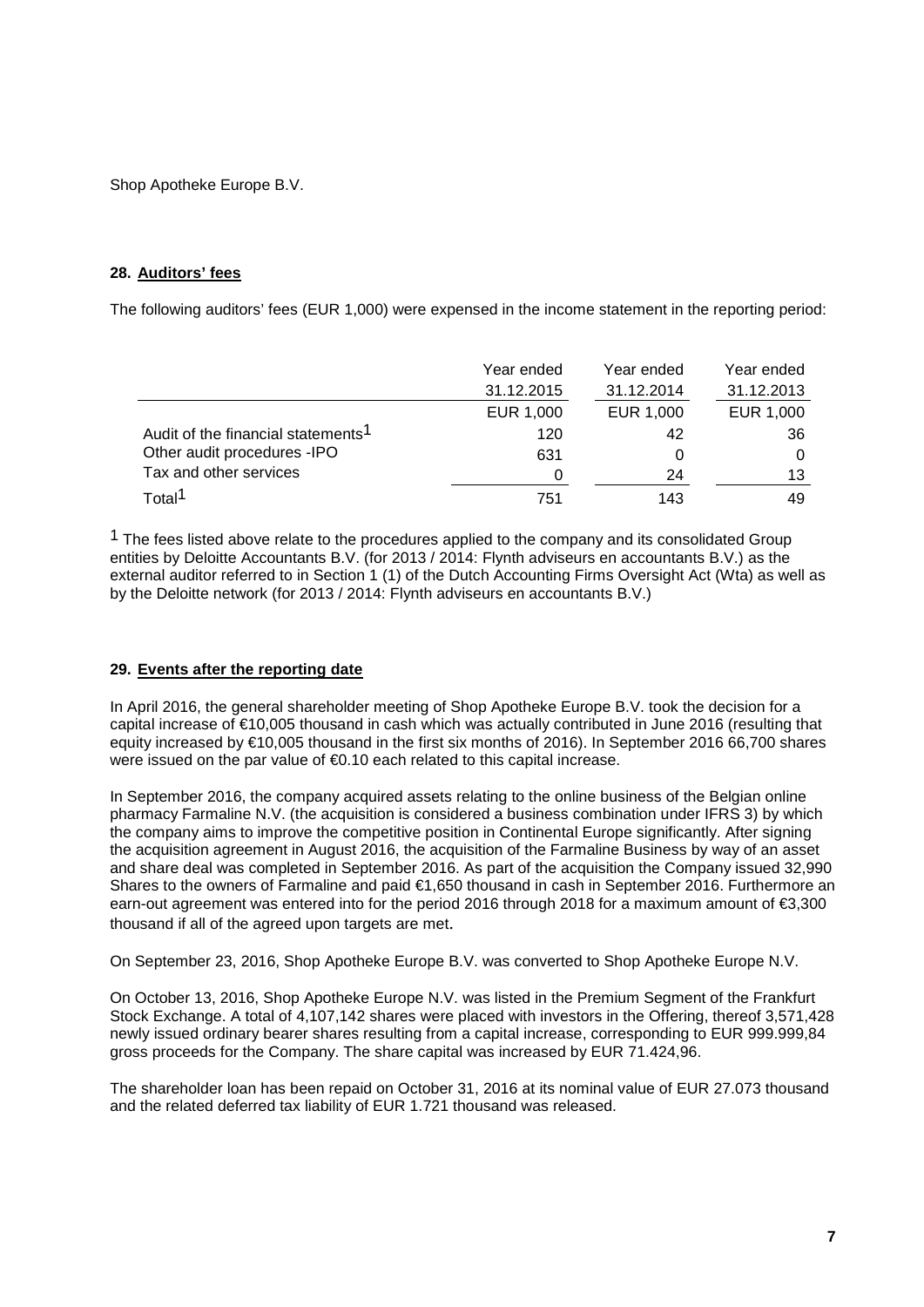## **Company financial statements**

SHOP APOTHEKE EUROPE B.V.

for the period 30 September 2015 to 31 December 2015

- Company balance sheet
- Company profit and loss account
- Notes to the Company financial statement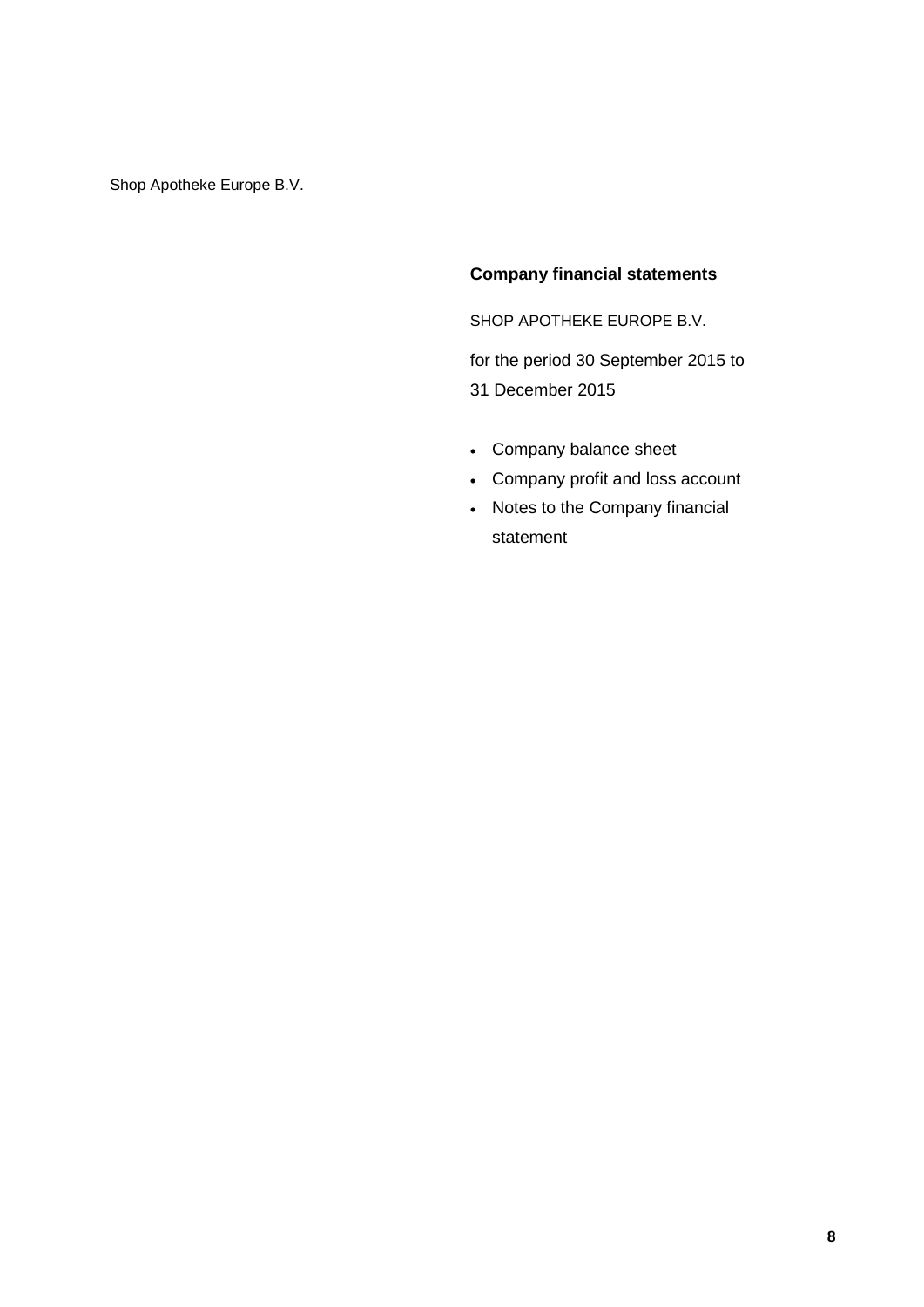# **Company balance sheet as of 31 December 2015 and 30 September 2015**

| Before appropriation of result           | <b>Notes</b> | 31.12.2015 | 30.09.2015     |
|------------------------------------------|--------------|------------|----------------|
|                                          |              | EUR 1,000  | EUR 1,000      |
| <b>Assets</b>                            |              |            |                |
| <b>Finance fixed assets</b>              |              |            |                |
| <b>Subsidiaries</b>                      | 3            | 9,290      | 0              |
|                                          |              | 9,290      | $\overline{0}$ |
| <b>Current assets</b>                    |              |            |                |
| Receivables from Group Companies         |              | 13,523     | 0              |
| Amounts due from related parties         |              | 2,685      | 0              |
| Other current assets                     |              | 32         | 0              |
| Cash and cash equivalents                |              | 0          | 100            |
|                                          |              | 16,240     | 100            |
| <b>Total Assets</b>                      |              | 25,530     | 100            |
| <b>Equity and Liabilities</b>            |              |            |                |
| Capital and reserves                     |              |            |                |
| <b>Issued capital</b>                    |              | 100        | 100            |
| Share premium                            |              | 4,488      | 0              |
| Legal reserves                           |              | 1,904      | 0              |
| Net income for the year                  |              | $-4,033$   | 0              |
| Shareholders' equity                     | 4            | 2,459      | 100            |
| Non-current liabilities                  |              |            |                |
| Loan from related parties (shareholders) | 5            | 19,002     | 0              |
| Deferred tax liability                   |              | 1,880      | 0              |
|                                          |              | 20,882     | $\overline{0}$ |
| <b>Current liabilities</b>               |              |            |                |
| <b>Other liabilities</b>                 |              | 2,189      | 0              |
|                                          |              | 2,189      | $\overline{0}$ |
| <b>Total Equity and Liabilities</b>      |              | 25,530     | 100            |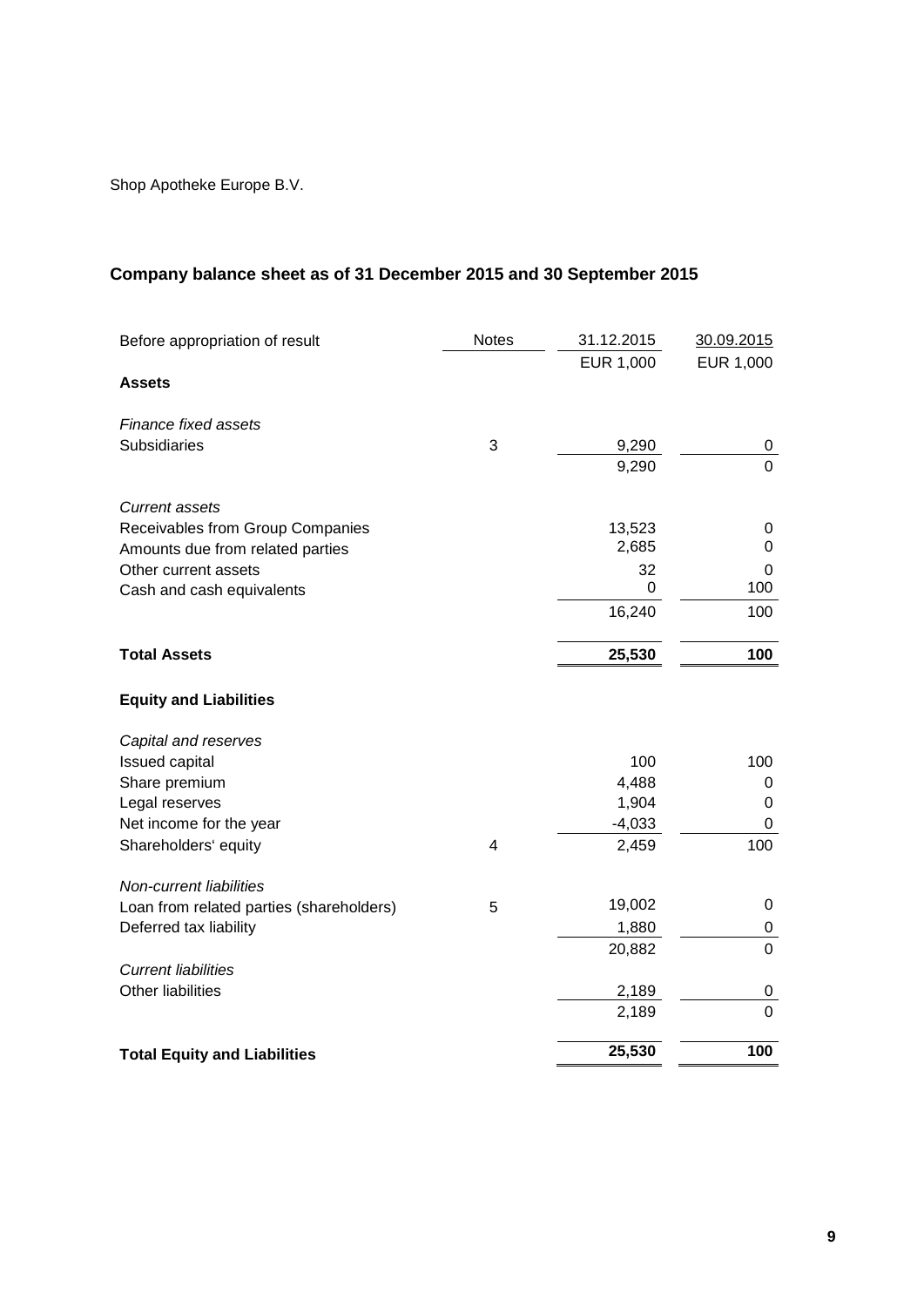# **Company profit and loss account 30 September 2015 through 31 December 2015**

|                                         | <b>Notes</b> | 30 September 2015<br>through<br>31 December 2015 |
|-----------------------------------------|--------------|--------------------------------------------------|
|                                         |              | EUR 1,000                                        |
| Share in result of subsidiaries         | 3            | $-3,698$                                         |
| Other income and expense after taxation |              | $-335$                                           |
| <b>Result after taxation</b>            |              | $-4,033$                                         |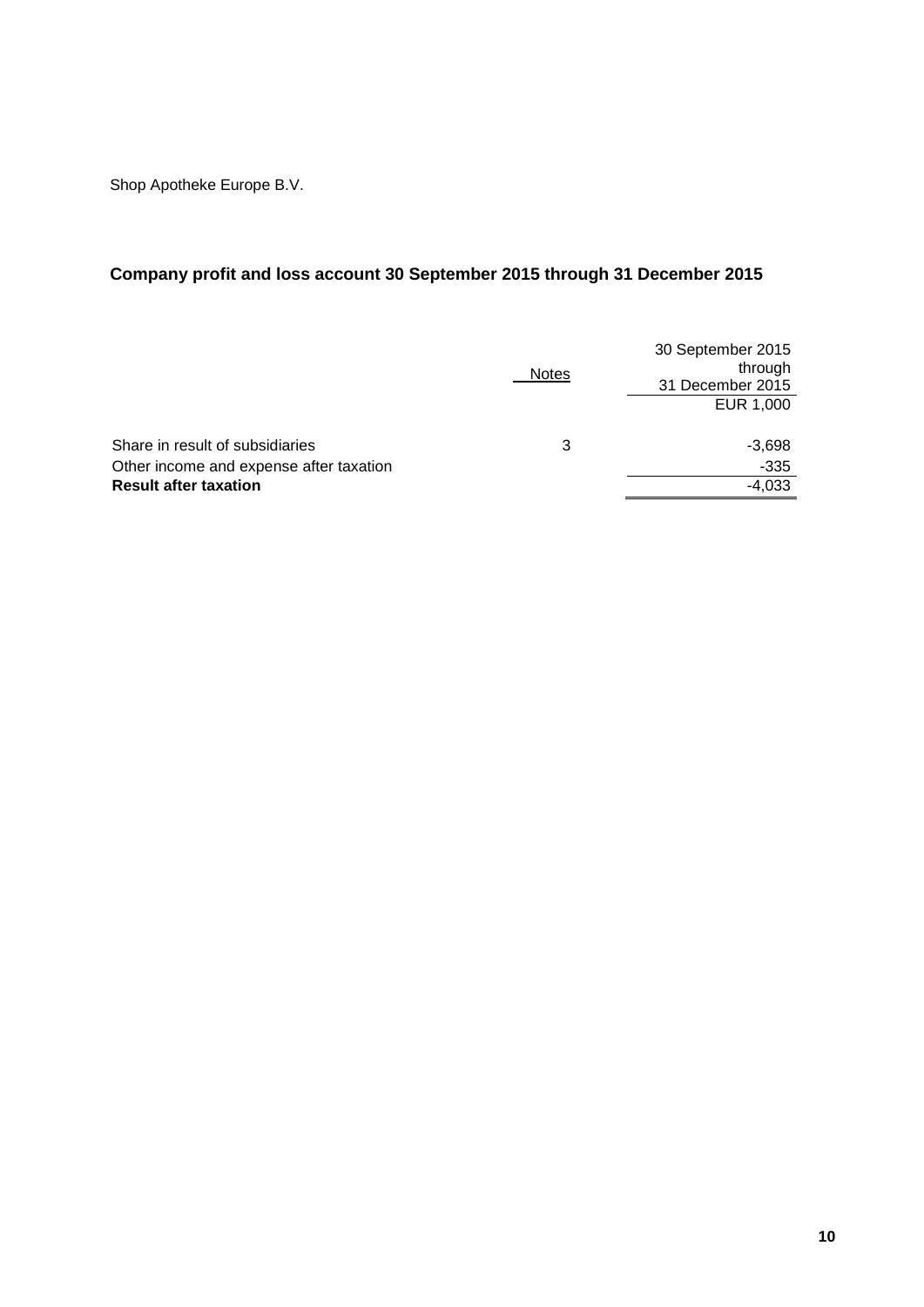# **Notes to the company financial statements**

#### **1. General**

The description of the Company's activities and the Company structure, as included in the Notes to the combined financial statements, also apply to the Company financial statements.

# **2. Summary of Significant Accounting Policies**

The company financial statements of Shop Apotheke Europe B.V. are prepared in accordance with the legal requirements of Part 9, Book 2 of the Dutch Civil Code. The company has made use of the possibility based on Article 362, paragraph 8, Part 9, Book 2 of the Dutch Civil Code to prepare company financial statements based on the accounting policies used for the combined financial statements, except for the valuation of subsidiaries which is accounted for in accordance with the equity method.

The summaries of other significant accounting policies, significant judgments and estimates and adoptions of new and revised accounting standards are given in note 2, 3 and 4 respectively of the notes to the combined financial statements.

Receivables are mainly receivables on Group companies and related parties. The accounting policy on trade and other receivables is included in note 4.17 of the notes to the combined financial statements.

In accordance with article 402 Part 9 of Book 2 of the Dutch Civil Code the Company income statement of Shop Apotheke Europe B.V. is presented in abbreviated form.

### **3. Financial fixed assets**

A summary of the movements in the subsidiaries is given below:

|                       | SA Europe B.V.<br>EUR 1,000 | Total<br>EUR 1,000 |
|-----------------------|-----------------------------|--------------------|
| Balance, 30 September | 0                           |                    |
| Carve-out             | 12,988                      | 12,988             |
| Result SA Europe B.V. | $-3.698$                    | $-3,698$           |
| Balance, 31 December  | 9.290                       | 9.290              |

See note 1 of the notes to the combined financial statements for an overview of the major subsidiaries and for an explanation of the carve-out of the group's activities subsequent to incorporation.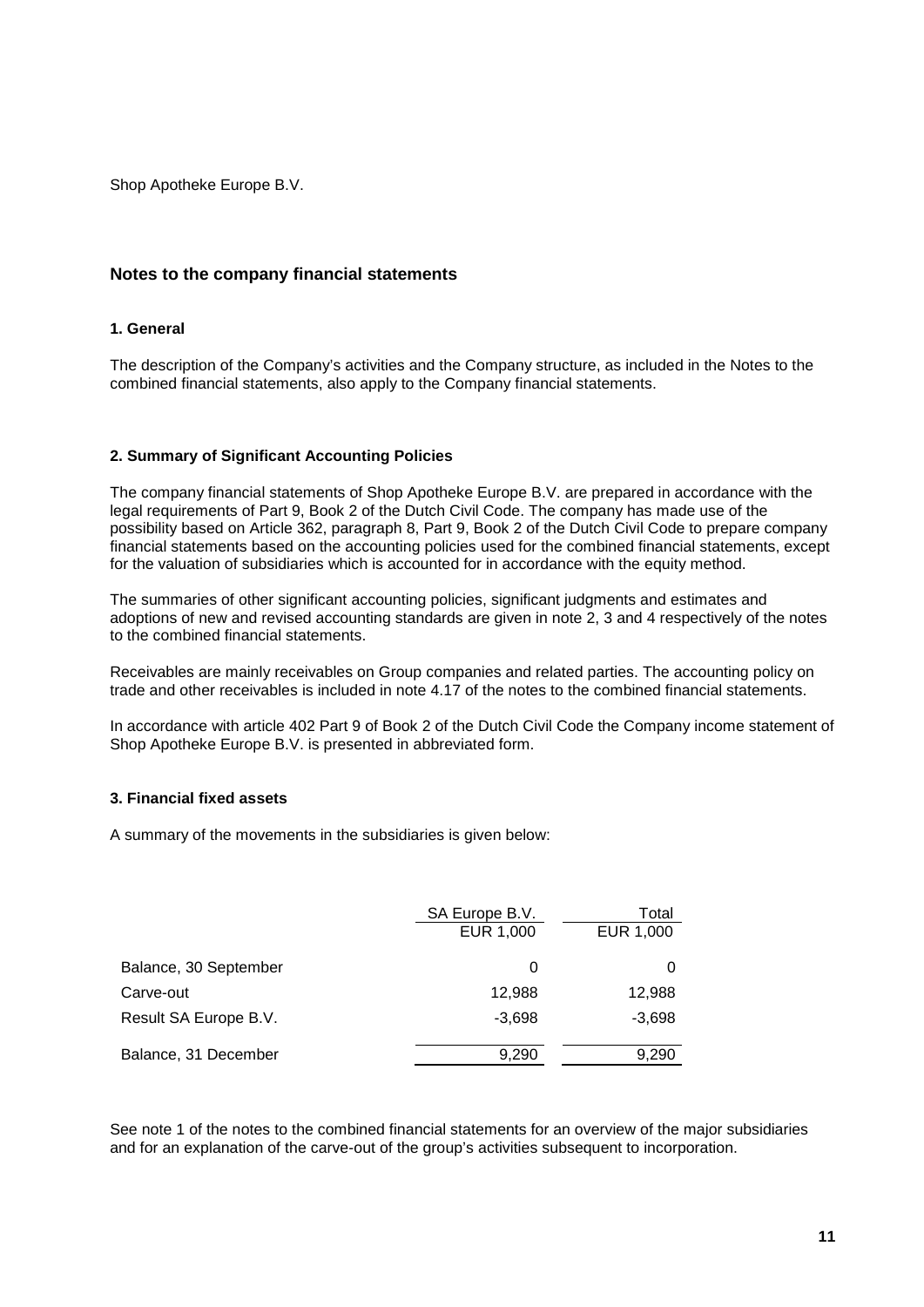### **4. Shareholder's equity**

The total authorised number of ordinary shares is 1,000,000 at December 31, 2015 (September 30, 2015: 1,000,000) with a par value of EUR 0.10 per ordinary share. The issued and paid-up share capital of the Company amounts to EUR 100,000 divided into 1,000,000 ordinary shares of EUR 0.10 each.

Additional information is given in the combined statement of changes in shareholder's equity and in note 20 of the notes to the combined financial statements.

The difference between the result for the period upon incorporation until the end of the fiscal period (September 30, 2015 through December 31, 2015), as presented in the company profit and loss account September 30, 2015 through December 31, 2015, and the result for the year January 1, 2015 through December 31, 2015, as presented in the Combined Statement of Profit and Loss for the years ended 31 December 2015, 31 December 2014 and 31 December 2013, solely relates to the different periods presented between the combined Statement of Profit and Loss and the company profit and loss.

#### **Legal reserves**

Based on Dutch law, a legal reserve needs to be established for capitalized costs of development of software. The legal reserve cannot be used for dividend distribution and is therefore restricted in usage.

Movements during 2015 relate to the net balance of capitalization and amortization of software developed in-house.

#### **5. Loan from related parties (shareholders)**

Additional information is given in note 24.4 of the notes to the combined financial statements.

#### **6. Personnel**

The number of employees employed by Shop Apotheke Europe B.V. at year-ended December 31, 2015 was 0.

#### **7. Commitments and Contingencies**

Shop Apotheke Europe B.V. forms a fiscal unity together with its Dutch subsidiaries, for purposes of Dutch value-added tax laws. As a consequence, the company bears joint and several liability for the debts with respect to value-added taxes of the fiscal unity.

As of its incorporation on 30 September 2015, Shop Apotheke Europe B.V. is liable for all Dutch group companies (subsequent to this date and not for the prior period), i.e. SA Europe B.V., Shop-Apotheke B.V., Shop-Apotheke Service B.V. and EuroService Venlo B.V. according to Article 403 of the Dutch Civil Code, the according declaration 2015 has been filed with the trade register.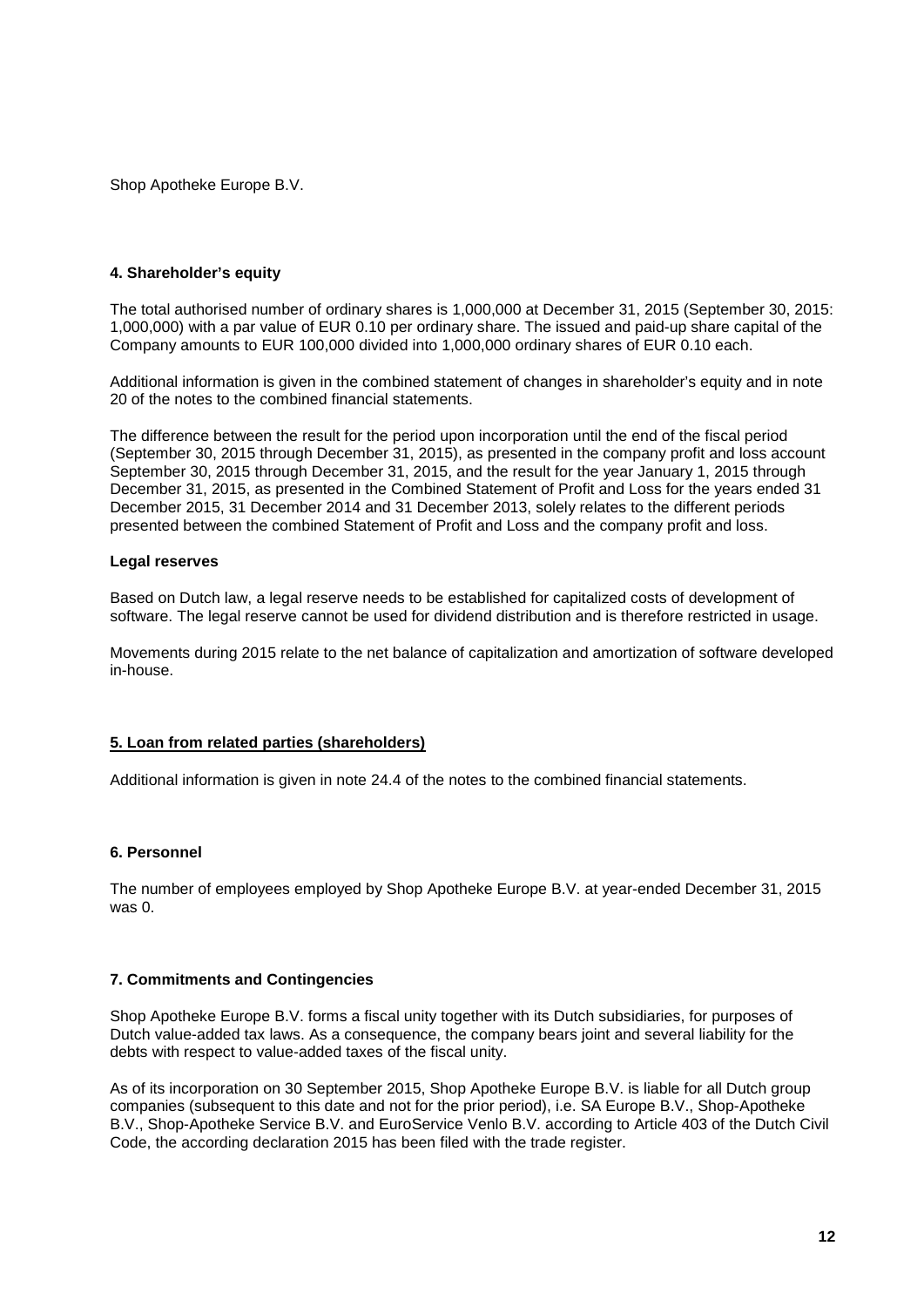No guarantees have been issued on behalf of subsidiaries nor have commitments been made by Sbop Apotheke Europe B.V. itself.

#### **8. Remuneration of the Board of directors**

See note 24.2 of the notes to the combined financial statements.

# **9. Related parties**

All companies within the Group are considered to be related parties.

See also notes 24 and 25 of the notes to the combined financial statements.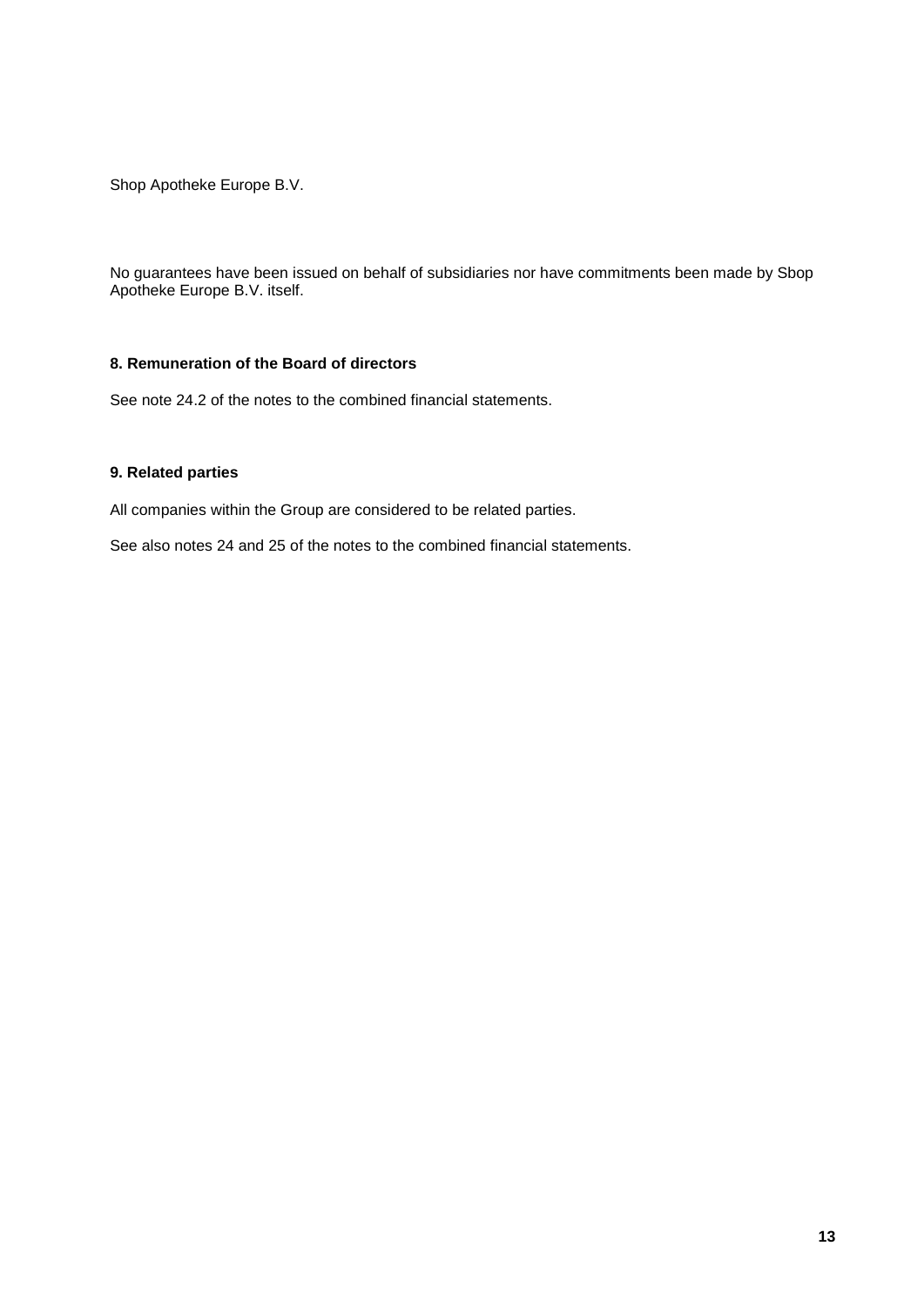# **10. Auditors'fees**

Information with respect to auditors' fees is given in note 28 of the notes to the combined financial statements.

# **Signing of the financial statements**

Venlo, 17 January 2017

Statutory directors:

Marc Fischer, Theresa Holler, Michael Köhler, Dr. Ulrich Wandel, Stephan Weber

Supervisory board:

Jan Pyttel, Dr. Björn Söder, Frank Köhler, Jérôme Cochet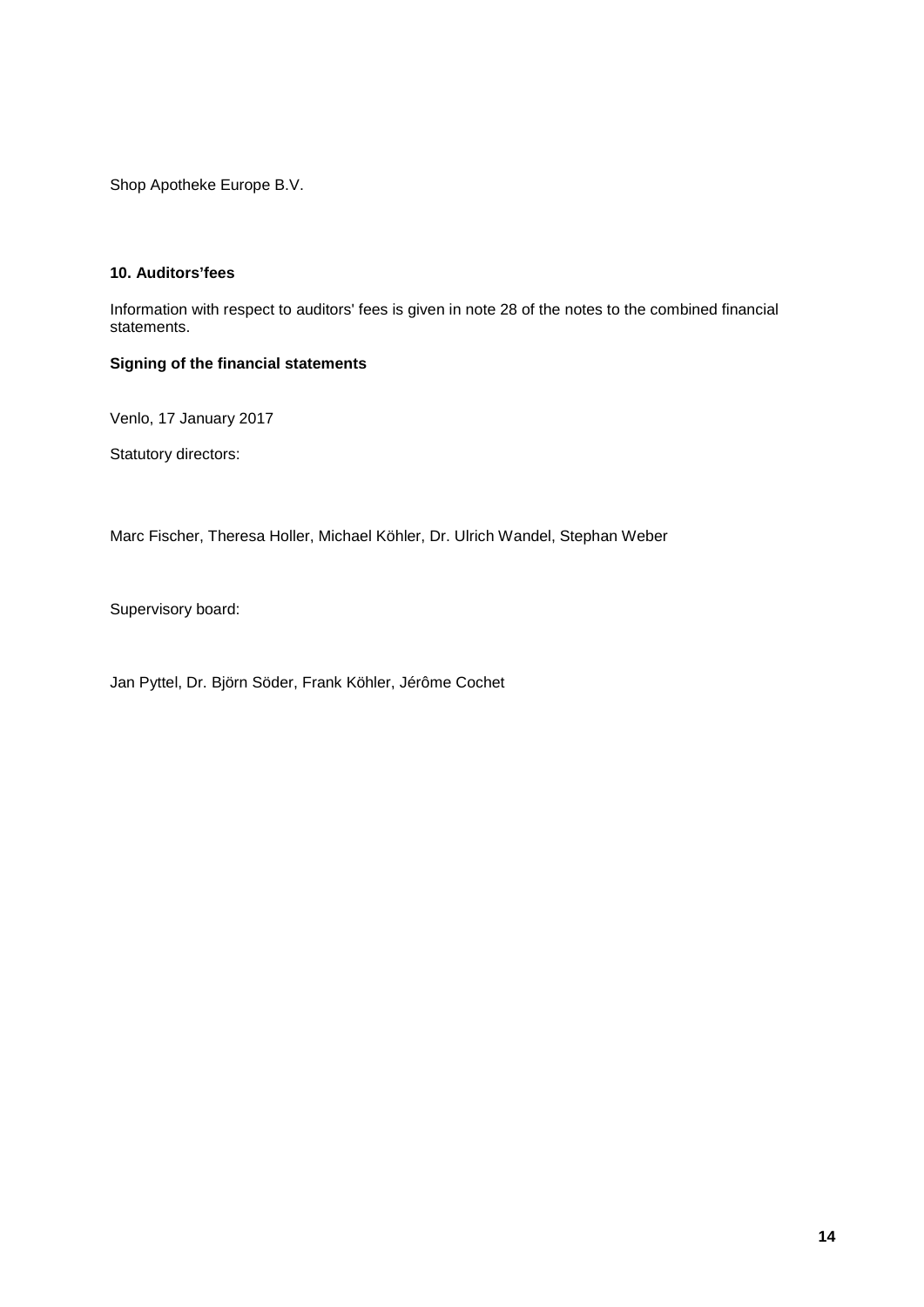# **Other information**

#### **Events after balance sheet date**

In April 2016, the general shareholder meeting of Shop Apotheke Europe B.V. took the decision for a capital increase of EUR10,005 thousand in cash which was actually contributed in June 2016 (resulting that equity increased by EUR 10,005 thousand in the first six months of 2016). In September 2016 66,700 shares were issued on the par value of EUR 0.10 each related to this capital increase. In September 2016, the company acquired assets relating to the online business of the Belgian online pharmacy Farmaline N.V. (the acquisition is considered a business combination under IFRS 3) by which the company aims to improve the competitive position in Continental Europe significantly. After signing the acquisition agreement in August 2016, the acquisition of the Farmaline Business by way of an asset and share deal was completed in September 2016. As part of the acquisition the Company issued 32,990 Shares to the owners of Farmaline and paid EUR1,650 thousand in cash in September 2016. Furthermore an earn-out agreement was entered into for the period 2016 through 2018 for a maximum amount of EUR 3,300 thousand if all of the agreed upon targets are met.

On September 23, 2016, Shop Apotheke Europe B.V.was converted into Shop Apotheke Europe N.V.

On October 13, 2016, SHOP APOTHEKE EUROPE was listed in the Premium Segment of the Frankfurt Stock Exchange. A total of 4,107,142 shares were placed with investors in the Offering, thereof 3,571,428 newly issued ordinary bearer shares resulting from a capital increase, corresponding to EUR 999.999,84 gross proceeds for the Company. The share capital was increased by EUR 71.428,56.

The shareholder loan has been repaid on October 31 at its nominal value of EUR 27.073 thousand and the related deferred tax liability of EUR 1.721 thousand was released.

#### **Independent auditor's report**

Reference is made to the auditor's report as included hereinafter.

#### **Statutory rules concerning appropriation of result**

According to the articles of the Company's statutory regulations the appropriation of the result for the year is at the disposal of the general meeting.

# **Appropriation of result for the period September 30, 2015 – December 31, 2015**

The board of directors proposes that the loss for the period September 30, 2015 – December 31, 2015 amounting to TEUR 4.033 should be deducted from the other reserves.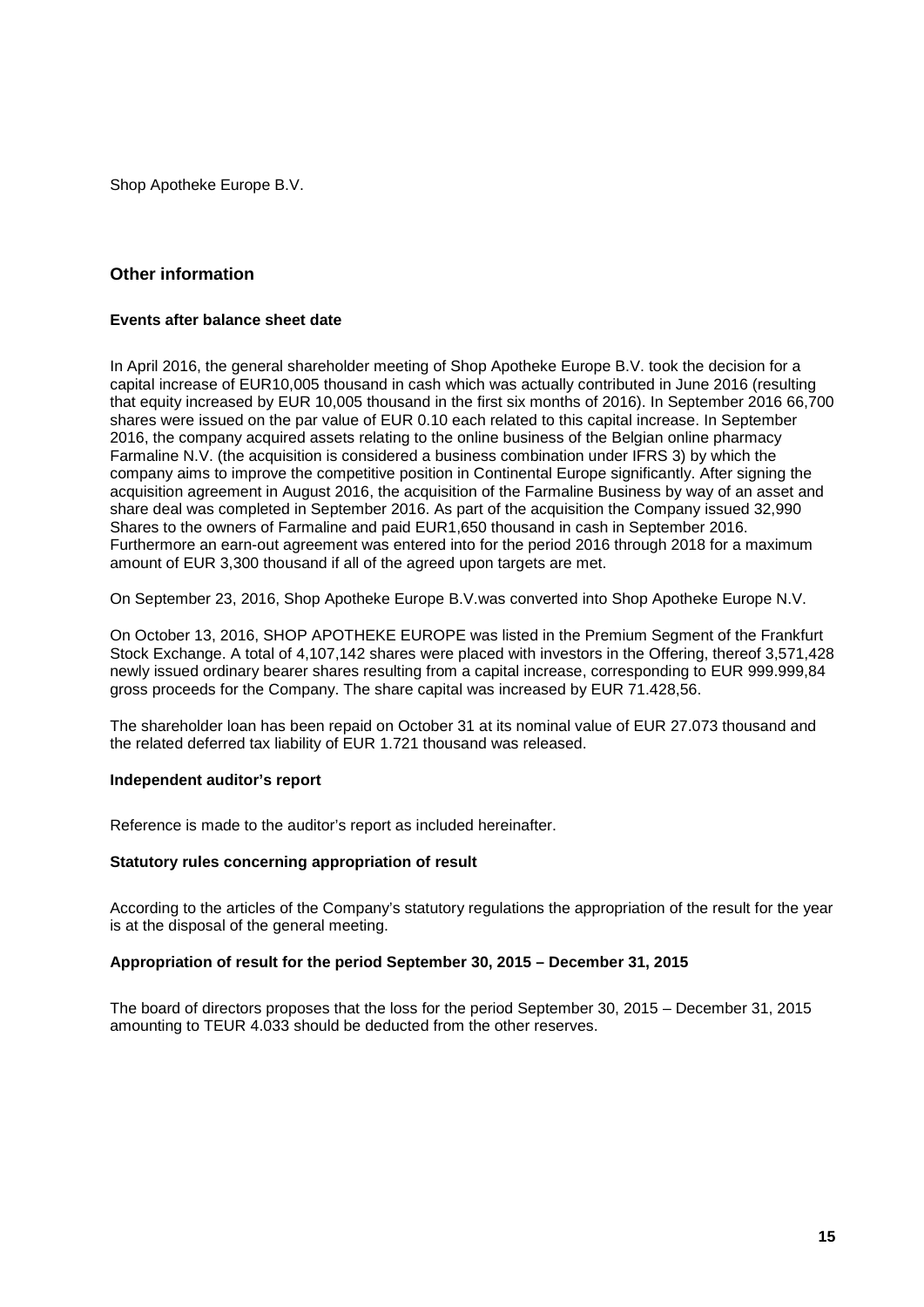# Deloitte.

Deloitte Accountants B.V. Flight Forum 1 5657 DA Eindhoven P.O.Box 376 5600 AJ Eindhoven **Netherlands** 

Tel: +31 (0)88 288 2888 Fax: +31 (0)88 288 9843 www.deloitte.nl

# **Independent auditor's report**

To: the Shareholders and Supervisory Board of Shop Apotheke Europe B.V.

# **Report on the financial statements**

We have audited the combined financial statements of the years 2015, 2014 and 2013 of Shop Apotheke Europe B.V. based in Venlo. The combined financial statements include the combined financial statements of 2015, 2014 and 2013 and the company financial statements 2015.

The combined financial statements comprise:

- The consolidated statement of the financial position as at December 31, 2015 and the combined statement of financial position at December 31, 2014 and December 31, 2013.
- The combined statements of profit and loss, other comprehensive income and cash flows, the consolidated changes in shareholders' equity for the year ended December 31, 2015 and the combined statement of changes in equity for the years ended December 31, 2014 and December 31, 2013.
- The notes for the years ended December 31, 2015, December 31, 2014 and December 31, 2013, comprising a summary of the significant accounting policies and other explanatory information.

The company financial statements comprise:

- The company balance sheet as at December 31, 2015.
- The company profit and loss account for September 30, 2015 through December 31, 2015.
- The notes comprising a summary of the significant accounting policies and other explanatory information.

#### **Management's responsibility**

Management is responsible for the preparation and fair presentation of these financial statements in accordance with International Financial Reporting Standards as adopted by the European Union and with Part 9 of Book 2 of the Dutch Civil Code, and for the preparation of the Directors' report in accordance with Part 9 of Book 2 of the Dutch Civil Code. Furthermore management is responsible for such internal control as it determines is necessary to enable the preparation of the financial statements that are free from material misstatement, whether due to fraud or error.

#### **Auditor's responsibility**

Our responsibility is to express an opinion on these financial statements based on our audit. We conducted our audit in accordance with Dutch law, including the Dutch Standards on Auditing. This requires that we comply with ethical requirements and plan and perform the audit to obtain reasonable assurance about whether the financial statements are free from material misstatement.

An audit involves performing procedures to obtain audit evidence about the amounts and disclosures in the financial statements. The procedures selected depend on the auditor's judgment, including the assessment of the risks of material misstatement of the financial statements, whether due to fraud or error.

Deloitte Accountants B.V. is registered with the Trade Register of the Chamber of Commerce and Industry in Rotterdam number 24362853.

Member of Deloitte Touche Tohmatsu Limited